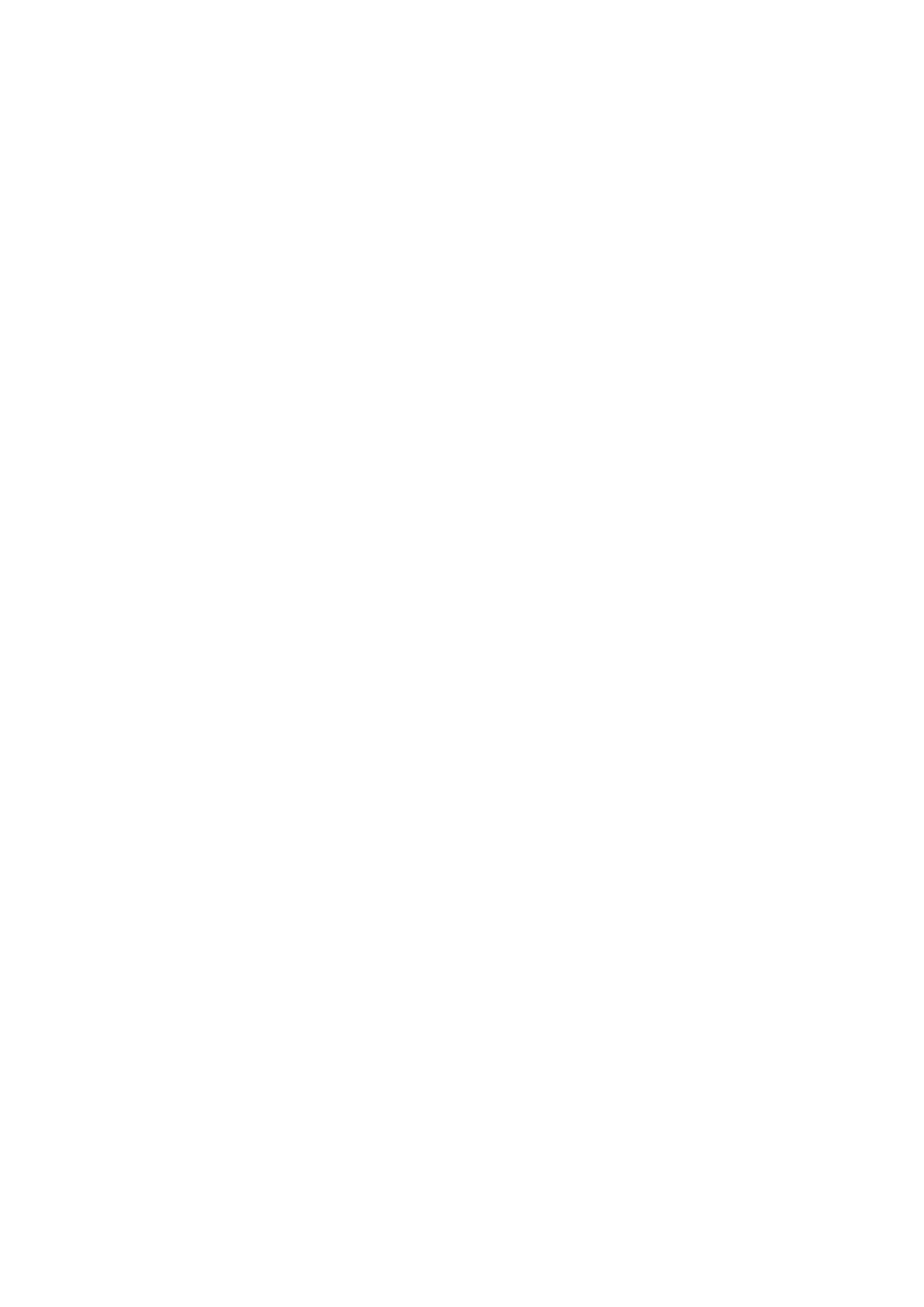## *Johansen***'s** *contribution to CGE modelling: originator and guiding light for 50 years*

**by Peter B. Dixon and Maureen T. Rimmer Centre of Policy Studies, Monash University** 

Paper presented at the Symposium in memory of Professor Leif Johansen and to celebrate the fiftieth anniversary of the publication of his "A Multi-Sectoral Study of Economic Growth" (North Holland 1960)

The Norwegian Academy of Science and Letters

Oslo, May 20-21, 2010

#### **Abstract**

Fifty years ago the Norwegian economist, Leif Johansen, gave us what is now recognised as the first CGE model. While Johansen was first, he is not the father of the whole field. CGE modelling in different styles sprang largely independently from several sources. This paper describes how Johansen's style of CGE modelling took root in Australia in the 1970s and has from there spread to the rest of the world. Today, thousands of economists from nearly every country are undertaking Johansen-style CGE modelling to elucidate policy questions in trade, taxation, environment, labour markets, immigration, income distribution, technology, resources, micro-economic reform and macro stabilization.

**Key words:** CGE modelling; Leif Johansen

**JEL codes:** C68; B23; B31

**Contact author: Peter B. Dixon Email: peter.dixon@buseco.monash.edu.au**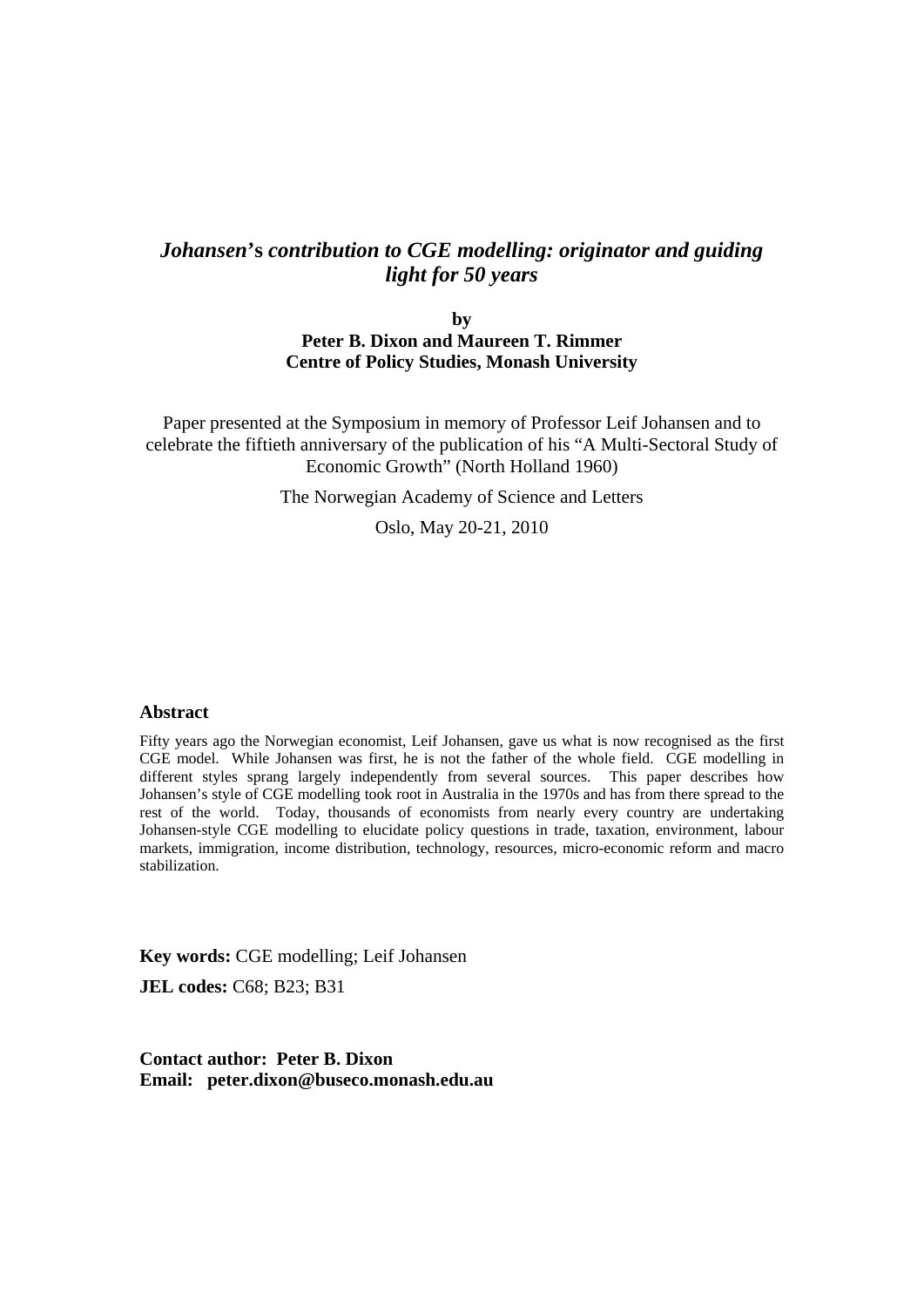# *Contents*

|  | 1. Introduction                                            |                                                                                                                            |    |  |  |  |
|--|------------------------------------------------------------|----------------------------------------------------------------------------------------------------------------------------|----|--|--|--|
|  | 2. The Johansen approach                                   |                                                                                                                            |    |  |  |  |
|  |                                                            | 2.1. Johansen's solution method                                                                                            | 5  |  |  |  |
|  | 2.2                                                        | The T matrix: clarifying properties of the model; elucidating<br>real world issues; and checking the validity of the model | 6  |  |  |  |
|  |                                                            | 3. Other starting points for CGE modelling                                                                                 | 10 |  |  |  |
|  | 4. Johansen in Australia                                   |                                                                                                                            |    |  |  |  |
|  |                                                            | 4.1. Armington, Leontief and the ORANI model                                                                               | 12 |  |  |  |
|  |                                                            | 4.2. Coping with large dimensions in the Johansen<br>computational framework                                               | 13 |  |  |  |
|  |                                                            | 4.3. Flexible closures in the Johansen framework                                                                           | 14 |  |  |  |
|  |                                                            | 4.4. Complex functional forms in the Johansen framework                                                                    | 17 |  |  |  |
|  | 4.5.                                                       | Computing solutions without linearization errors in the<br>Johansen framework                                              | 19 |  |  |  |
|  |                                                            | 4.6. Realizing the Johansen potential                                                                                      | 22 |  |  |  |
|  |                                                            | Favourable policy and institutional environment                                                                            | 23 |  |  |  |
|  |                                                            | Credibility-enhancing detail                                                                                               | 24 |  |  |  |
|  |                                                            | Flexibility in application                                                                                                 | 24 |  |  |  |
|  |                                                            | Transferability                                                                                                            | 25 |  |  |  |
|  |                                                            | Interpretability                                                                                                           | 25 |  |  |  |
|  | 5. Taking Johansen from Australia to the rest of the World |                                                                                                                            |    |  |  |  |
|  |                                                            | 5.1. Early exports of Johansen-style modelling from Australia                                                              | 30 |  |  |  |
|  |                                                            | 5.2. Export activity at the Centre of Policy Studies                                                                       | 31 |  |  |  |
|  |                                                            | 5.3. The Global Trade Analysis Project                                                                                     | 33 |  |  |  |
|  | <b>6. Concluding remarks</b>                               |                                                                                                                            |    |  |  |  |
|  |                                                            | 6.1. Forms of validation                                                                                                   | 35 |  |  |  |
|  |                                                            | Checking the code                                                                                                          | 35 |  |  |  |
|  |                                                            | Plausibility and BOTE calculations                                                                                         | 35 |  |  |  |
|  |                                                            | Fitting history                                                                                                            | 36 |  |  |  |
|  |                                                            | Forecasting performance                                                                                                    | 37 |  |  |  |
|  | <b>References</b>                                          |                                                                                                                            |    |  |  |  |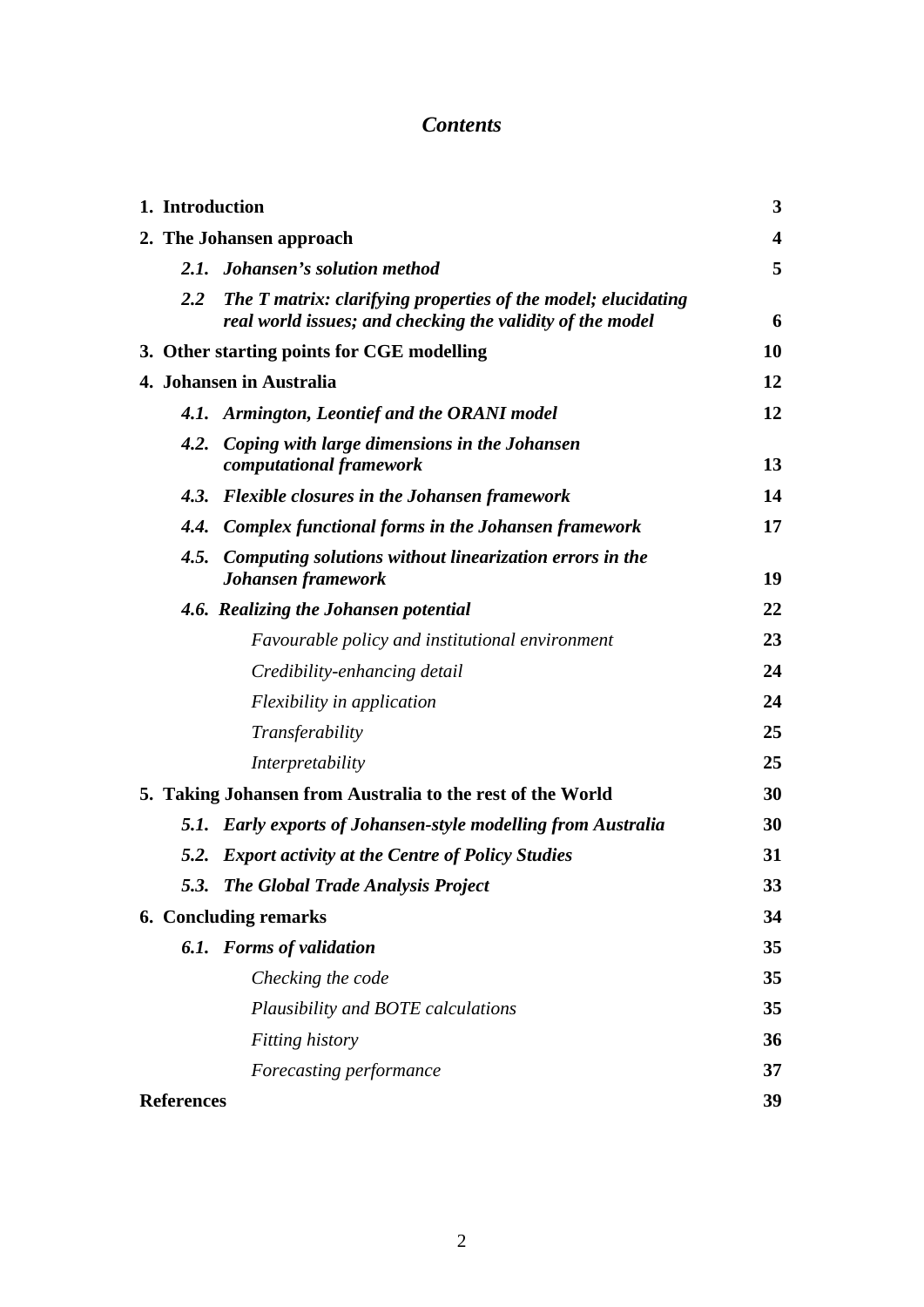### *Johansen***'s** *contribution to CGE modelling: originator and guiding light for 50 years*

#### **by Peter B. Dixon and Maureen T. Rimmer Centre of Policy Studies, Monash University**

#### **1. Introduction**

 Johansen (1960) is one of those rare books that is a complete break with previous literature and the first contribution to a major branch of economics, computable general equilibrium (CGE) modelling.

 CGE belongs to the economy-wide class of models, that is, those that provide industry disaggregation in a quantitative description of the whole economy. The original economy-wide model was Leontief's input-output system (Leontief, 1936, 1941). Following Leontief, the next stage of economy-wide modelling was the programming models of Sandee (1960), Manne (1963), Evans (1972) and others. Input-output and programming models lacked clear descriptions of the behaviour of individual agents. In input-output modelling, the *economy* organized production of each commodity (the vector  $X$ ) to satisfy a vector of final demands (the vector  $Y$ ) with given technology specified by the input-output coefficient matrix (A). In programming models, the *economy* organized production to maximize a welfare function subject to Leontief's technology specification and subject to constraints on the availability of primary factors.

 What Leif Johansen did was identify behaviour by individual agents. This is the defining feature of CGE models that distinguishes them from the earlier economywide models.<sup>1</sup> Households in Johansen's model maximize utility subject to their budget constraint. Industries choose inputs to minimize costs subject to productionfunction constraints and the need to satisfy demands for their outputs. Capitalists allocate capital between industries to maximize their returns. The overall outcome for the economy is determined by the actions of individual agents co-ordinated through price adjustments that equalize demand and supply in product and factor markets.

Johansen conception proved remarkably popular and versatile. In the 50 years since the publication of his book, CGE modelling has attracted a huge group of researchers. The GTAP network alone includes 7,500 CGE practitioners in 150 countries. The issues to which CGE modelling has been applied include:

#### *the effects on*

macro, welfare, industry, regional, labour-market, distributional and environmental variables

*of* 

1

taxes, public consumption and social security payments; tariffs and other interferences in international trade; environmental policies; technological change; international commodity prices; interest rates; wage setting arrangements and union

<sup>1</sup> Definitions of CGE modelling can be found in Bergman (1985, p. 137) and Dixon and Parmenter (1996, p. 5)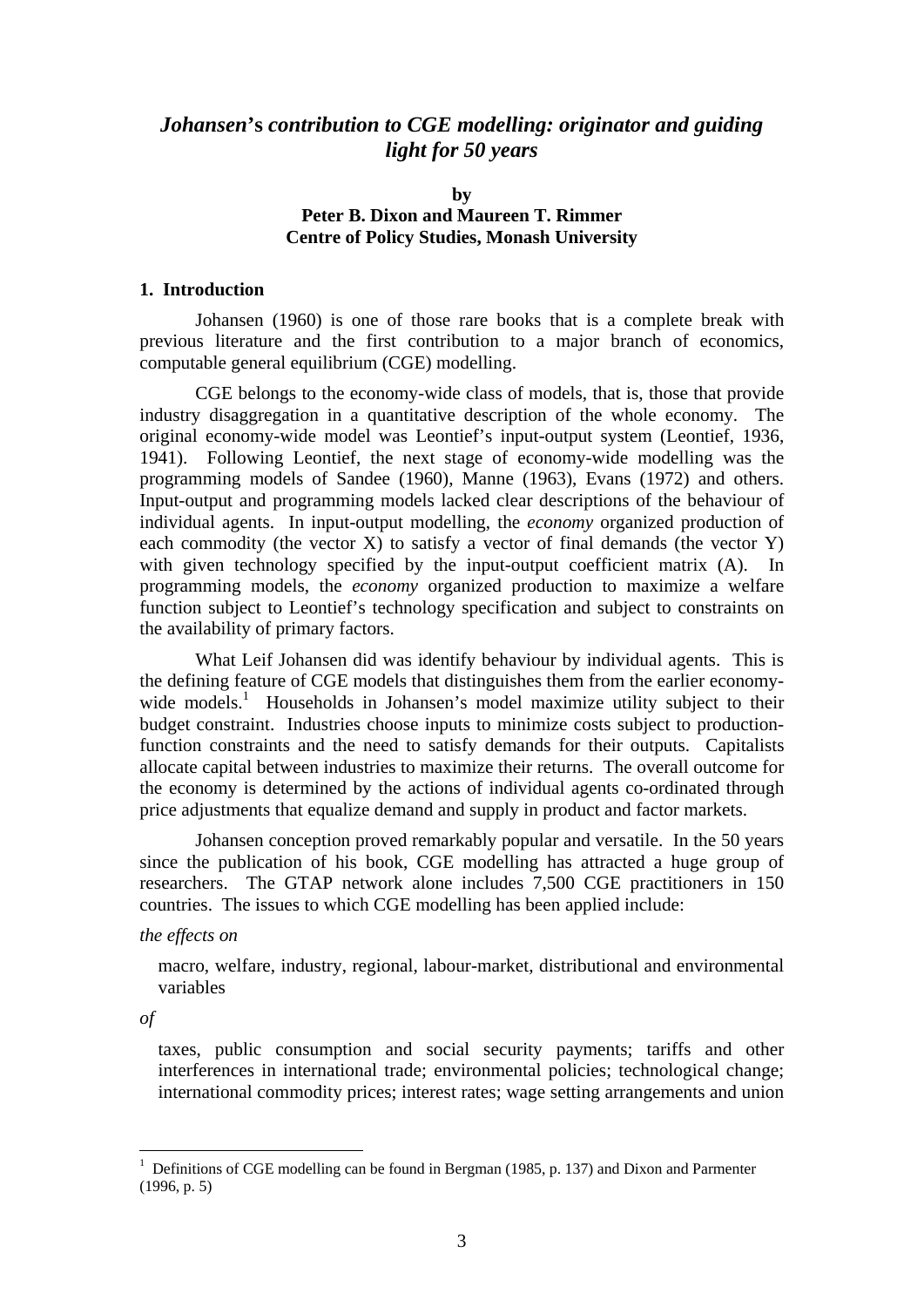behaviour; mineral discoveries (the Dutch disease); immigration; micro-economic reform; and major projects.

While most of these issues have been analysed in single-country, single-period models, there are now numerous CGE models which are either multi-regional or multi-period (dynamic) or both. By going multi-regional, CGE modelling has thrown light on both intra-country and inter-country regional questions. In the first category are issues (important in federations) concerning the effects of tax and expenditure activities of provincial governments. In the second category are issues such as the effects of the formation of trading blocks and the effects of different approaches to reducing world output of greenhouse gases. By going dynamic, CGE modelling has the potential to broaden and deepen its answers to all the questions with which it has been confronted. It has also re-entered the forecasting arena, rather belatedly following the lead of Johansen and his colleagues (Johansen 1974, ch. 10; Bjerkholt and Tveitereid, 1985; and Schreiner and Larsen,  $1985$ ).<sup>2</sup> CGE models are now used to generate forecasts of the prospects of different industries, labour force groups and regions. These forecasts feed into investment decisions by private and public sector organizations.

 This paper is concerned with the Johansen legacy. In section 2, we describe the distinctive features of his 1960 model and define what we mean by Johansen-style CGE modelling. Section 3 looks at some other early styles of CGE modelling. Then in sections 4 and 5, we show how Johansen-style modelling took root in Australia and then spread to the rest of the world. Section 6 contains concluding remarks and a discussion of the validation of CGE models.

#### **2. The Johansen approach**

1

 Johansen built his model of Norway around an input-output table of 1950. He distinguished 22 industries. For each industry, input-demand equations are derived by assuming that firms are price-takers and choose their inputs to minimize the cost of producing any given level of output subject to a production-function constraint reflecting Cobb-Douglas substitution between capital and labour, Hicks-neutral primary-factor-saving technical change and Leontief treatment of intermediate inputs. Imported inputs are either identical to domestic inputs or treated as non-competitive. Johansen assumed that households choose their consumption of each commodity to maximize an additive utility function subject to their budget constraint. Following the lead of his senior colleague, Ragnar Frisch, Johansen exploited additivity to dramatically simplify the estimation of own- and cross-price elasticities.<sup>3</sup> Among the empirically important details that Johansen encapsulated in specifying production and consumption behaviour is the distinction between buyers' prices (that motivate consumption decisions) and sellers' prices (that motivate production decisions): he modelled the gap between the two by introducing a trade-services commodity (a combination of transport, wholesale and retail margins). In handling investment, Johansen distinguished between maintenance and expansion. He modelled maintenance as proportional to existing stocks of structures and equipment, and he

 $2$  Early CGE modellers including Johansen (1960, 1974), Hudson and Jorgenson (1974), Adelman and Robinson (1978) and Taylor *et al.* (1980) gave their results a real time dimension, either historical or future. The subsequent generation of modellers worked mainly in a comparative static framework.

<sup>&</sup>lt;sup>3</sup> As Frisch (1959) demonstrated, under additivity the  $n^2$  price elasticities can be set on the basis of n-1 expenditure elasticities, budget shares and information on the sensitivity of demand for any one commodity with respect to its own price.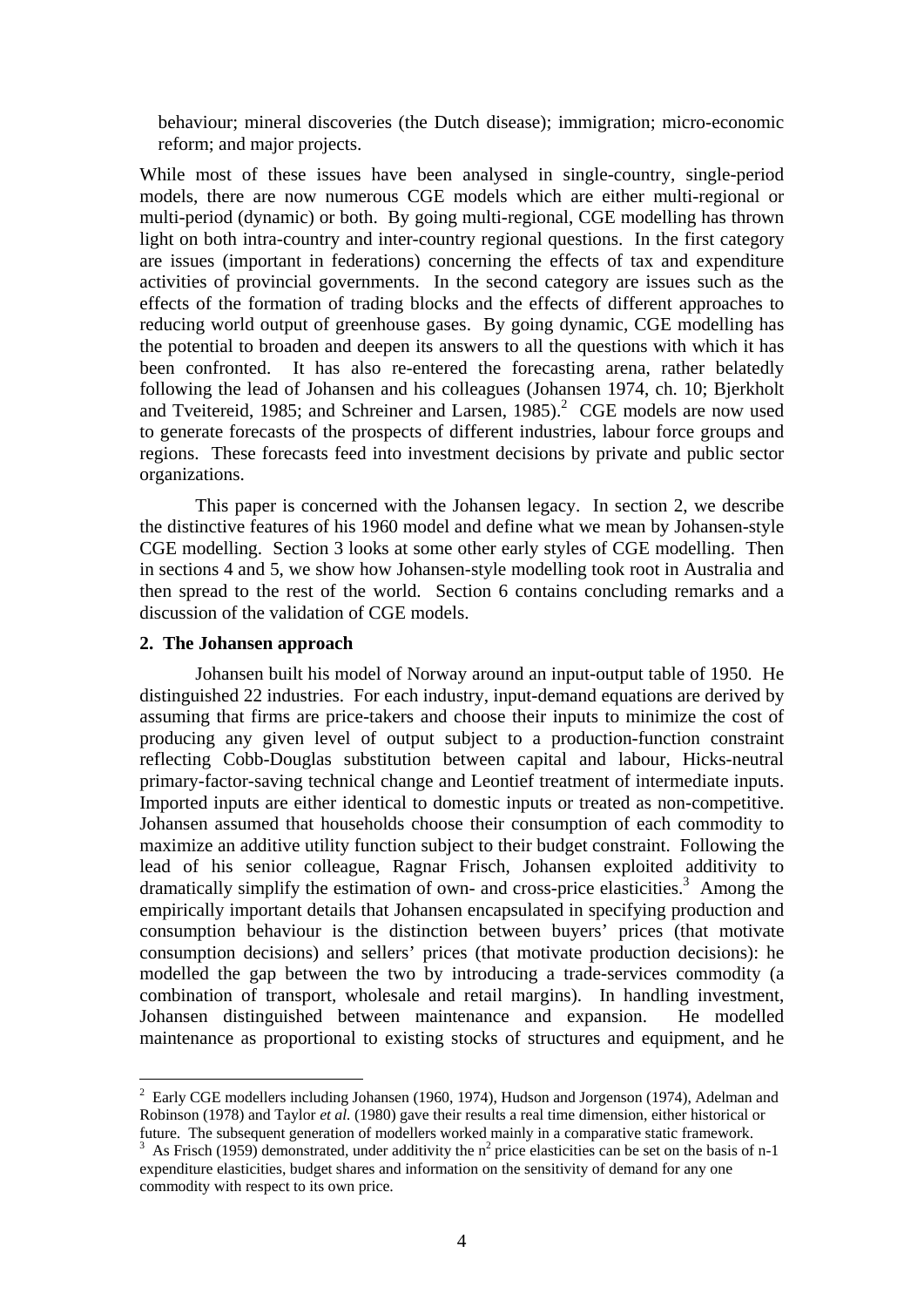specified expansion of these stocks exogenously. Public expenditure, net exports<sup>4</sup> and inventory accumulation by commodity are exogenous in Johansen's model, and, consistent with a long-run focus, total employment is also exogenous. There is one type of labour which is perfectly mobile across industries, although wages differ by industry according to exogenously given relativities. The overall level of the nominal wage is exogenous and acts as the numeraire. For capital, Johansen assumed that an exogenous aggregate quantity is allocated across industries in accordance with exogenously given relative rates of return. Rather uncomfortably, the structure/equipment composition of this aggregate capital stock morphs costly to suit the requirements of the using industries, becoming more structure-intensive if the industrial composition of activity shifts towards industries whose capital is structureintensive and vice versa.

 Throughout his book Johansen provided thoughtful commentary on the theoretical limitations of his model, but was not apologetic. He had a strong, immediate and practical purpose.

*"The model presented in this study is in many respects unsatisfactory when judged from a purely theoretical point of view. It is, however, constructed with an eye to the possibility of it being implemented by existing statistics. Without this possibility the model would hardly be very interesting." [Johansen 1960, p. 1.]* 

*"I do believe that the numerical results also give a rough description of some important economic relationships in the Norwegian reality." [Johansen 1960, p. 3.]* 

He argued that people who merely use the data to illustrate the working of a model are giving themselves an excuse for not using the data seriously. He thought that underestimating the value of the data is as serious a sin as drawing conclusions that are too strong.

 Fifty years on, the exact specification of Johansen's model is of only historical importance. It was revolutionary at its time and even today, it would be respectable. However, there are two aspects of the model that remain of immediate relevance to today's CGE community and which are the defining features of what we will refer to as Johansen-style CGE modelling.

- The first is the way in which Johansen presented his model as a rectangular system of linear equations in change and percentage-change variables and solved it by matrix inversion.
- The second, and related aspect, is how he used the linear representation and the linear solution method: to clarify properties of the model; to elucidate real world issues; and to check the validity of the model.

#### *2.1. Johansen's solution method*

1

 The computational form of Johansen's model is a linear system of 86 equations and 132 variables. He expressed it as:

$$
B^* \xi = L^* \eta \tag{2.1}
$$

<sup>&</sup>lt;sup>4</sup> Net exports (exports less imports) are exogenous for all commodities except non-competitive imports which are endogenously determined as Leontief inputs to production and as a commodity in the household utility function.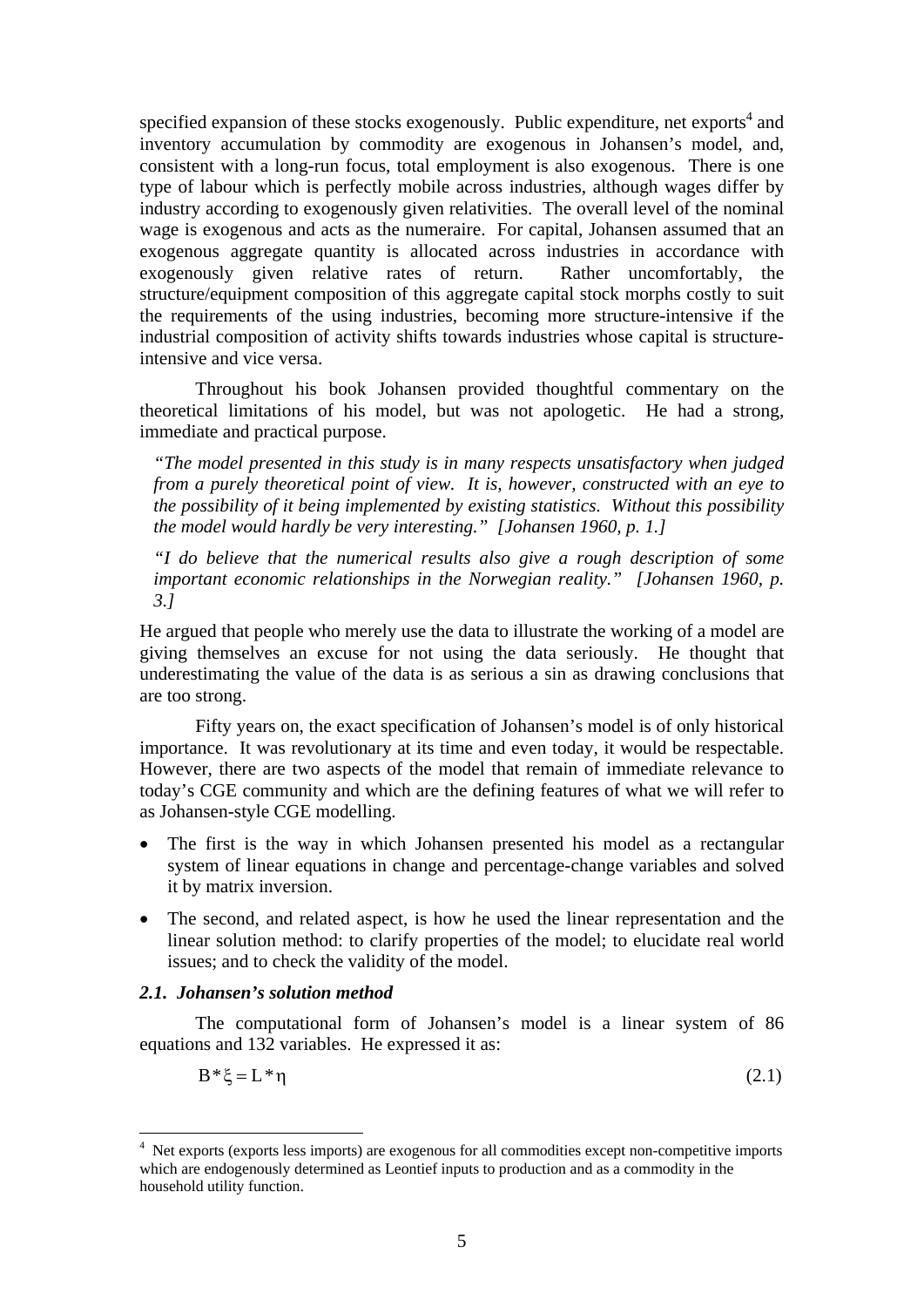where

B and L are matrices of dimensions 86 by 86 and 86 by 46; and

ξ and η are column vectors, dimension 86 and 46, of changes or percentage changes in the model's 86 endogenous variables and 46 exogenous variables.

 Johansen derived most of the equations in (2.1) from underlying levels forms. For example, in (2.1) he represents the Cobb-Douglas relationship:

$$
X_j = A_j * N_j^{\gamma_j} * K_j^{\beta_j} * exp^{\epsilon_j * t}
$$
 (2.2)

between the output in industry j  $(X_i)$ , labour and capital inputs  $(N_i \text{ and } K_i)$  and the rate of technical progress  $(\epsilon_i)$  as

$$
x_j = \gamma_j * n_j + \beta_j * k_j + \varepsilon_j \tag{2.3}
$$

where  $x_i$ ,  $n_i$  and  $k_i$  are percentage rates of change in  $X_i$ ,  $N_i$  and  $K_i$ . For consumer demands, Johansen specified a percentage change form directly without giving an underlying levels form. A slightly simplified version of what he wrote is:

$$
c_i - v = \sum_j \eta_{i,j} * p_j + E_i * (y - v)
$$
 (2.4)

where

 $c_i$ ,  $p_i$ ,  $y$  and  $y$  are percentage rates of change in consumption of good i, the price of good j, total household expenditure and the number of households, and

 $\eta_{ij}$  and  $E_i$  are parameters representing the elasticity of demand for i with respect to the price of j and the elasticity of demand for i with respect to total household expenditure.

From (2.1), Johansen solved his model as

$$
\xi = T^* \eta \tag{2.5}
$$

where T is the 86 by 46 matrix given by  $B^{-1*}L$ .

 Solution (2.5) is simple and was computationally feasible in the late 1950s. However, as recognised by Johansen, it gives only an approximate solution; it is subject to linearization error. In the 1973 addendum to his 1960 book, Johansen (1974) reports experience with a method implemented in the late 1960s by Spurkland (1970) for calculating accurate solutions. Spurkland's method used (2.5) to obtain an approximate solution and then moved to an accurate solution via a general non-linearequation method such as Newton's algorithm. In section 4.5, we describe a multi-step Johansen method. This is a more obvious and straightforward way of extending Johansen's technique to produce accurate solutions and is now in common use around the world.

#### *2.2 The T matrix: clarifying properties of the model; elucidating real world issues; and checking the validity of the model*

 Johansen was fascinated by the T matrix in (2.5). He devoted most of chapters 7 and 8 of his book to discussing it and also displayed the entire matrix as a foldout table. His focus on the T matrix explains much about the way in which he was able to understand his model and assess it against reality. In this section we describe how Johansen used the T matrix and some of the things he found out.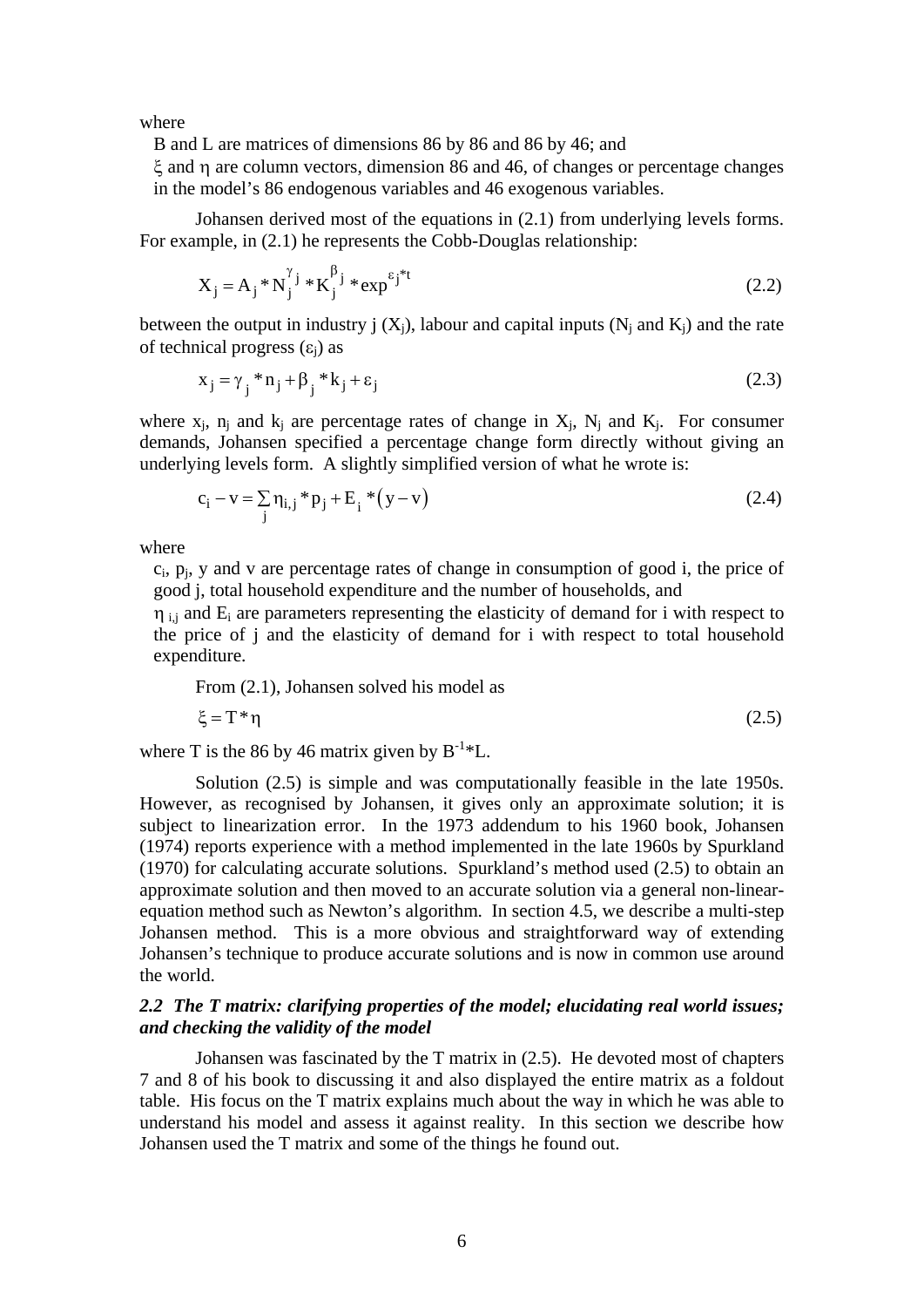The T matrix shows the sensitivity (usually an elasticity) of every endogenous variable with respect to every exogenous variable. Johansen regarded the 3,956 entries in the T matrix as his basic set of results and he looked at every one of them. How could he cope with this volume of results? As many current CGE modellers find, it is easy to become overwhelmed and confused when confronted with a huge number of results. Johansen's management strategy was to use a one-sector back-ofthe-envelope (BOTE) model as a guide. He set this up in chapter 2. The BOTE told him what to look for and what to expect in his full-scale model for the effects of exogenous changes in aggregate capital, aggregate employment, the number of households, technologies, exogenous demands and the price of non-competitive imports. The effective use of BOTE models to organize, understand and explain results is a skilful art: the BOTE model must strike a balance between being readily accessible and being descriptive of the main model. Johansen was the first master BOTE builder ( a well known Norwegian specialty) in CGE modelling. Perhaps because of the degree of difficulty, he has not had many peers in this area.

 Johansen's examination of the T matrix starts with a discussion of the elasticities of industry prices and outputs with respect to aggregate capital (K) and employment (N): entries in the price and output rows of the k and n columns. On the basis of the BOTE model, he explained why the full model shows negative entries in the price rows of the k-column and positive entries in the price rows of the n-column. An increase in K raises the marginal product of labour requiring an increase in the real wage rate. With the overall nominal wage rate set exogenously, this must be brought about by a decrease in the price level. An increase in N lowers the marginal product of labour requiring an decrease in the real wage rate, brought about by an increase in the price level.

 For the output rows, Johansen's BOTE model suggests that the entries in the k- and n-columns should lie in the (0,1) interval: this follows from a macro version of equation  $(2.3)^5$ . With one exception, this expectation is fulfilled: the T matrix shows a negative entry for the elasticity of equipment output with respect to an increase in aggregate employment. Following up and explaining exceptions is an important part of the BOTE methodology. In this way we can locate result-explaining mechanisms in the full model that are not present in the BOTE model. In other words, we can figure out what the full model knows that the BOTE model doesn't know. In the case of the equipment-output/employment elasticity, the explanation of the negative result is that an increase in aggregate employment changes the composition of the economy's capital stock in favour of structures and against equipment.<sup>6</sup> This morphing of the capital stock reduces maintenance demand for equipment, thereby reducing the output of the equipment industry. How does an increase in employment lead to a decrease in the equipment-intensity of the economy's capital stock? The answer is that it leads to a reallocation of the economy's capital towards housing, a highly structure-intensive form of capital. With aggregate capital fixed, there is a consequent reduction in the economy's stock of equipment capital. What explains the reallocation of the economy's capital towards housing? An increase in employment stimulates consumption of all goods including housing services. Whereas the increases in the outputs of labour-intensive consumption goods are accommodated

<u>.</u>

<sup>&</sup>lt;sup>5</sup> That is  $x = \gamma * n + \beta * k + \epsilon$  where  $\gamma$  and  $\beta$  are parameters with values between 0 and 1.<br><sup>6</sup> Johanson (1060, n, 120) gots this for in the explanation, then appears to go off the track

 $\delta$  Johansen (1960, p. 120) gets this far in the explanation, then appears to go off the track. We provide the rest of the explanation.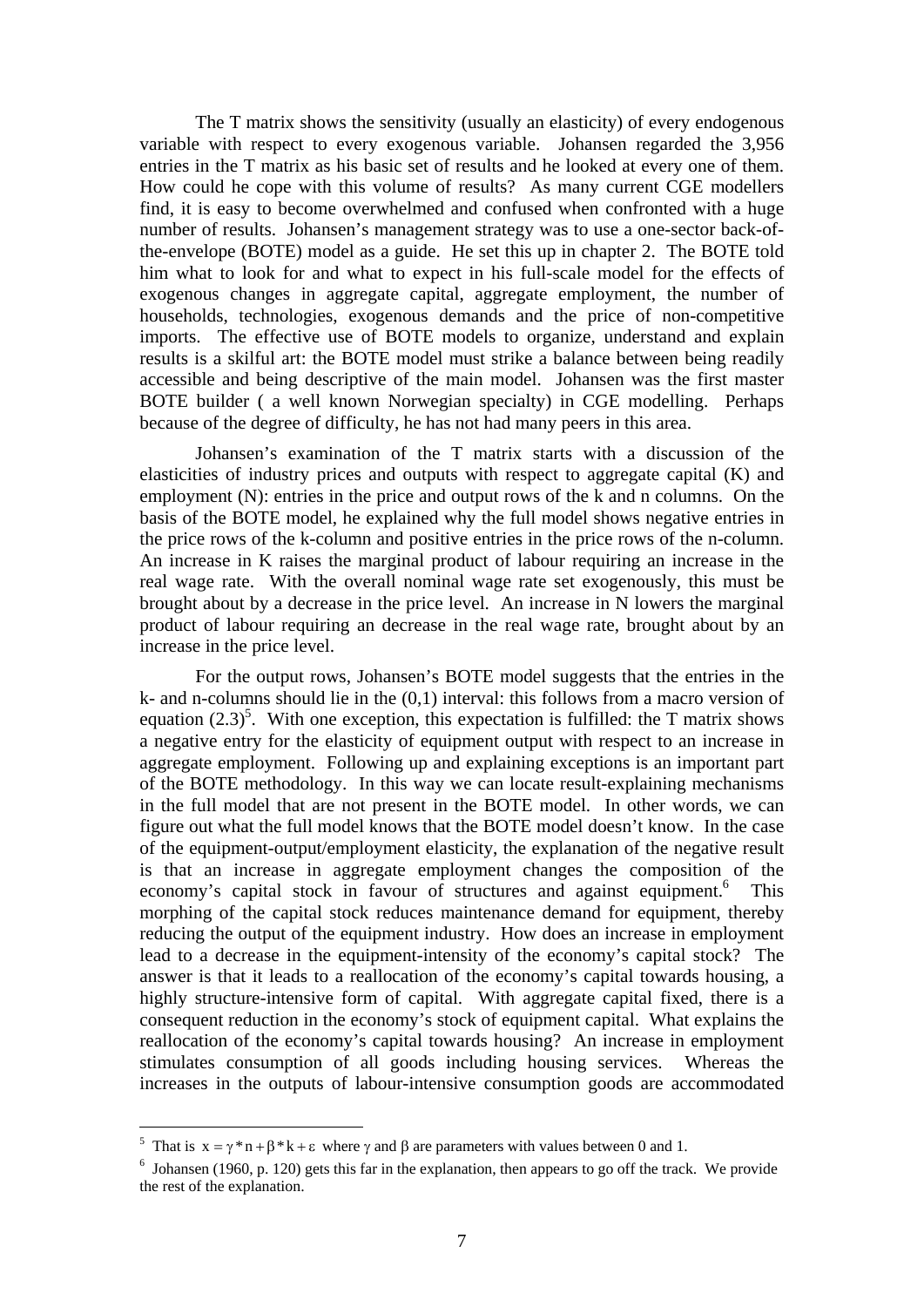with increased labour input and reduced capital input, increased output of housing services can be achieved only by increases in the housing stock.

One of the most interesting parts of T is the 22 by 22 sub-matrix,  $T(x,z)$ , relating movements in industry outputs (x) to movements in exogenous demands (z). At the time when Johansen was writing, Leontief's input-output model, with its emphasis on input-output multipliers, was the dominant tool for quantitative multisectoral analysis. In Leontief's model, if an extra unit of output from industry j is required by final users, then production in j must increase by at least one unit and production in other industries will increase to provide intermediate inputs to production in j. Further rounds of this process can be visualized with suppliers to j requiring extra intermediate inputs. Thus, in Leontief's picture of the economy, industries are in a complementary relationship, with good news for any one industry spilling over to every other industry. Johansen challenged this orthodoxy. His  $T(x,z)$ sub-matrix implies diagonal derivatives ( $\partial x_j / \partial z_j$ ) that in most cases are less than one and off-diagonal derivatives and are predominantly negative. Rather than emphasising complementary relationships between industries, Johansen emphasised competitive relationships. In Johansen's model, expansion of output in one industry drags primary factors away from other industries. Only where there are particularly strong input-output links does Johansen find that stimulation of one industry (e.g. food) benefits another industry (e.g. agriculture).

 In chapter 8, Johansen used the T matrix to decompose movements in industry outputs, prices and primary factor inputs into parts attributable to observed changes in six sets of exogenous variables: aggregate employment; aggregate capital; population; Hicks-neutral primary factor technical change in each industry; exogenous demand for each commodity; and the price of non-competing imports. In making his calculations, he applied shocks to all 46 exogenous variables. These shocks represent average annual growth rates for the period around 1950. Johansen computed the effects[ $\xi$ (j)] on the 86 endogenous variables of movements in the j<sup>th</sup> set of exogenous variables as

$$
\xi(j) = T(j) * \eta(j) \quad , \ j = 1, ..., 6 \tag{2.6}
$$

where

 $\eta(j)$  is the vector of shocks applied to the j<sup>th</sup> set of exogenous variables; and

 $T(i)$  is the sub-matrix of T formed by the columns corresponding to the  $i<sup>th</sup>$  set of exogenous variables.

In discussing the  $\xi$ (j)s, Johansen paid particular attention to the behaviour of agricultural employment. This was a contentious issue among economists in 1960. On the one hand, diminishing returns to scale suggested that relative agricultural employment would grow with population and perhaps even with income despite low expenditure elasticities for agricultural products. On the other hand, agriculture was experiencing rapid technical progress, suggesting that employment in agriculture might not only fall as a share of total employment but might even fall in absolute terms. Johansen was able to separate and quantify these conflicting forces. The  $\xi$ (j)s for capital, employment and population growth showed relatively strong increases in agricultural employment, consistent with diminishing returns to scale interacting with increased consumption of food. However, the dominant effect on agricultural employment was technical change. This was strongly negative, leaving agricultural with net declining employment.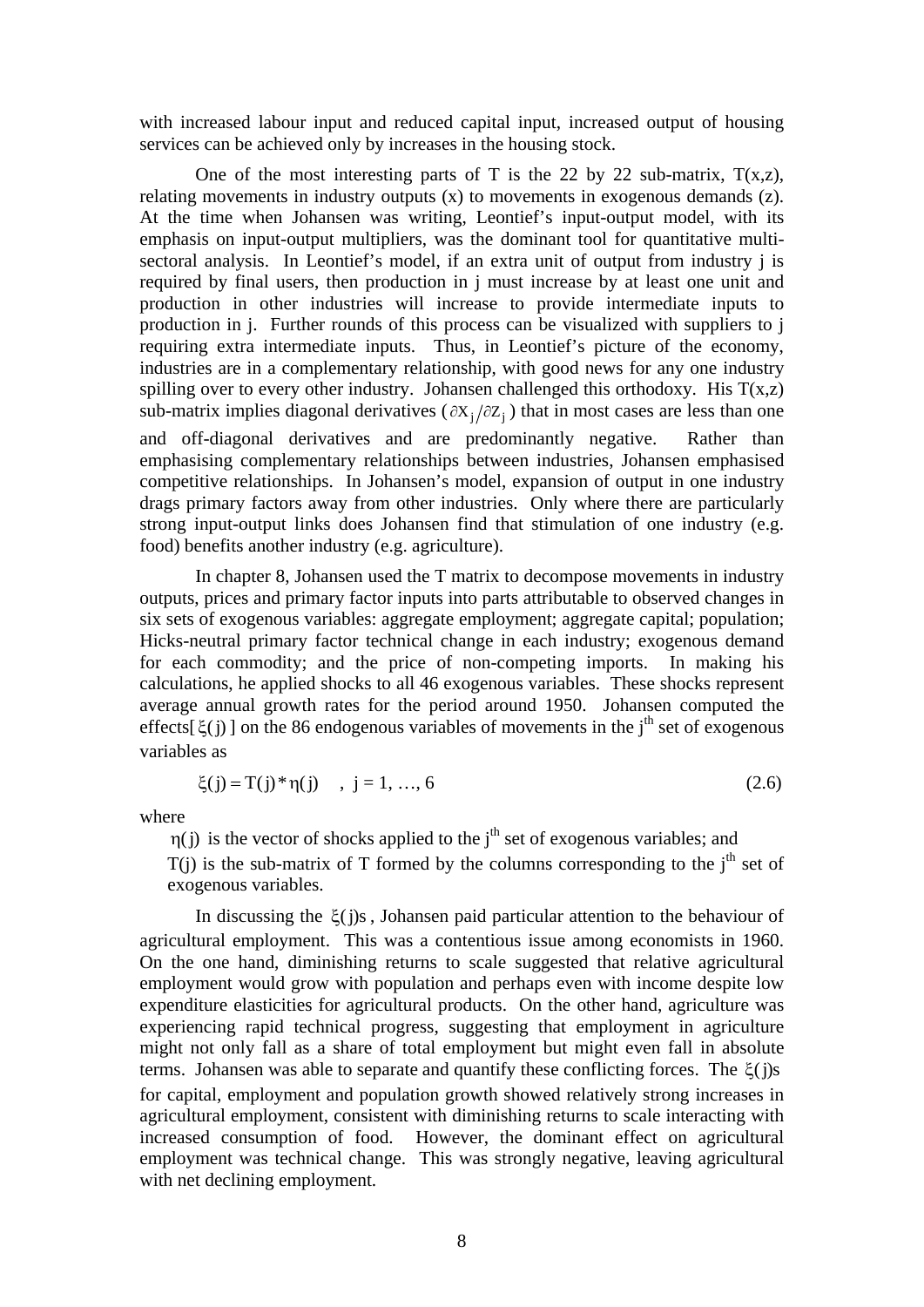Another aspect of the decomposition results that interested Johansen was the role of rapid capital accumulation. The results indicated that this was the major source of real wage growth. He worried that increases in the capital/labour ratio were reducing rates of return, raising questions about the sustainability of capital growth and therefore of real wage growth. In the 1973 addendum to his book, Johansen continued to worry about these issues and wondered whether long-run movements in rates of return can be described adequately in a model with Cobb-Douglas production functions and Hicks-neutral technical change.

Having completed his examination of the individual  $\xi(j)$  vectors, Johansen compared the aggregate effects  $[\sum_i \xi(j)]$  of the six sets of exogenous shocks with reality for 1948 to 1953. He assessed this validity test as follows:

*"A first glance at the figures confirms that some general tendencies are roughly the same in the computed and in the observed figures. Some interesting differences are, however, also revealed." [Johansen 1960, p. 152]* 

Johansen used these differences to pinpoint weaknesses in his model and to organize a discussion of real-world developments. For agriculture he found that the computed growth rate in output closely matched reality but that the computed growth rate in employment was too high while that in capital was too low. This led to a discussion of reasons, not accounted for in the model, for exodus of rural workers to the cities. For communication & transport and for forestry, the computed growth rates for output and primary-factor inputs were too high. In the case of communication & transport, Johansen wondered whether this reflected unsatisfied demand for these government supplied services. For forestry, Johansen thought that he may have set the income elasticity of demand for forestry products too high and also that there may have been a taste change, not included in his model, against the use of forestry products as fuel. By going through his results in this way, Johansen developed an agenda for model improvement (ch. 9).

 In the 1973 addendum to his book, Johansen (1974, ch. 10) reported implementation of some of the items on this agenda. He also reported further applications of the model including a validation test in which projections for 1950 to 1963 covering output, capital, labour and prices by industry are compared with reality. However, at the theoretical level, rather little change took place in the model during the 1960s.<sup>7</sup> In particular the treatment of trade remained unchanged and underdeveloped. This was surprising considering that exports and imports each represented about 40 percent of Norwegian GDP. It appeared that Johansen did not have a solution to the flip-flop problem. This refers to unrealistic and unstable levels of industrial specialization. It occurs in long-run simulations with models in which import/domestic price ratios are allowed to play a role in import/domestic choice and imported and domestically produced units of commodity i are treated as perfect substitutes. It is also a problem when export prices are taken as given and long-run supply curves are flat. Johansen discussed flip-flop in the addendum in connection with the model of Taylor and Black (1974). He recognized that Taylor and Black avoided extreme flip-flop by adopting a short-run closure (fixed capital in each industry) thereby giving supply curves a positive slope. With his focus on long-run

 $<sup>7</sup>$  Development of the model accelerated in the late 1970s and 80s with an emphasis on capital-labour-</sup> energy-material substitution, see Longva *et al.* (1985).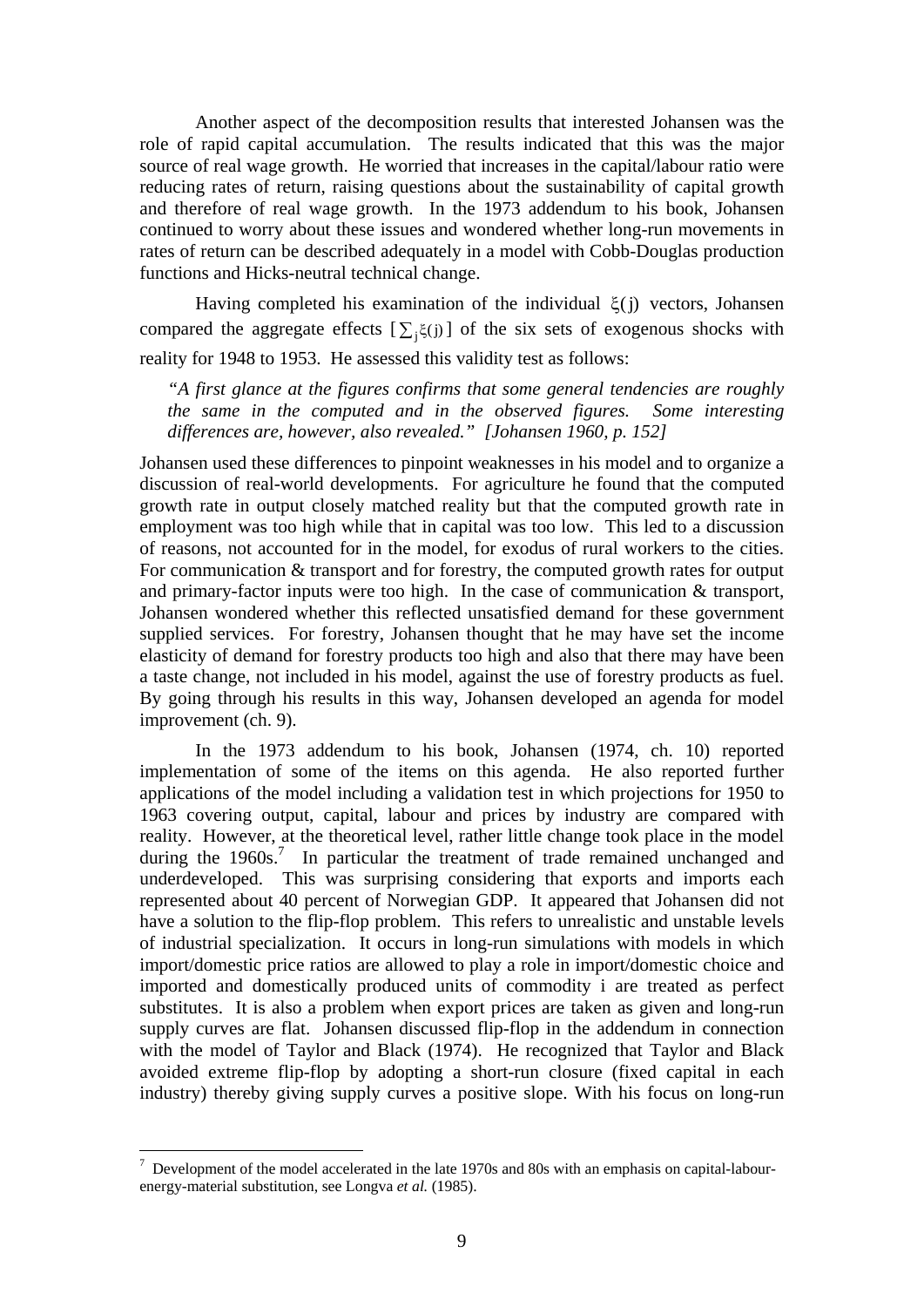tendencies, Johansen could not adopt the Taylor and Black approach. Instead he continued to treat exports and competitive imports exogenously.<sup>8</sup> i.

#### **3. Other starting points for CGE modelling**

 While Johansen was the first to plant a seed in what has now become the CGE forest, it was not the only seed. Largely independently of Johansen's work, CGE modelling had several other starting points. In 1991, when Herbert Scarf was awarded a distinguished fellowship of the American Economic Association, the citation read in part:

*"Scarf's path-breaking technique for the computation of equilibrium prices has resulted in a new subdiscipline of economics: the study of applied general equilibrium models … Scarf was the catalyst behind the creation of this subfield of the profession and in the transformation of the general equilibrium model from a purely theoretical construct to a useful tool for policy analysis." [American Economic Review, 82(4), September 1992]*

Scarf's work was published in the late 1960s and early 1970s without reference to Johansen.<sup>9</sup> It led to a flaring in the 1970s of interest in CGE modelling in prestigious journals, with the major contributors being Scarf's students, John Whalley and John Shoven<sup>10</sup>

 Another independent CGE seed was the work of Jorgenson and his associates in the 1970s focusing on energy.<sup>11</sup> They solved what can be clearly recognised as CGE models by iterative methods mimicking a Walrasian search for an equilibrium price vector. As with Scarf, there is nothing to suggest a debt to Johansen.

 A third post-Johansen but independent CGE seed was the work of Irma Adelman, Sherman Robinson and their associates at the World Bank. This group was clearly aware of Johansen. For example, Adelman and Robinson in their 1978 book mention Johansen on page 3:

*"We took our inspiration from the early work on price-endogenous planning models by L. Johansen. His first model (Johansen 1960) was "linearized" and solved by simple inversion for rates of change of prices and production. Our model is highly non-linear and expressed in terms of levels."* 

However, this is the only mention. It is clear that their style of CGE modelling owed little to Johansen. Equations are presented and discussed in non-linear levels form; no use is made of the T-matrix of elasticities of endogenous variables with respect to exogenous variables; little emphasis is given to explaining results via a BOTE model; and no attempt is made to match structural results against observed outcomes over a time horizon of more than two years from the base period<sup>12</sup>. By contrast, Taylor and

<sup>&</sup>lt;sup>8</sup> This was also the approach of Hudson and Jorgenson (1974) for the U.S. Adelman and Robinson (1978) in their study of Korea set exports of some commodities exogenously and fixed the share of exports in domestic output for other commodities. For most imports, Adelman and Robinson fixed the import share in domestic demand. Taylor *et al.* (1980, ch. 7) in their study of Brazil exogenized exports and related imports to industry outputs and final demands via exogenous coefficients.

<sup>&</sup>lt;sup>9</sup> See Scarf (1967a & b and 1973).

 $10^{10}$  See, for example, Shoven and Whalley (1972, 1973, 1974 and 1984).

<sup>&</sup>lt;sup>11</sup> See for example, Hudson and Jorgenson (1974).

<sup>&</sup>lt;sup>12</sup> Adelman and Robinson (1978, pp. 62-76) showed that when their model was fed base-period values for the exogenous variables then it closely reproduced base-period values for the endogenous variables. This indicates that they successfully calibrated their model but it does not test the predictive or explanatory power of the model.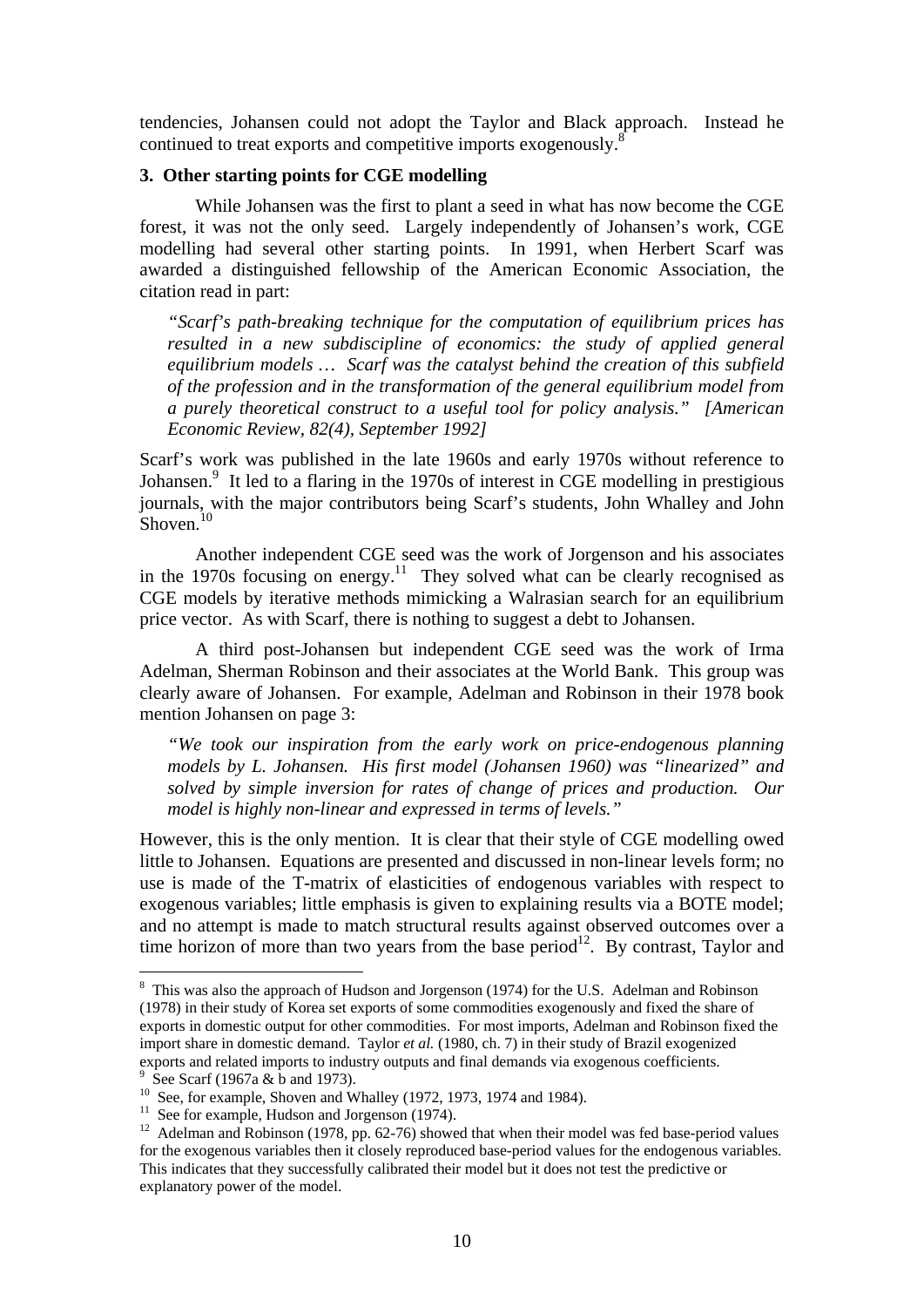his associates, also at the World Bank<sup>13</sup>, drew more heavily on Johansen. In their 1980 book, they solved their model by a non-linear method similar to that used by Spurkland (1970) to solve later versions of Johansen's model, see section 2.1. Echoing Johansen, Taylor *et al*. emphasised the performance of their model in reproducing industry growth rates for an historical period (1959-71) and set out a linear-percentage-change BOTE model to assist in the explanation of results.

What became of these seedlings?

 Scarf did not make a contribution to the economic content of CGE modelling, he provided a solution algorithm. His technique was never the most effective method of solving CGE models. Even those CGE modellers who embraced Scarf's method in the 1970s had by the 1980s largely abandoned it in favour of much simpler methods.

 Jorgenson and his associates continue to make path-breaking contributions to the economic content of CGE modelling. Reflecting Jorgenson's research over many decades, they have introduced theoretical and econometric innovations in the specification in CGE models of production, investment and consumption. Hudson and Jorgenson (1974) were the first to include in a CGE model flexible functional forms for production (econometrically estimated translog functions). Jorgenson and Yun (1986a & b) embedded Jorgenson's well known theory of investment (Jorgenson 1963) into a CGE study of U.S. tax policy. The models of Jorgenson and Wilcoxen (1993) and Ho and Jorgenson (1994) included econometrically estimated consumer demand functions based on Jorgenson, Lau and Stocker's (1980, 1981 & 1982) work on exact aggregation. A model incorporating many of Jorgenson's innovations is described in Goettle *et al.* (2007).

 The World Bank seedling, particularly through the efforts of Sherman Robinson, has grown and spread. Johansen's own seedling has also grown and spread, but not as we will see directly from Norway: it grew first in Australia and then spread to the rest of the world from there. In both cases special purpose software played a key role: GAMS for the World Bank and GEMPACK for the Johansen-style models from Australia.

GAMS was developed starting in the mid-1970s by Alex Meeraus and Jan Bisschop working at the World Bank. Its focus was the solution of large-scale, nonlinear optimization problems.<sup>14</sup> The adaption of GAMS to CGE modelling took place at the World Bank in the mid-1980s. The first GAMS-based CGE model was by Condon *et al.* (1987).

 GEMPACK was developed starting about 1980 by Ken Pearson, specifically to solve Johansen-style models. The first version of GEMPACK was used for teaching in 1984, and shortly after that was adopted by Australian CGE modellers. The first GEMPACK manuals were published in 1986 (see Codsi and Pearson, 1986). Early journal descriptions of GEMPACK are Pearson (1988) and Codsi and Pearson (1988).

<sup>&</sup>lt;sup>13</sup> The 1970s must have been a controversial time for CGE modelling at the Bank. As mentioned by Jack Duloy in his introduction to their 1980 book, Taylor *et al.* reached conclusions on the role of public policy in influencing income distribution that were sharply at odds with those of Adelman and Robinson (1978).

<sup>&</sup>lt;sup>14</sup> The early history of GAMS is described in Kallrath (2004, pp. 20-21). The first published technical descriptions of GAMS appeared in Bisschop and Meeraus (1982) and Meeraus (1983).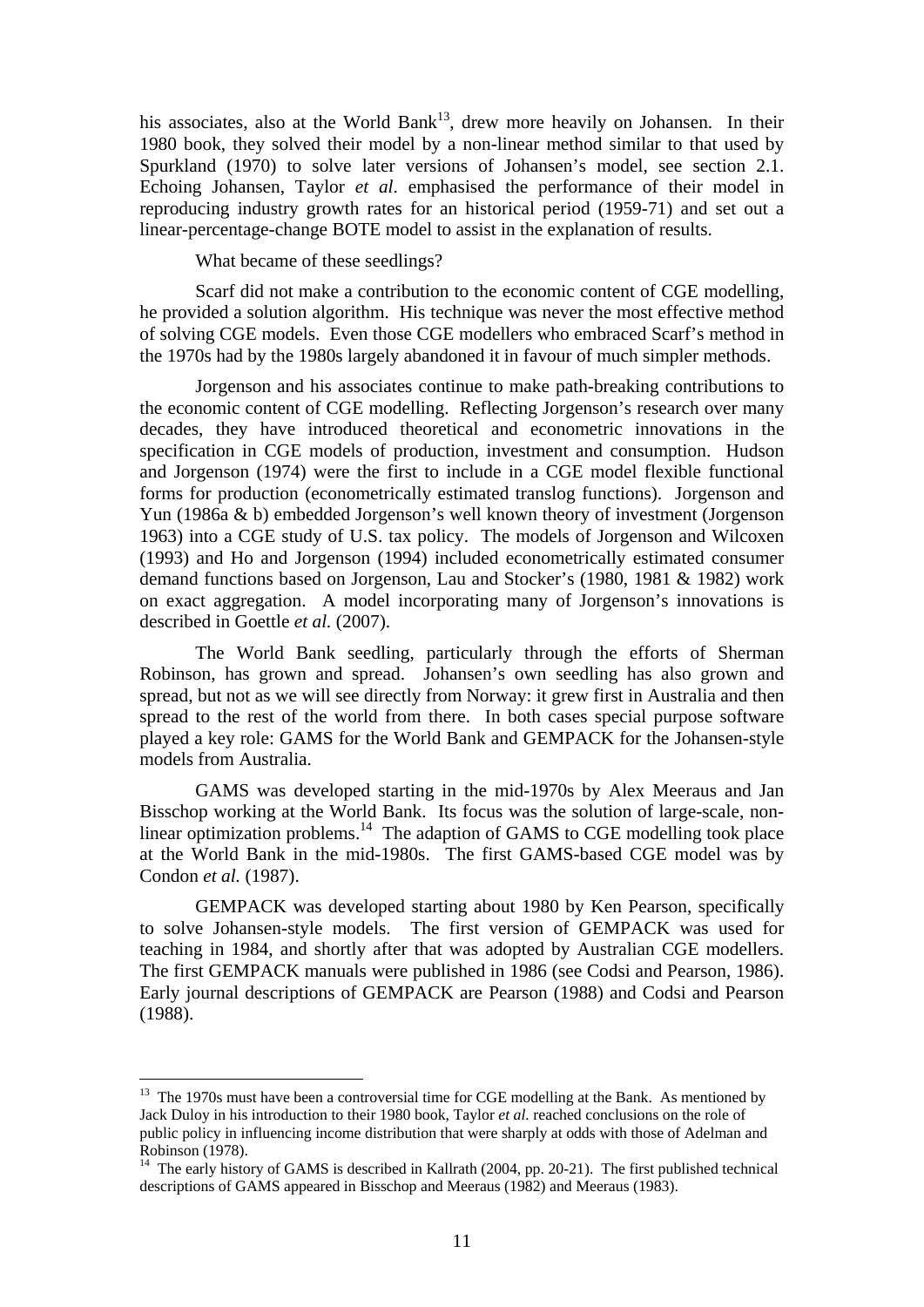Both GAMS and GEMPACK allowed economists to specify their models in the computer in a form that is close to ordinary algebra and then call upon standard equation solvers to produce solutions. From the point of view of economists wishing to enter the CGE field, GAMS and GEMPACK dramatically reduced the required level of knowledge of numerical methods and computing, and also reduced the time required in writing and checking computer programs. Both software systems facilitated communication by allowing models to be transferred conveniently between users and between sites.

#### **4. Johansen in Australia**

1

 Johansen's approach to CGE modelling was not pursued outside Norway in a sustained way for well over a decade after the publication of his seminal work in 1960.<sup>15</sup> There were some important one-off flurries using his technique in the mid-1970s (see for example, Taylor and Black, 1974, Staelin, 1976, Bergman, 1978 and Keller, 1980), but the place where Johansen-style modelling really took root outside Norway was Australia.

 In 1975, the Australian Government set up the IMPACT Project under the direction of Alan A. Powell, who was at that time Australia's foremost applied econometrician. The task set for IMPACT was to build a modular policy framework embracing the macro economy, demography and industries. Powell hired Peter Dixon to build the industry module with an emphasis on quantifying the effects of trade policy.

#### *4.1. Armington, Leontief and the ORANI model*

Dixon brought two influences to this assignment: Armington<sup>16</sup> and Leontief<sup>17</sup>. Armington (1969  $\&$  1970) had built a 15-country trade model in which each country produced just one good but consumed all 15 goods, treating the goods from different countries as imperfect substitutes. He specified and solved his model as a linear system in percentage changes of the variables. Armington's imperfect substitution specification was an effective way of overcoming the flip-flop problem that had beset earlier trade models. However, Armington's model lacked an industry dimension. To create a industry model with a satisfactory treatment of trade, Dixon integrated Armington's specification with Leontief's input-output model. The result was the ORANI model (Dixon *et al.* 1977 &1982).

<sup>&</sup>lt;sup>15</sup> Bergman (1985, p.142) offers three possible explanations: lack of interest in structural issues in the 1960s, a period of stable economic growth; computational difficulties; and focus by modellers on linear programming techniques. By the mid-1970s the time was right for the growth of CGE modelling: the oil crises had moved structural issues to centre stage; computational difficulties had eased; and the short-comings of linear programming techniques were being recognised. Dixon (2008) argues that it took until the 1970s for it to be widely recognised that the theoretical underpinnings of economy-wide time-series econometric models (popular in the 1960s) were insufficient to allow them to generate useful insights on the likely effects of unprecedented events. 16 Dixon overlapped with Armington at the IMF in 1973-4. While at the IMF, Dixon studied MERM

<sup>(</sup>the IMF's Multilateral Exchange Rate Model, Artus and Rhomberg, 1973) which was based on Armington's work and was important in negotiations following the breakdown of the Bretton Woods arrangements in 1971-2. His paper assessing and explaining MERM was eventually published as Dixon (1976).

 $17$  Dixon's 1972 thesis (Dixon, 1975) was supervised by Leontief at the Harvard Economic Research Project. At the Project Dixon studied, among other things, the path-breaking 1968 thesis on Australian protectionism by H. David Evans (Evans, 1972), also a student of Leontief. From this thesis Dixon became aware of the difficulties in modelling trade issues in a purely input-output/linear-programming framework, see Dixon and Butlin (1977).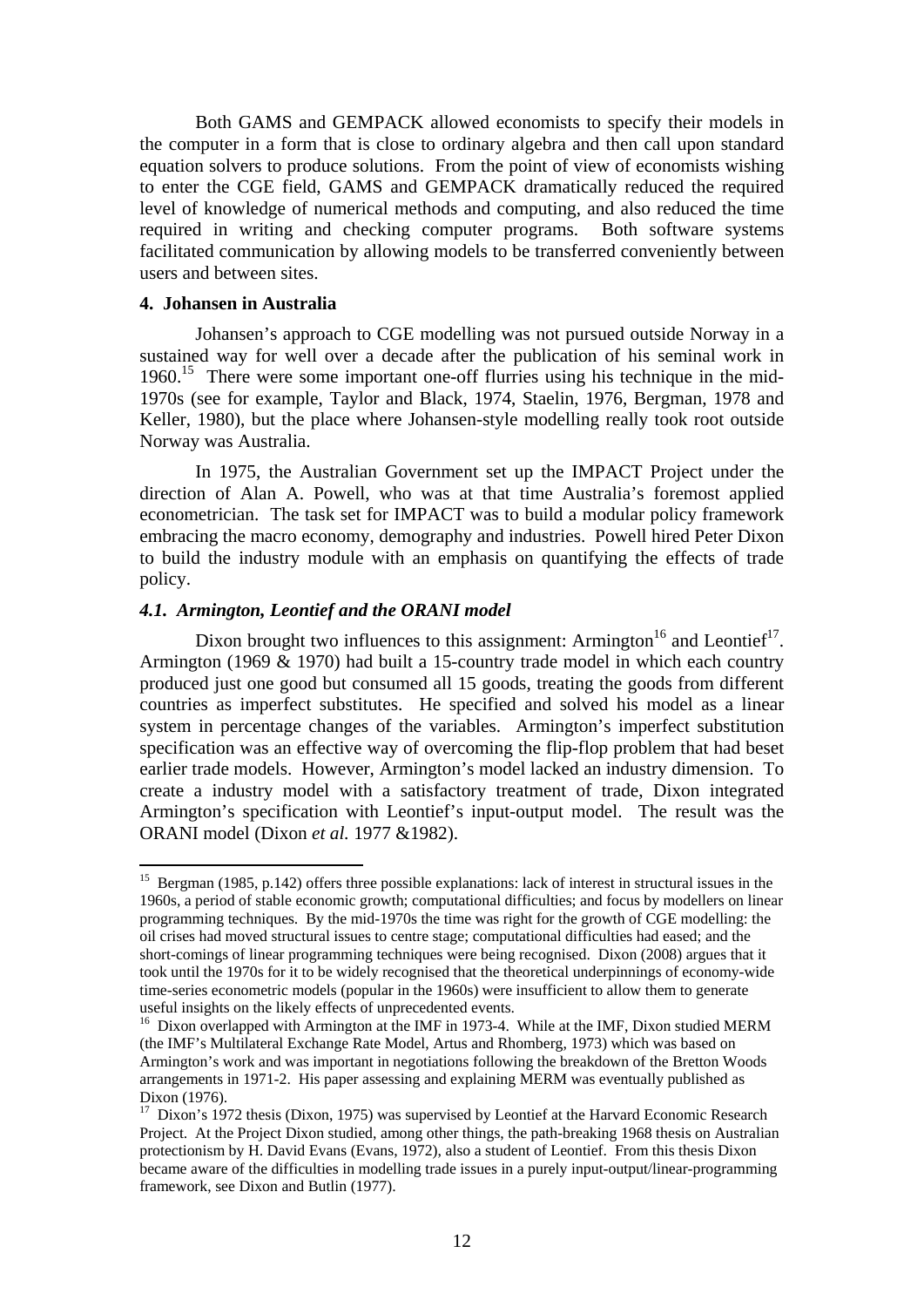The Armington elasticities<sup>18</sup> in ORANI were econometrically estimated for about 50 commodities by Alaouze *et al.* (1977) and Alaouze (1977) using a quarterly database assembled for this purpose on import and domestic prices and quantities for the period 1968(2) to 1975(2). This work is summarized in Dixon *et al.* (1982, pp. 181-9). With its Armington specification, the ORANI model avoided flip-flop on the import side and produced results in which imports responded in a realistic manner to changes in the relative prices of imported and domestic goods. This was critical for a model concerned with quantifying the effects of trade policy. Following ORANI, the Armington specification has been adopted almost universally in CGE models, although there is some dissatisfaction with this approach.<sup>19</sup> On the export side, ORANI avoided flip-flop by the introduction of downward-sloping export demand curves (see Dixon *et al.* 1982, pp. 195-6).

ORANI not only introduced the Armington specification to CGE modelling<sup>20</sup>, but also contained a number of other innovations including: flexible closures; multiproduct industries and multi-industry products; CRESH substitution possibilities between primary factors in all industries;  $CRETH<sup>21</sup>$  transformation possibilities between products in farm industries; specification of technical change and indirect taxes associated with every input-output flow; explicit modelling of transport, wholesale and retail margins; and a regional dimension. The model was implemented at the 100-industry level, well beyond anything that had been attempted in CGE modelling up to that time. The model contained about 600 thousand equations and about 1.2 million variables and was solved without linearization errors.

 What made the implementation of all this possible was the adoption and extension of Johansen strategies for computing and for organizing and understanding results. In their overview of the IMPACT Project's first ten years of operation, Powell and Lawson (1990, pp. 265-6) identify the decision to use Johansen strategies as a key ingredient in the Project's success.

#### *4.2. Coping with large dimensions in the Johansen computational framework*

1

 ORANI was presented in the same way as Johansen's model. However, the dimensions of the B matrix in (2.1) were far too large to allow direct solution via (2.5). This dimensionality problem was overcome by a process of condensation in which high dimensional variables were substituted out of the computational form of

 $19$  In multi-country models, the Armington specification with domestic/import elasticity values in the empirically relevant range (say 2 to 10) leads to negative terms-of-trade effects that outweigh efficiency gains for countries undertaking unilateral tariff cuts even from quite high levels (e.g. 30 per cent), see Brown (1987). This is worrying to people who believe that low tariffs are always better than high tariffs. For a discussion of the relevant issues see Dixon and Rimmer (2010b). While no alternative to Armington for practical CGE modelling has emerged, incorporation of ideas from Melitz (2003) seems promising, see Fan (2008). The Melitz specification introduces productivity differences between firms within industries. Efficiency effects of tariff cuts are increased by allowing for elimination of low-productivity firms. However, potentially large terms-of-trade effects remain.

<sup>&</sup>lt;sup>18</sup> In a one-country model such as ORANI, Armington elasticities are substitution elasticities between domestically produced and imported varieties of the same commodity. These elasticities were referred to as "Armington" elasticities in Dixon *et al.* (1982).

<sup>&</sup>lt;sup>20</sup> Petri (1976) and Baker (1976) used Armington specifications in input-output frameworks. Both introduced an inconsistency by employing input-output commodity balance equations of the form X= AX +Y-M (implying perfect import/domestic substitutability) despite their assumption that imports and domestic supplies are not perfect substitutes.

 $21$  CRESH production functions were introduced as a generalization of CES by Hannoch (1971). CRETH is the analogous generalization of CET transformation functions and was introduced by Vincent *et al.* (1980).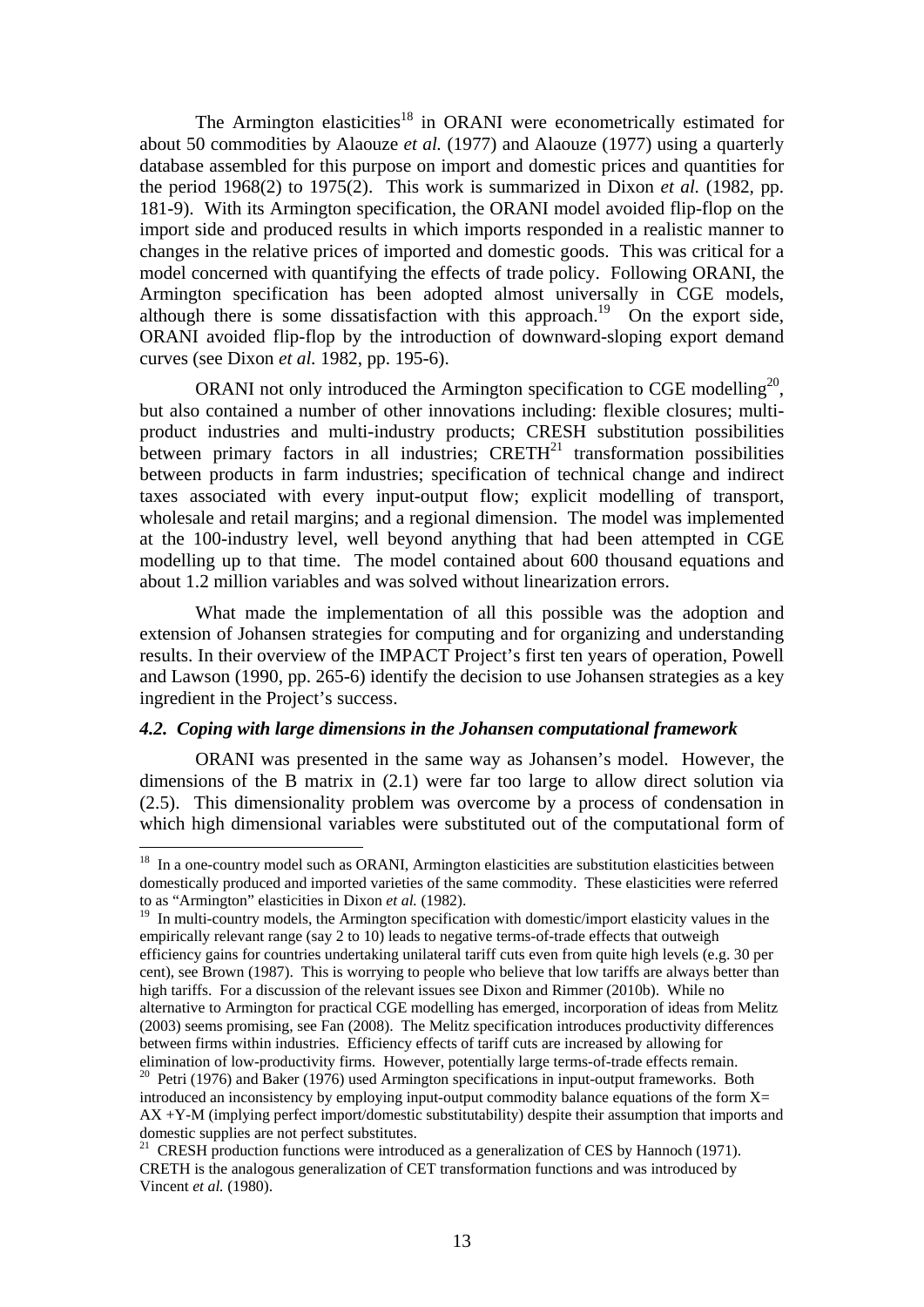the model. For example, consider the variable  $x(i,s,j,k,m)$  which represents the percentage change in the use of margin commodity m (e.g. road transport) to facilitate the flow of commodity i from source s (domestic or imported) to industry j for purpose k (current production or capital creation). In a model with 100 commodities/industries and 10 margin commodities this variable has 400,000 components. These were explained in ORANI by 400,000 Johansen-style linear percentage change equations:

$$
x(i, s, j, k, m) = x(i, s, j, k) + a(i, s, j, k, m)
$$
\n(4.1)

where

1

 $x(i,s,j,k)$  is the percentage change in flow  $(i,s,j,k)$ ; and

 $a(i,s,j,k,m)$  is the percentage change in the use of margin m per unit of flow  $(i,s,j,k)$ . In many ORANI simulations variables such as  $a(i,s,j,k,m)$  were interpreted as changes in technology.

To reduce the computational dimensions of ORANI, equation (4.1) was used to substitute out  $x(i,s,j,k,m)$ : that is (4.1) was deleted and  $x(i,s,j,k,m)$  was replaced by the righthand side of (4.1) wherever it appeared in the rest of the model. By this process, the dimensions of the matrix to be inverted in (2.5) were reduced to a manageable size: about 200 by 200 in the 1977 version of ORANI and about 400 by 400 in the 1982 version. $22$ 

 While variables and equations disappear from a model during condensation, no information is lost. Results for eliminated variables can be recovered by backsolving using the eliminated equations. One implication of this is that eliminated variables are necessarily endogenous.

Through condensation in a Johansen linear framework, problems of dimensionality were largely removed. This gave two advantages. First, the full dimensionality of available input-output tables could be used. Second, computational-theoretical compromises were reduced. For example, in ORANI there was no inhibition on computational grounds about including a high dimensional equation such as (4.1) if this was considered the theoretically appropriate specification.

#### *4.3. Flexible closures in the Johansen framework*

 Johansen used just one closure. On the supply side, he exogenized aggregate employment, aggregate capital and technology thereby largely determining GDP. On the demand side he linked replacement investment to capital stocks and exogenized aggregate expansion investment, net exports and government consumption, while leaving aggregate consumption to be determined endogenously as a residual in the equation GDP =  $C + I + G + (X - M)$ .

 Johansen's framework was readily extended to encompass closure flexibility. This was done in ORANI by leaving the allocation of variables between ξ (endogenous) and η (exogenous) in Johansen's equation (2.1) as a user choice. This imparted an important degree of flexibility.

 If, for example, the focus was on the short-run effects of a tariff cut, then capital in each industry was treated exogenously, unaffected in the short-run. At the

 $22$  The condensations of the two versions are described in Sutton (1976) and Dixon *et al.* (1982, pp.207-29).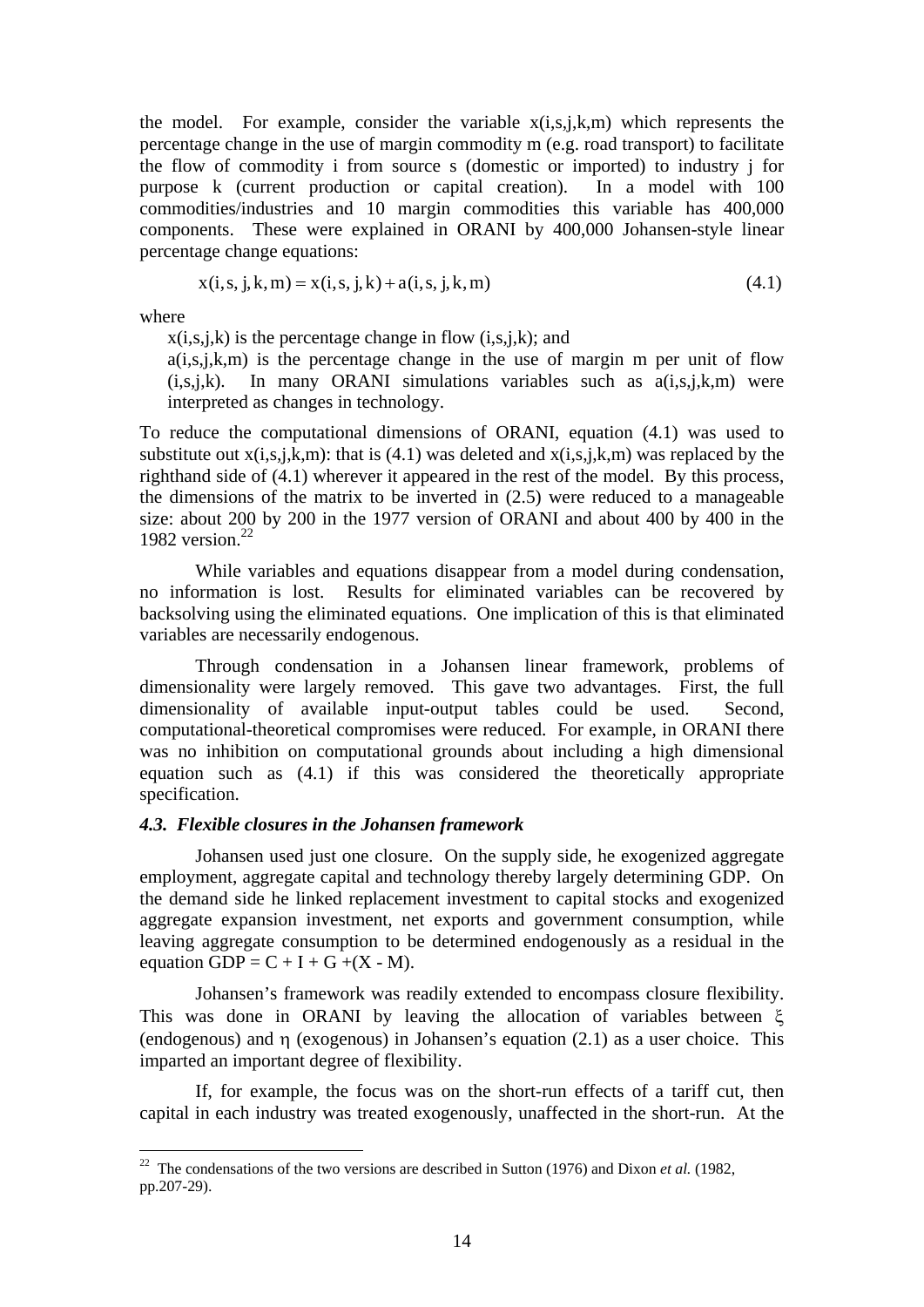same time, rates of return were treated endogenously, with the model typically showing reductions in rates of return for import-competing industries and increases for export industries. Simulations conducted under this closure were thought to reveal effects of the tariff cut that would emerge after about two years.<sup>23</sup> If a long-run focus were required, then the closure was reversed. It was assumed that deviations in rates of return from levels reflecting interest rates and perceptions of risk (factors determined independently of tariff cuts) would be temporary. Thus in long-run simulations, rates of return were exogenous while capital stocks adjusted endogenously to allow rates of return to be maintained at their initial levels. Typically the model showed long-run decreases in capital stocks in import-competing industries and increases in export industries. Other pairs of variables that were often swapped between the endogenous and exogenous categories were: the average real wage rate and aggregate employment; the balance of trade and either public or private consumption; export volumes and export subsidies; and the exchange rate and the rate of inflation.

 An early ORANI study that took advantage of closure flexibility was that by Dixon *et al.* (1979). This was commissioned by the Crawford Group, set up by the Australian Government in 1977 to report on macro and industry policies to achieve a broad-based industry and regional recovery from what was then a deeply recessed situation. To widen the appeal of the ORANI results and defuse criticism, simulations were conducted under two closures. In both closures real wages were treated exogenously, reflecting their determination in what was at the time a legalistic, centralized system that could produce outcomes with little resemblance to those that would be expected from market forces. The closures differed with respect to capital utilization and exports.

 In what was referred to as a neoclassical closure, capital used in each industry was set exogenously to fully employ the capital available to the industry. Rental rates adjusted endogenously to ensure compatibility between demand for capital and the exogenously given levels of capital usage. Exports in the neoclassical closure were determined by the interaction of production costs in Australia and price-elastic foreign demands.

In what was referred to as a neo-Keynesian closure<sup>24</sup>, the rental rate on capital was treated as a profit mark-up and linked exogenously in each industry to variable costs per unit of production. Capital in use was treated endogenously. Exports were assumed rigid and to make this computationally possible, a phantom export subsidy was endogenized for each commodity.

 Despite these seemingly radical differences in closure, the policy implications of the two sets of simulations were the same: a combination of reduction in the real costs of employing labour and an expansion in demand offered the best prospect for a broad-based recovery.25 Real cost reduction would stimulate trade-exposed industries

 $23$  This was worked out by Cooper and McLaren (1983) who compared ORANI comparative-static short-run results with those produced by a continuous-time macro model. See also Breece *et al.* (1984) and Dixon (1987).

 $24$  The terms neoclassical and neo-Keynesian have been used by a number of authors, but never in quite the same way. For a discussion of closure possibilities in early CGE models with associated nomenclature see Rattso (1982) and Robinson (2006).

<sup>&</sup>lt;sup>25</sup> ORANI was used to find the increase in aggregate demand and the reduction in real wage rates that would produce a 5 per cent increase in employment with no deterioration in the balance of trade. In ORANI, a given percentage increase in demand in the neoclassical (neo-Keynesian) closure produced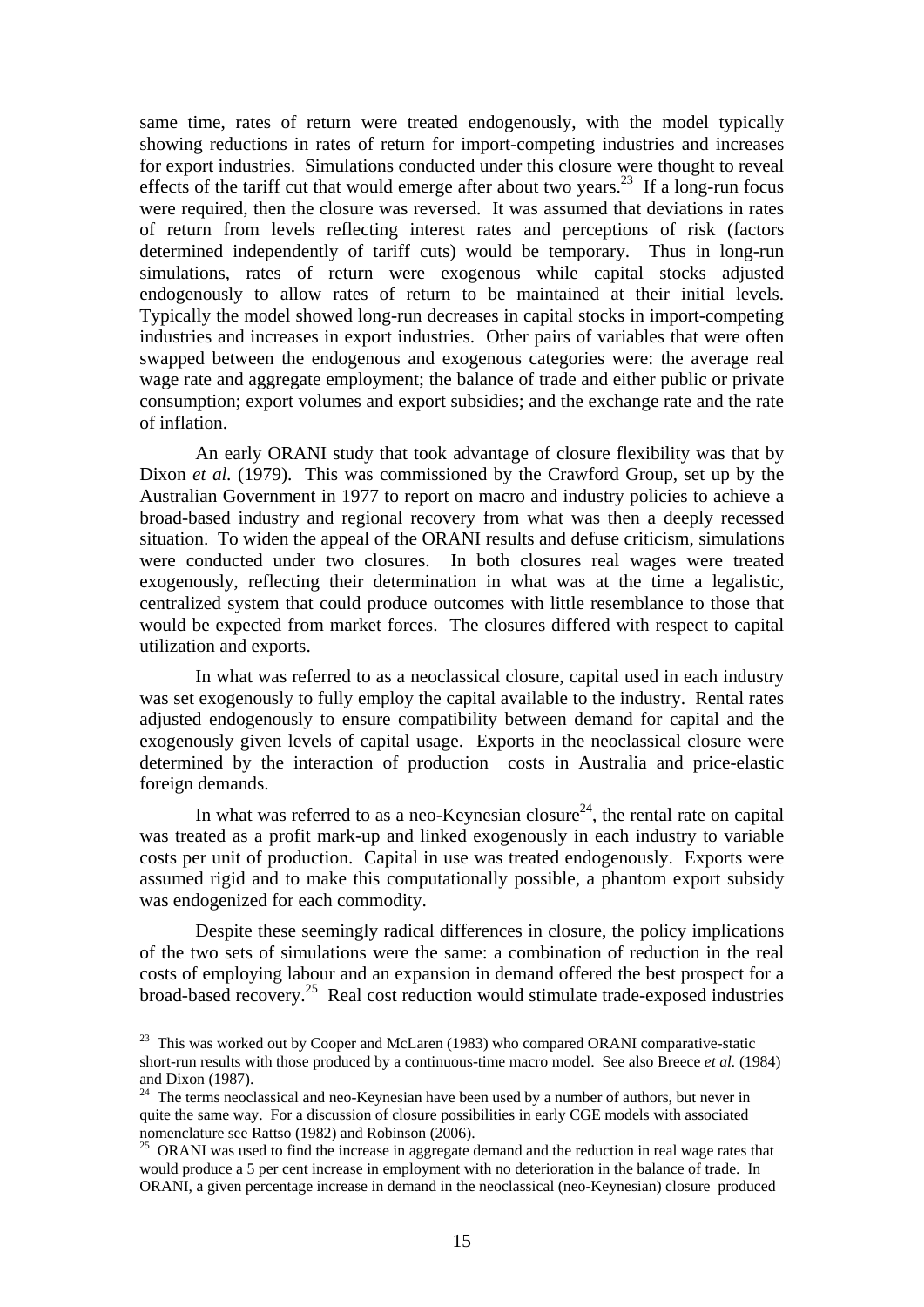and regions while demand expansion would stimulate the rest of the economy. Naturally, the question arose as to what policies could reduce labour costs in an acceptable way while expanding demand. One answer, illustrated by ORANI simulations in Corden and Dixon (1980), was a wage-tax bargain under which workers forego wage increases in return for tax cuts or improvements in social capital. Such bargains were an important part of Australian economic policy in the 1980s.

 In the 1990s, the idea of flexible closures was extended in the MONASH model of Australia, the dynamic successor of ORANI (Dixon and Rimmer, 2002). In MONASH and subsequent Johansen-style dynamic models<sup>26</sup> created by the Centre of Policy Studies (the successor organization to IMPACT) there are four basic closures:

- the *historical* closure in which the exogenous variables are chosen so that historical observations on movements in consumption, investment, government spending, exports, imports, employment, capital stocks and many other variables can be introduced to the model as shocks. Computations with this closure produce detailed estimates of movements in technology and preference variables and also generate up-to-date input-output tables that incorporate available statistics for years since the last published input-output table. For example, historical simulations can be used to generate input-output tables for Australia for 2009 incorporating data for years beyond 2006, the year of Australia's latest detailed input-output table.
- the *decomposition* closure in which technology and preference variables are exogenous so that they can be shocked with the movements estimated for them in an historical simulation. Computations with this closure can be used to identify the roles in the growth of industry outputs and other naturally endogenous variables of changes in technology, changes in preferences, and changes in other naturally exogenous variables.<sup>27</sup> Decomposition simulations are valuable in policy work because they counteract exaggerated claims about the importance of policy changes in determining outcomes for industries. For example, representatives of Australia's motor vehicle industry may claim that cuts in tariffs explain their industry's rather poor growth performance over an historical period and that further cuts would be disastrous. A decomposition simulation can show the role of tariff cuts in the past and allow it to be compared with the roles of changes in other relevant variables such as c.i.f. import prices, technologies and consumer tastes.

 $26$  Some of these models are described in section 5.

a weak (strong) increase in employment and a strong (weak) deterioration in the trade balance. A given percentage decrease in the real wage rate in the neoclassical (neo-Keynesian) closure produced a strong (weak) increase in employment and a strong (weak) improvement in the trade balance. Thinking of the policies as being introduced in a sequence, a given increase in demand under the neoclassical (neo-Keynesian) closure does little (a lot) towards achieving the employment target and leaves the trade balance strongly (weakly) deteriorated. To complete the movement to a 5 per cent employment increase and to rectify the damage to the trade balance requires similar wage reductions under the two closures: under the neoclassical (neo-Keynesian) closure the wage reduction has a lot of (a little) work to do but is a strong (weak) instrument with respect to both targets.

<sup>&</sup>lt;sup>27</sup> MONASH decomposition analysis is similar to Johansen's decomposition analysis described in section 2.2, equation (2.6). However, MONASH simulations produce a complete decomposition of historical movements in outputs, prices, etc., that is, a decomposition without a gap between computed and actual movements (see Dixon *et al.*, 2000 and Harrison *et al.*, 2000). Unlike Johansen's decomposition, a MONASH decomposition does not provide a validity check. Validation is discussed in section 6.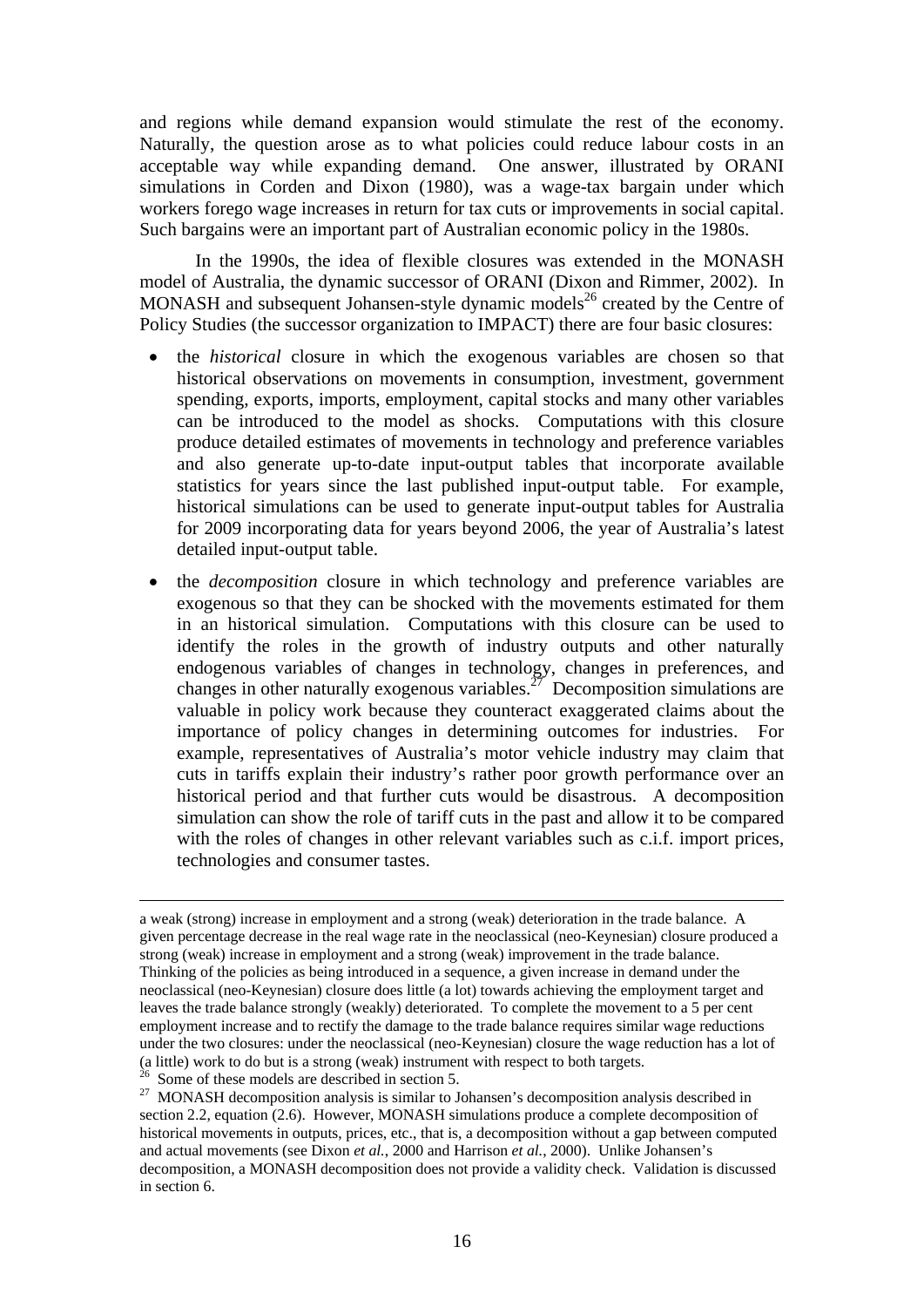- the *forecast* closure which is used in simulations designed to produce a believable business-as-usual or basecase picture of the future evolution of the economy. The underlying philosophy of this closure is quite similar to that of the historical closure. In both closures, we exogenize variables for which we have information, with no regard to causation. Rather than exogenizing variables for which we have historical observations, in the forecast closure we exogenize variables for which we have forecasts. This might include macro variables, exports by commodity and demographic variables for which forecasts are provided by official organizations. Technological and preference variables in forecast closures are largely exogenous and are given shocks that are informed by trends derived from historical simulations.
- the *policy* closure which is used in simulations designed to quantify the effects of changes in policies or other exogenous shocks to the economy. The underlying philosophy of this closure is quite similar to that of the decomposition closure. In both policy and decomposition closures, we are concerned with causation, with how tariff changes, for example, cause changes in the real exchange rate and thereby cause changes in employment and so on. Thus in policy closures, as in decomposition closures, naturally exogenous variables are exogenous and naturally endogenous variables are endogenous. In policy simulations, nearly all of the exogenous variables adopt the values that they had, either endogenously or exogenously, in the forecast simulation. The only exceptions are the policy variables of focus. For example, if we are interested in the effects of a tariff change, then the relevant tariff variable is moved away from its basecase forecast path. The effects of the tariff change on macro variables, exports by commodity and other endogenous variables are calculated by comparing their paths in the policy simulation with their paths in the forecast simulation. Policy simulations conducted in this way give policy effects as deviations away from realistic pictures of the economy of the future. By contrast, policy simulations conducted in comparative static models or models without realistic basecase forecasts generate policy results as deviations from the economy of the present or past. This can be misleading. The effects of policies imposed on economies with structures likely to be relevant in the future are often different from the effects of these policies imposed on economies with the structures of the present or past.

In their analysis of the Australian motor vehicle industry, Dixon and Rimmer (2002, ch. 2), show how simulations run under each of the four closures can contribute to a single policy study. They used an historical simulation to trace out the technological performance of the industry and to quantify shifts in consumer preferences towards imported cars. They used a decomposition simulation to quantify the damage to the industry caused by preference shifts and compared this with damage caused by tariff cuts. They used a forecast simulation to assess prospects for the industry and a policy simulation to estimate how these prospects would be affected by proposed further tariff cuts.

#### *4.4. Complex functional forms in the Johansen framework*

 Early CGE modellers outside the Johansen school worried that the use of the Johansen linear percentage-change format was limiting with respect to model specification. For example, Dervis *et al.* (1982, p. 137) comment that: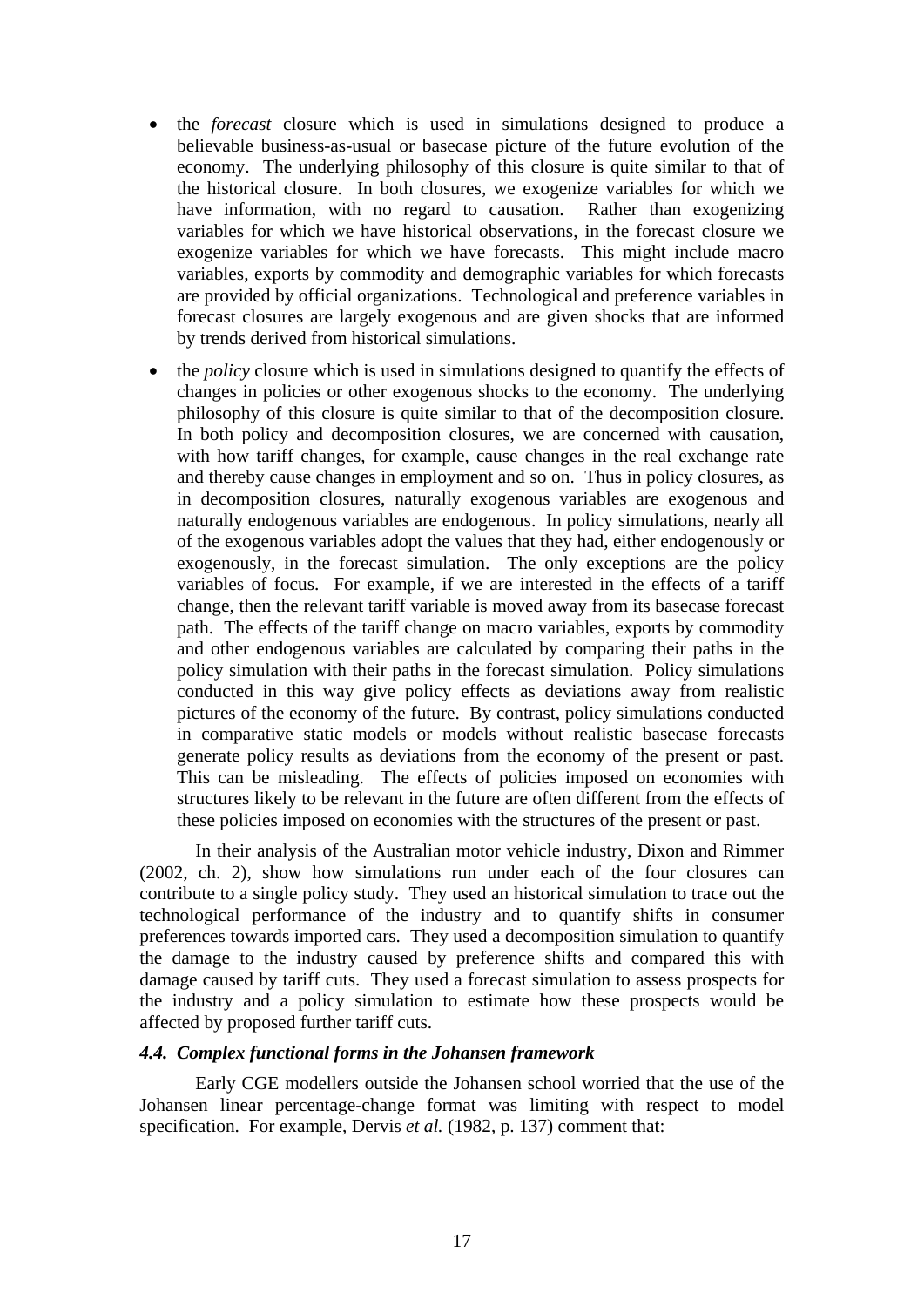*"Johansen linearized the general equilibrium model (in logarithms) and so was able to solve it by simple matrix inversion … Since then there have been advances in solution methods that permit CGE models to be solved directly for the levels of all endogenous variables and so permit model specifications that cannot easily be put into log-linear forms."* 

 Far from being limiting, the Johansen framework simplified the introduction into CGE modelling of the advanced functional forms that were being developed in this period. For example, consider the CRESH cost minimizing problem:

choose 
$$
X_i
$$
,  $i = 1, ..., n$   
to minimize 
$$
\sum_{i=1}^{n} P_i * X_i
$$
 (4.2)

subject to 
$$
\sum_{i=1}^{n} \left(\frac{X_i}{Z}\right)^{h_i} * \frac{Q_i}{h_i} = \alpha
$$
 (4.3)

where

Z is output;

the  $P_i$ s and  $X_i$ s are input prices and quantities; and

the Q<sub>is</sub>, h<sub>is</sub> and  $\alpha$  are parameters with the Q<sub>is</sub> being positive and summing to one and the his being less than one but not precisely zero.

On the basis of problem  $(4.2) - (4.3)$  it is difficult to obtain an intuitive understanding of the input-demand functions: they have no closed form levels representation. Given values for the h<sub>i</sub>s, values for the Q<sub>i</sub>s and  $\alpha$  can be determined on the basis of inputoutput data, but this is technically awkward. By contrast, the Johansen-style percentage change representation of the input-demand functions is readily interpretable and easily calibrated:

$$
x_i = z - \sigma_i * (p_i - p), \quad i = 1, ..., n
$$
\n(4.4)

where

xi, z and pi are percentage changes in the variables represented by the corresponding uppercase symbols;

 $σ<sub>i</sub>$  is a positive substitution parameter defined by  $σ<sub>i</sub> = 1/(1-h<sub>i</sub>)$ ; and

p is a weighted average of the percentage changes in all input prices defined by

$$
p = \sum_{k=1}^{n} S_k^{\#} * p_k \quad . \tag{4.5}
$$

The weights  $S_k^{\#}$  are modified cost shares of the form

$$
S_k^{\#} = \frac{S_k * \sigma_k}{\sum\limits_{i=1}^n S_i * \sigma_i} \tag{4.6}
$$

where  $S_k$  is the share of k in costs.

The interpretation of (4.4) is straightforward. Reflecting constant returns to scale, it implies that a 1 per cent increase in output, holding input prices constant, causes a one percent increase in demand for all inputs. An increase in the price of i relative to the average price of all inputs causes substitution away from i and towards other inputs. The sensitivity of demand for i with respect to its relative price is controlled by the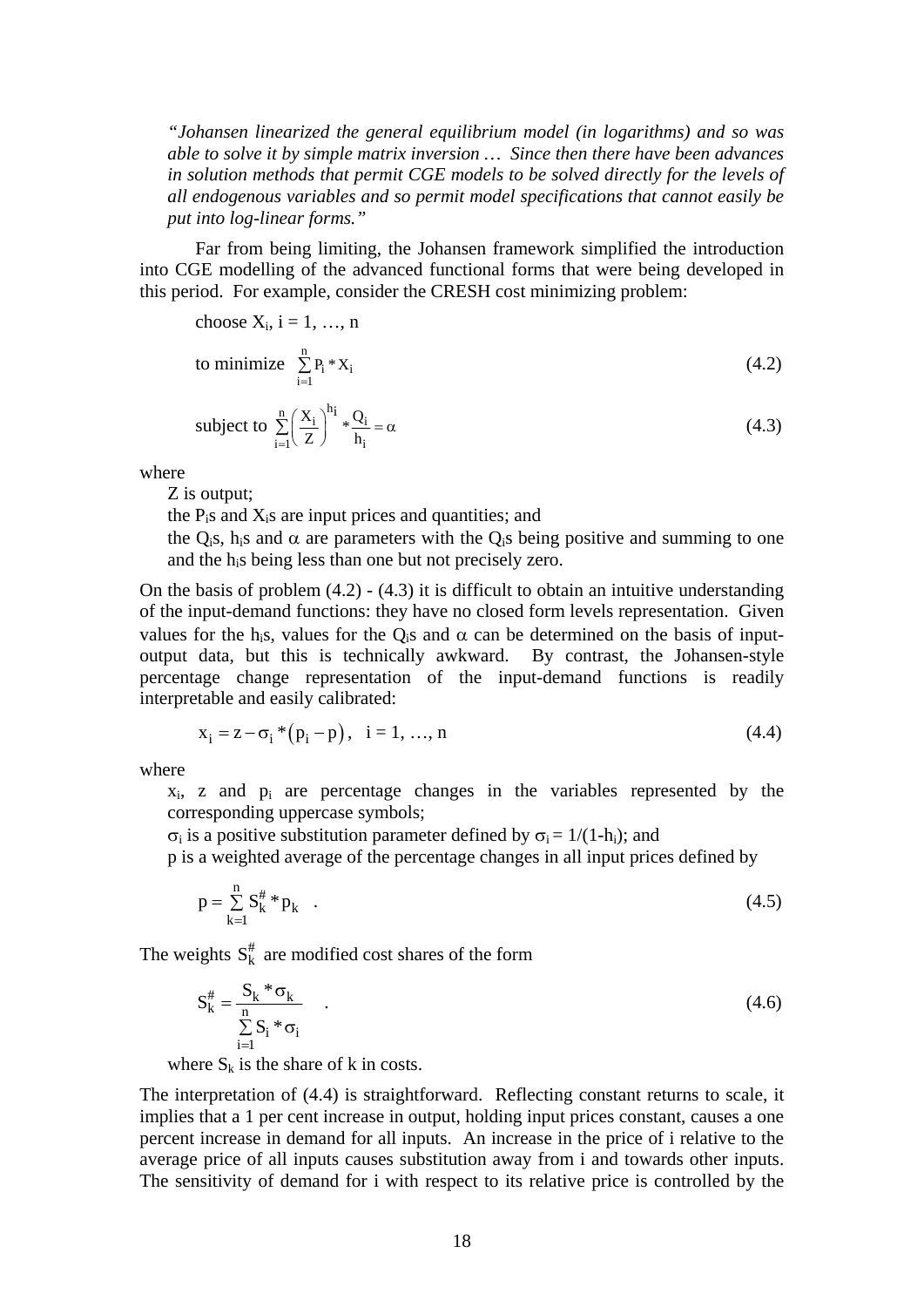parameter  $\sigma_i$ . If this parameter has the same value for all i, then (4.4) takes the familiar CES form. However, if we wish to introduce differences between inputs in their price sensitivity then this can be done by adopting different values for the  $\sigma_i$ s. Once values have been assigned for the  $\sigma_i$ s, calibration can be completed on the basis of cost shares  $(S_k)$  from the input-output data.

 More generally, all differentiable input demand functions and output supply functions can be represented in a Johansen format.28 Usually the Johansen representation is more transparent than the levels representation.<sup>29</sup> Perhaps reflecting this, rapid progress was made in the adoption of sophisticated functional forms in the ORANI model.

#### *4.5. Computing solutions without linearization errors in the Johansen framework*

 Johansen's T-matrix gives exact values for the derivatives or elasticities of endogenous variables with respect to exogenous variables evaluated at the initial solution of the model, that is the solution reflected in the initial database. However, as mentioned in section 2.1, when the effects on endogenous variables of finite changes in exogenous variables are evaluated in (2.5), the results are subject to linearization error. This is because the computation does not take into account changes in the derivatives or elasticities as we move a way from the initial values of the variables.

The nature of the linearization errors is easily understood through an example:

$$
x_{i} = \sum_{j=1}^{n} B_{i,j} * x_{i,j} \quad . \tag{4.7}
$$

This is a typical Johansen-style equation. It equates the percentage change in the total demand for good i to a weighted average of the percentage changes in demands,  $x_{i,i}$ , by each of the agents j (e.g. industries, households, etc). The weights are sales shares:  $B_{i,j}$  is the share of the total sales of i that is absorbed by j. In the Johansen presentation in (2.1),  $x_i$  and the  $x_{i,i}$  s are variables (part of the  $\xi$  and  $\eta$  vectors) and the  $B_{i,j}$ s are coefficients and enter the B or L matrices. The linearization errors arise because in computation (2.5), the  $B_{i,j}$ s are treated as constants: changes in sales shares caused by, for example, growth in demand by agent 1 relative to that by agent 2 are ignored. Similarly, changes in cost shares in equations such as (4.5) are ignored.

 A conceptually simple way to avoid linearization errors while retaining the simplicity and interpretability of the Johansen method is to allow sales and cost shares to move. If we are concerned with the effects of a 50 per cent increase in tariffs, then linearization errors can be reduced by applying a 2-step procedure. First we use (2.5) to compute the effects of a 25 per cent increase. This computation shows movements

<u>.</u>

 $28$  In its initial formulation, the Johansen approach was not suitable for models in which complementarity conditions and other non-differentiabilities are important. However, in practical CGE models of the 1970s and 80s, non-differentiabilities were not important. Since then Harrison *et al.* (2004) have shown how complementarity conditions can be handled in a Johansen framework by closure changes (switches between exogenous and endogenous states of complementary pairs of variables) within a multi-step Johansen solution.

<sup>&</sup>lt;sup>29</sup> Dixon *et al.* (1992, pp. 124-148) give derivations of Johansen-style demand and supply equations for a variety of optimizing problems based on CES, CET, Translog, CRESH and CRETH functions.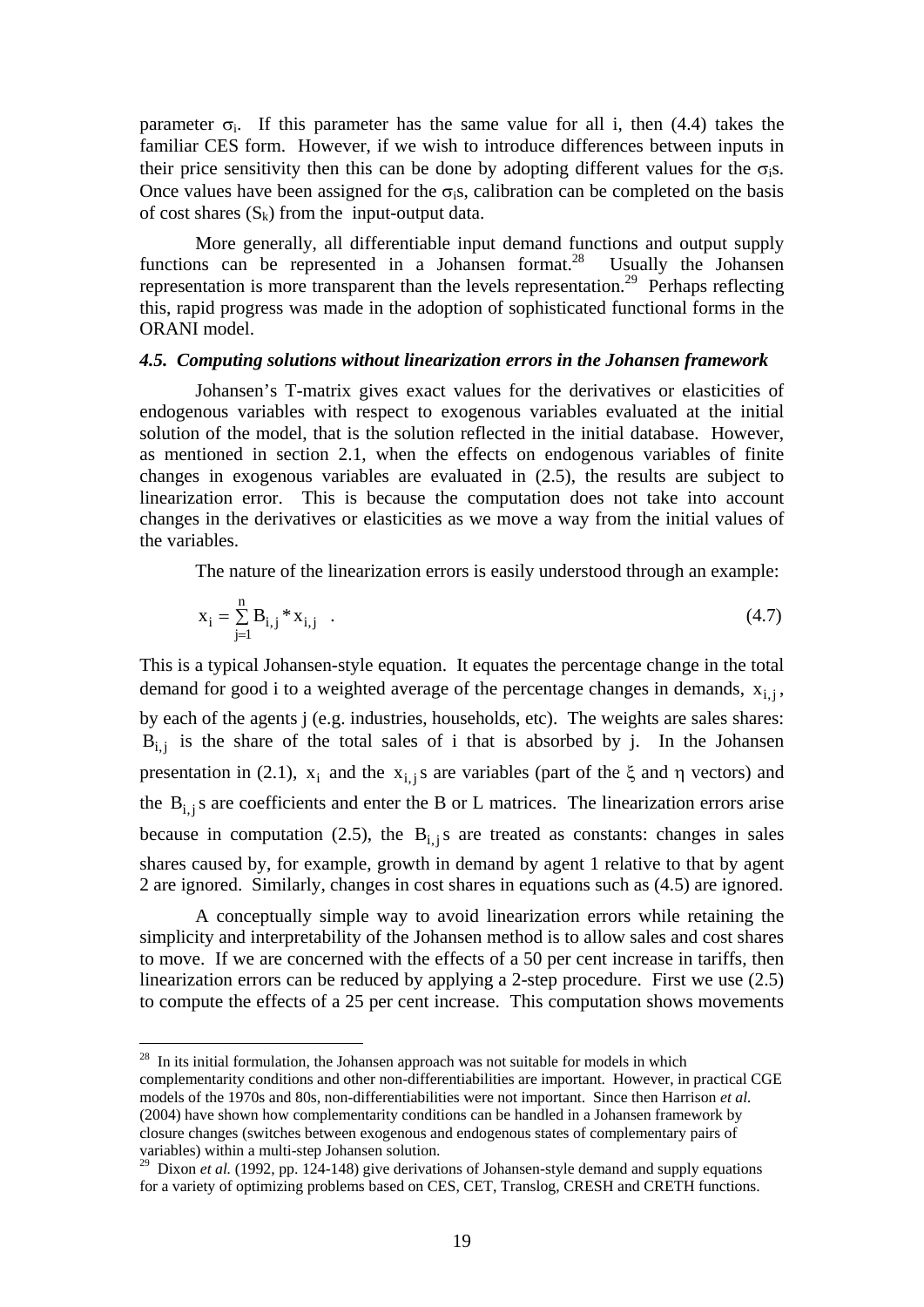in prices and quantities away from their initial levels and allows us to evaluate sales and cost shares in the new situation with the 25 per cent tariff increase in place, leading to a new T-matrix giving updated derivatives and elasticities. Using this new T-matrix, we can calculate the effects of another 25 per cent increase in tariffs. The total effects of a 50 per cent increase can then be evaluated from the results from the two 25 per cent increases. Further accuracy can be obtained by increasing the number of steps, that is dividing the 50 per cent increase into a greater number of parts.

Dixon *et al.* (1982, ch. 5) set out the formal mathematics of the multi-step Johansen procedure and demonstrated that as the number of steps approaches infinity, linearization errors approach zero. This would not be of practical significance if a large number of steps were required to generate acceptably accurate solutions or if computing new T-matrices were difficult. Fortunately, it was found that a small number of steps supplemented by a simple extrapolation is usually adequate and that updating the T-matrix is elementary.

 With the ORANI model, as few as two steps was typically required. This was also the experience of Bovenberg and Keller (1984) for Keller's (1980) model of tax incidence in the Netherlands. Figure 1 gives some insight into why accurate solutions can be generated in few steps. The figure illustrates the multi-step Johansen procedure for a two-variable one-equation model in which the true relationship between the endogenous variable  $V_1$  and the exogenous variable  $V_2$  is given by

$$
V_1 = G(V_2) \tag{4.8}
$$

and the initial solution is at  $(V_1^I, V_2^I)$ . In the figure, the subscripts (.,1) and (.,2) indicate the situations at the end of 1-step and 2-step computations, while  $(1,2)$ indicates the situation after one step in a 2-step computation. In a Johansen computation (1-step), the movement of  $V_2$  from  $V_2^I$  to  $V_2^I + d(V_2)$  generates a new solution at c, implying an increase in  $V_1$  of  $d(V_1)_{(0,1)}$ . The linearization error is ca, that is  $d(V_1)_{(-,1)}$  -  $d(V_1)_{true}$ . In a 2-step computation, the linearization error is ba, that is  $d(V_1)_{(:,2)}$  -  $d(V_1)_{true}$ . This 2-step error still looks substantial. However, as can be seen from the figure, it is approximately half the 1-step error. The rule that doubling the steps halves the error was found to apply generally in ORANI computations and also in Bovenberg and Keller's computations for Keller's tax model. As explained in Dixon *et al.* (1982, pp. 206-7), the rule applies almost exactly if the G function in (4.8) is quadratic. While the form of the G-functions in detailed CGE model cannot be known explicitly, it appears that they are well approximated as quadratics for most CGE models. By exploiting the doubling-halving rule, we can deduce a highly accurate solution on the basis of 1-step and 2-step solutions from the extrapolation formula

$$
d(V_1)_{1,2, \text{extrap}} = d(V_1)_{(0,2)} - \left[ d(V_1)_{(0,1)} - d(V_1)_{(0,2)} \right]. \tag{4.9}
$$

This formula turns out to be the simplest example of a Richardson extrapolation (see for example, Dahlquist *et al.* 1974, p. 270). More elaborate versions can be used to deduce accurate solutions from results from low-step computations even if G is highly non-linear. For example, if G is cubic, then a Richardson extrapolation using results from three low-step computations (e.g. 1-step, 2-step and 4-step) will produce close to exact solutions.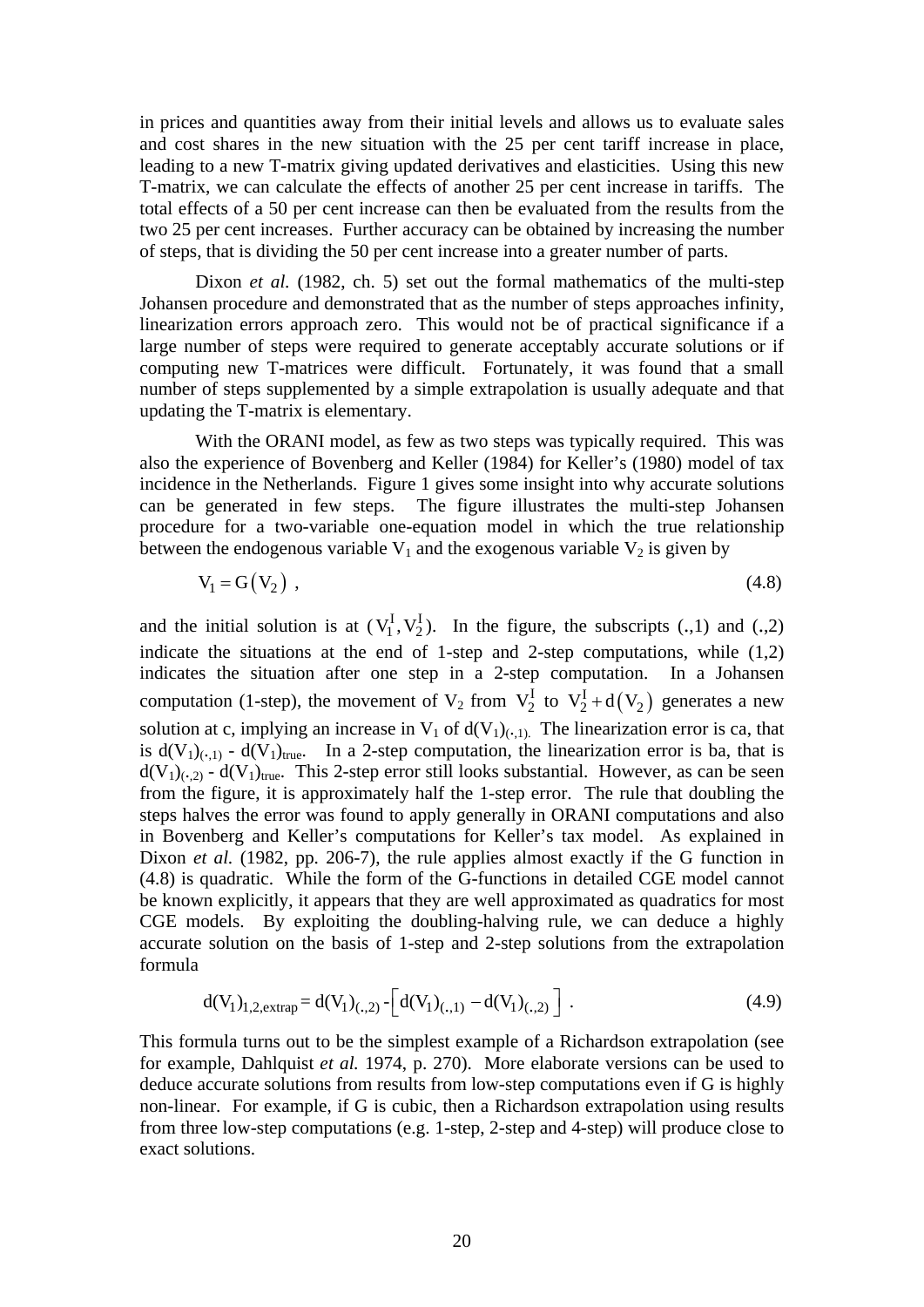

*Figure 1. Effects on V<sub>1</sub> of moving V<sub>2</sub> computed via 1- and 2-step Johansen procedures* 

 While the number of steps is not a problem there is still the issue of updating the derivatives, that is forming a new T-matrix at each step. This is largely a matter of updating the model's social accounting matrix according to the formula:

FLOW (n,j)<sub>q</sub> = FLOW (n,j)<sub>q-1</sub><sup>\*</sup>(1+0.01\*x(n,j)<sub>q</sub> +0.01\*p(n,j)<sub>q</sub>), q=1,...,N-1. 
$$
(4.10)
$$

where

FLOW(n,j)<sub>q-1</sub> is the value in the  $(n,j)$ <sup>th</sup> component of the social accounting matrix in the data input to the  $q^{th}$  step [FLOW(n,j)<sub>0</sub> is the data matrix];

 $x(n,j)_q$  and  $p(n,j)_q$  are the percentage changes in the  $q<sup>th</sup>$  step in the quantity and price that underlie the flow; and

N is the number of steps.

Implementing  $(4.10)$  is computationally trivial. The T-matrix for the  $q<sup>th</sup>$  step is then formed by repeating the procedures (e.g. calculations of cost and sales shares) that produced the initial T-matrix but applying them to the social accounting matrix composed of  $FLOW(n,j)_{q-1}$  for all n and j.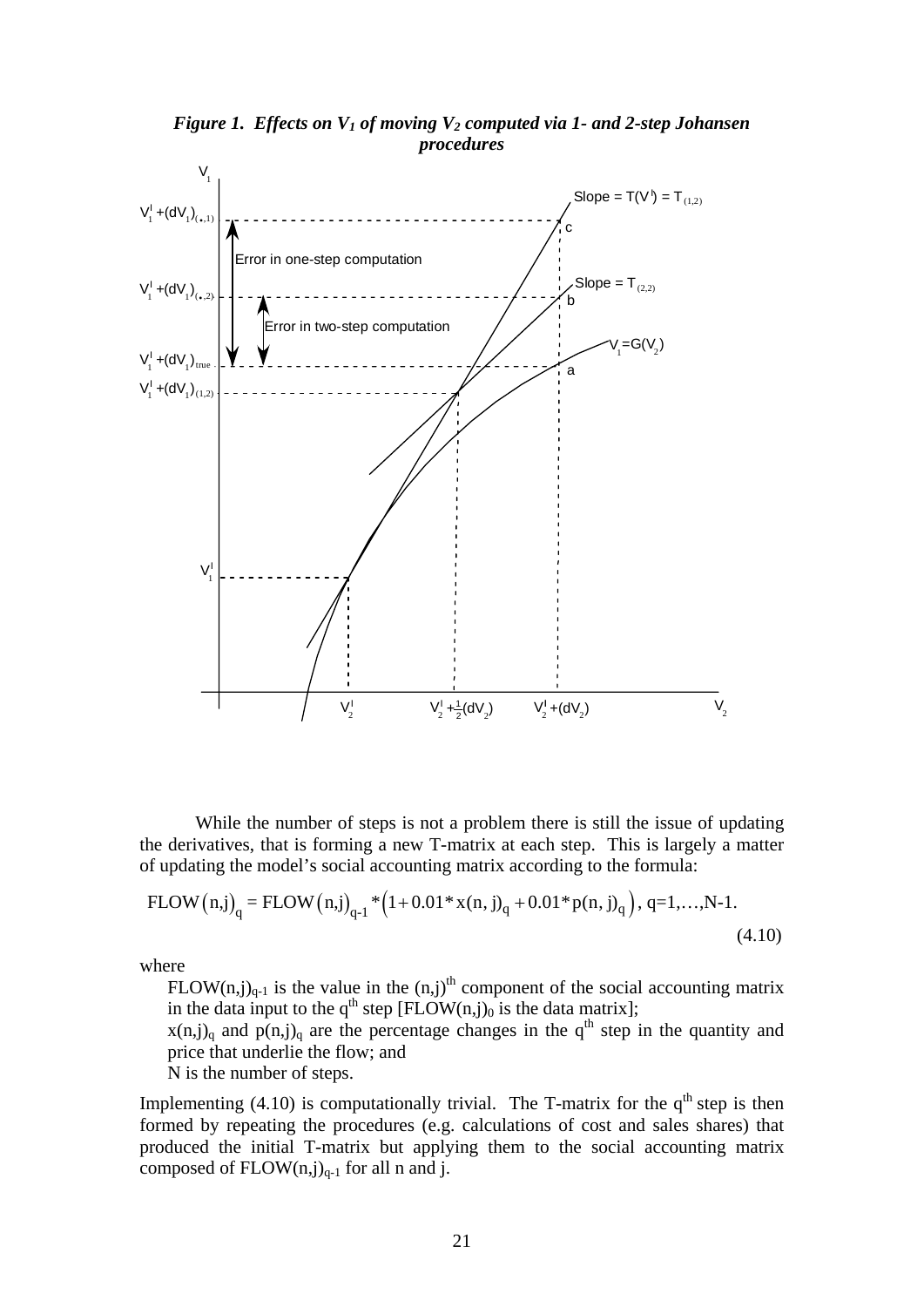In the mid-1980s, the multi-step Johansen computational method, pioneered in the ORANI model, was made available to the CGE community through the GEMPACK software (described in section 3). Since then, Ken Pearson, George Codsi, Mark Horridge, Jill Harrison and Michael Jerie have developed an everincreasing set of wonderfully useful GEMPACK features for facilitating Johansenstyle modelling. For example, AnalyseGE allows GEMPACK users to see the value of any coefficient (that is, any function of database items) or any variable in a particular solution via point-and-click applied to the algebraic representation of the model. ViewSOL allows GEMPACK users to see a series of simulation results in a variety of styles (e.g. year-on-year growth, cumulative growth from an initial year or cumulative difference between two series of results) and a variety of formats (graphs or numbers). These aids greatly enhance the user's ability to undertake Johansenstyle modelling: that is to use the linear representation of a model to clarify its properties; to elucidate real world issues; and to check model validity.

Honouring the intellectual ancestry of the GEMPACK computational approach, users of the software see a photograph of Johansen and are given the opportunity to read some biographical material.

#### *4.6. Realizing the Johansen potential*

<u>.</u>

The previous four subsections show how Johansen gave us the potential for creating and solving high-dimensional, flexible CGE models incorporating advanced functional forms, and how this potential was realized in Australia's ORANI model. However, there is considerable doubt amongst economists about the value of largescale CGE models. As Rauscher (1999, p. F799) put it:

*"To many economists, computable general equilibrium (CGE) models are a bit dubious. They are huge, they are complex, and they appear to be large black*  boxes that produce results that cannot be traced to an accessibly small set of *simple assumptions or axioms."* 

Perhaps reflecting sensitivity to the black-box criticism, some CGE modelers adopt a small-is-beautiful strategy and build a series of small models each focusing on a particular aspect of economic behaviour. Thus, it is reasonable to ask whether realizing Johansen's potential, as interpreted in Australia, was worthwhile.

 The most convincing way to answer this question is to look at ORANI applications. Within 10 years of the first account of ORANI, there were 202 published applications. These covered a wide range of topics and were undertaken by or for many different organizations. Powell and Lawson (1990) list these publications in a matrix form, see Table  $1<sup>30</sup>$  The rows show topics: protection; exchange rate policy; terms-of-trade shocks; other aspects of international trade; supply shocks including mineral discoveries, technical change and drought; macroeconomic policy; employment and wage issues; immigration; indirect taxes and other government fiscal policies; and studies focusing on a particular industries. The columns show the organizations: the IMPACT Project where ORANI was built; the Industries

 $30$  An earlier matrix listing of ORANI applications is in Parmenter and Meagher (1985).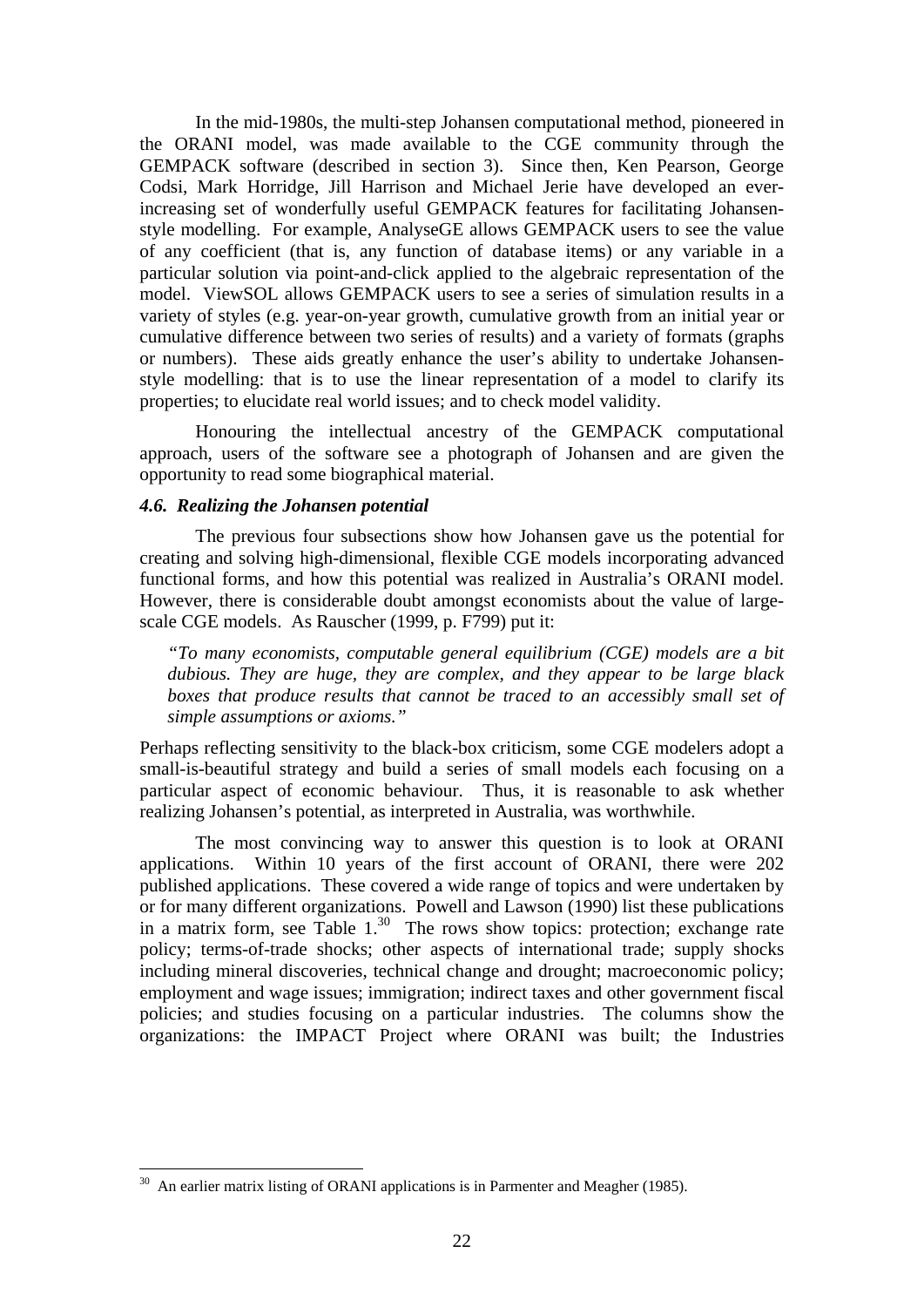|                      | <b>IMPACT</b>  | IAC            | Other federal<br>agencies | State<br>authorities<br>& regional | Academics      | Private sector | Total |
|----------------------|----------------|----------------|---------------------------|------------------------------------|----------------|----------------|-------|
| Protection           | 16             | 6              | 3                         | 10                                 | 8              | 4              | 47    |
| Exchange rates       | 5              | 1              | 0                         | 1                                  | 1              | $\overline{2}$ | 10    |
| Terms of trade       | 3              | $\overline{2}$ | 0                         | $\mathbf 0$                        | 1              | $\overline{2}$ | 8     |
| Other international  | 1              | 1              | 1                         | $\overline{0}$                     | $\overline{2}$ | 1              | 6     |
| Supply shocks        | 8              | 1              | $\overline{2}$            | 6                                  | 1              | 3              | 21    |
| Macro policy         | 3              | 3              | 0                         | 1                                  | 5              | 1              | 13    |
| Employment, wages    | $\overline{4}$ | 0              | 0                         | $\overline{2}$                     | 4              | 1              | 11    |
| Immigration          | $\mathbf 0$    | $\overline{0}$ | 1                         | $\boldsymbol{0}$                   | 3              | 0              | 4     |
| Taxes, fiscal policy | 5              | 3              | 1                         | 8                                  | 11             | 1              | 29    |
| Specific industries  | $\overline{7}$ | 21             | 8                         | 8                                  | 5              | 4              | 53    |
| Total                | 52             | 38             | 16                        | 36                                 | 41             | 19             | 202   |

#### *Table 1. Published applications of the ORANI model: 1977-1987\**

\* Citations for each application counted in this table are in Powell and Lawson (1990).

Assistance Commission (a Federal government agency); other Federal government agencies; State government agencies; Academics; and Private sector organizations. Of the 202 applications, two thirds were conducted by people who were not involved with the construction of the ORANI model.

 Why did the Johansen-style ORANI model achieve such broad-based acceptance and application? It is impossible to give precise reasons but two factors were certainly important. The first was a favourable policy and institutional environment. The second was the model's Johansen formulation which gave it: (a) the capacity to carry credibility-enhancing detail; (b) flexibility in application; (c) transferability; and (d) interpretability.

#### *Favourable policy and institutional environment*

 This factor is independent of ORANI's Johansen lineage and has been discussed fully in Powell and Snape (1993) and Dixon (2008), so here we can be brief. Since the 1920s, Australia's manufacturing industries had been heavily protected by tariffs and import quotas. By the 1960s, the protectionist consensus was being challenged by leading economists such as Max Corden (see for example Corden 1958). By the 1970s, there was demand from policy institutions, particularly the Industries Assistance Commission, for a quantitative tool for analysing protection. Thus the time was right for a model such as ORANI that emphasised inter-industry resource reallocation in response to changes in relative prices. Under the leadership of an inspired public servant, Alf Rattigan, the Commission set up the IMPACT Project. The arrangements for the Project maximized the probability of a successful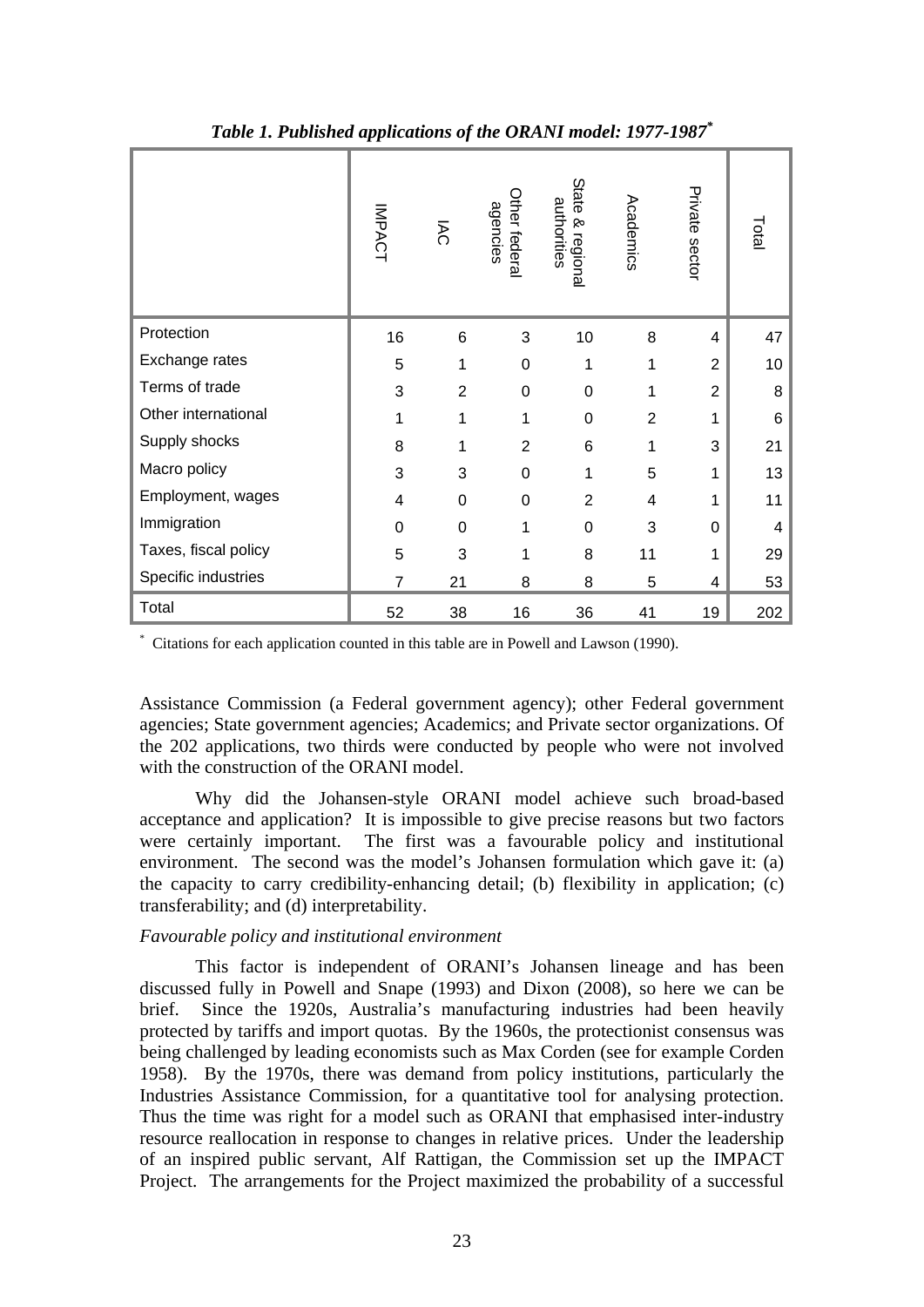outcome: the appointment of an outstanding academic leader (Alan Powell) as director coupled with an open environment at arms length from the policy making bureaucracy.

#### *Credibility-enhancing detail*

 Practical policy makers and politicians want to see detail. They want to see results for identifiable industries (e.g. motor vehicle parts), not vague aggregates (e.g. manufacturing). They want results for regions, not just the nation. Consequently, ORANI was designed from its outset to encompass considerable detail. The first version had 113 industries (Dixon *et al.* 1977). Within a few months the model was endowed with a facility for generating results for Australia's 8 states/territories (Dixon *et al.*1978a).<sup>31</sup> Later this facility was extended to 56 sub-state regions, Fallon (1982). The imperative of providing results that were persuasive in policy circles meant that ORANI was equipped not only with industry and regional detail but also with detail in other areas that were normally ignored by academics. For example, from its outset ORANI had a detailed specification of margin costs (road transport, rail transport, air transport, water transport, wholesale trade and retail trade). Recognition of margin costs is important in translating the effects of tariff changes (that impact basic prices) into implications for purchasers prices (that influence demand responses). Attention to such details was important in providing results that could be believed by policy makers.

 Detail expands dimensionality. As explained in section 4.2, with the adoption of Johansen computing strategies huge dimensions can be handled.

#### *Flexibility in application*

1

 Carefully worked out and empirically supported detail not only increases credibility in policy circles, but it also increases a model's flexibility in application by providing appropriate variables to be shocked. Many of the early ORANI applications involved shocks to variables that are available only in a highly disaggregated model, for example, shocks to technology variables in particular activities such as logging.

 However, even a highly disaggregated model is often missing the detail relevant for a particular application. David Vincent (1990), a senior official at the Industries Assistance Commission, emphasized the importance of having flexibility to modify a model by adding new data and equations. He described modifications to standard ORANI to facilitate Commission inquiries into various industries including Dairying, Chemicals and Agriculture. In each case, the Commission disaggregated the ORANI database to introduce relevant details. For its inquiry into the Dairy

<sup>&</sup>lt;sup>31</sup> The 1978 regional facility was an adaptation to CGE modeling of the regional extension designed by Leontief *et al.* (1965) for input-output models. It was top-down, that is, it generated regional results from national results without any feedback from the regional level to the national level. Top-down modeling is not suitable for shocks in which the essence is changes in relative costs across regions. A hybrid regional method for the ORANI model that retained the simplicity of top-down but allowed for changes in relative costs across regions by introducing regional industries (e.g. Tasmanian forestry) in the national model was devised by Higgs *et al.* (1983 & 1988). Liew (1981 & 1984) implemented a Johansen-style bottom-up regional model identifying Australia's 6 States as separate trading economies. This was followed by further bottom-up Johansen-style models for Australia including FEDERAL (Madden, 1990 & 1996), MMR (Naqvi and Peter, 1993), MMRF (Adams *et al.* 2000), FEDERAL-F (Giesecke, 2002) and TERM (Wittwer and Horridge, 2010). MMRF and TERM have become the workhorse models for contract work by CoPS in Australia.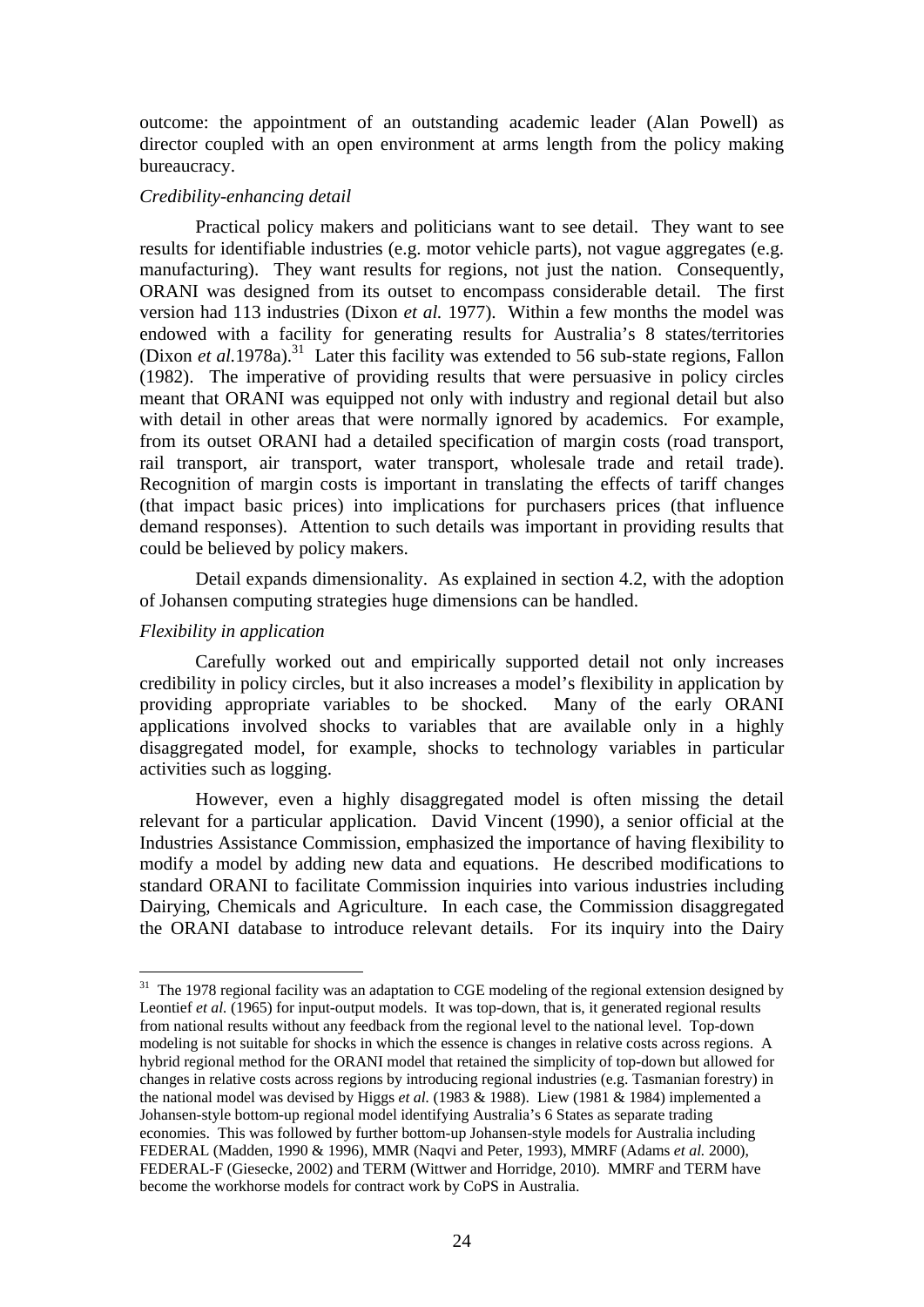industry, for example, the Commission created ORANI-milk in which the ORANI industry Milk cattle was disaggregated into six industries defined by region (Farm milk – NSW, Farm milk –Victoria, etc ) and the ORANI commodity Milk products was disaggregated into seven commodities (Butter, Cheese, Skim milk, etc). With this data setup, and with additional equations describing the intricacies of the regional subsidy schemes applying to dairy farmers and the protection regimes applying to different milk products, the Commission was able to provide the government with convincing advice on the costs and benefits of policy reform in the sector (Industries Assistance Commission, 1983). While disaggregating industries and commodities is always challenging from the point of view of data assembly, in the Johansen framework of the ORANI model it presented no computational difficulties at a time when CGE modellers outside that framework rarely dealt with more than 30 broad sectors.

 Another aspect of flexibility in the Johansen framework valued by Vincent (1990) is closure flexibility. This has already been discussed in section 4.3. Vincent saw closure flexibility as particularly attractive in allowing the Commission to use ORANI to quantify both short- and long-run effects of proposed changes in industry policies. As he points out, short-run effects are important for assessing adjustment costs, while long-run effects are important in calculations of welfare implications.

#### *Transferability*

Starting soon after the first version of ORANI was operational, the IMPACT Project made strenuous efforts to transfer the model, first to the Industries Assistance Commission and then more generally. Within a few years, versions were being operated, applied and developed in several organizations outside IMPACT. The transfers of the model were supported by documentation of the theory and database (Dixon *et al.*, 1977) and of the computer code (Sutton, 1977). IMPACT also provided training. By 1981, the training program had evolved into the provision of periodic, residential, one- and two-week intensive courses attended mainly by economists from government agencies and universities.

 With the model presented and computed in Johansen's linear framework, successful transfers were made to people with limited backgrounds in mathematics and computing. Mathematically complex equations became transparent when expressed in Johansen's linear percentage change form (section 4.4) and computing was explained as a sequence of straightforward matrix operations.

#### *Interpretability*

 Users of the ORANI model were initially faced with skeptical audiences of policy advisers who, while trained in economics, had little interest in economic modelling. In this environment, a key ingredient in ORANI's early survival and eventual success was the emphasis at the IMPACT Project on interpretation of results. In this task, the ORANI team had a particular connection with Johansen. His influence on their efforts to interpret results in a way that was convincing to nonmodelling economists was more psychological and attitudinal than technical, although there was an important technical element. As discussed in section 2, results mattered to Johansen. He thought they were worth interpreting and devoted a major part of his 1960 book to working out what insights his results provided for understanding past and future growth and structural change in Norway. Being reminded of Johansen's attitude to results was of relevance (and still is) to practical modelers working in a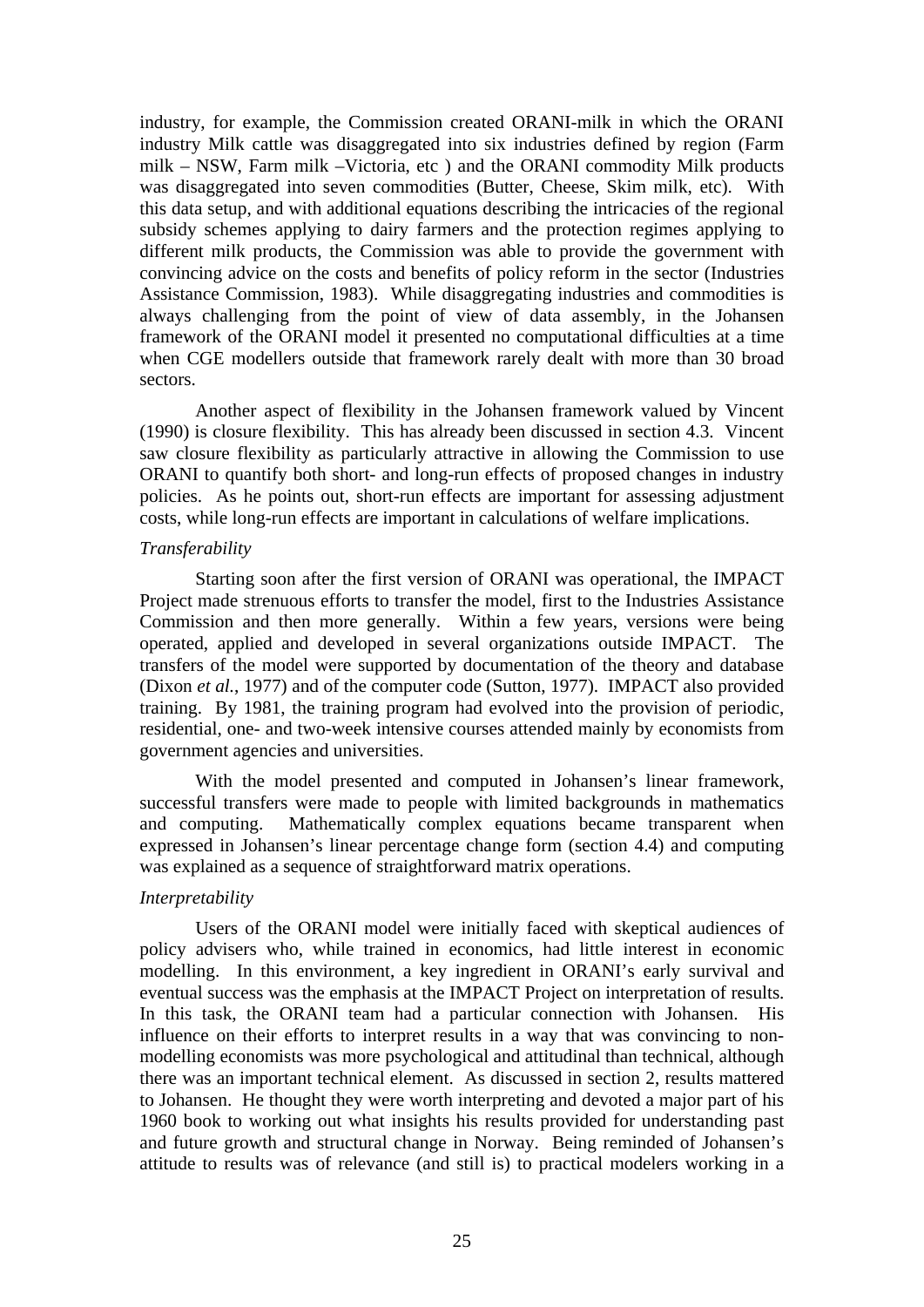profession in which complexity and theoretical novelty are often put on a pedestal while real-world significance is downplayed. At a technical level, Johansen left a couple of valuable hints for analyzing results: (a) use back-of-the-envelope models; and (b) look at the reduced-form elasticity matrix (Johansen's T matrix) to understand simulation results in terms of contributions from individual exogenous shocks.

 To be effective, people presenting ORANI results had to tell their story without referring to modelling technicalities. Sometimes a qualitative story was sufficient to persuade policy advisers that there might be some truth in what seemed to be a counterintuitive result. For example, Johnson (1985) used an ORANI simulation to assist government officials in their negotiations with forestry workers who were campaigning against proposed restrictions on clear felling in old-growth native forests. The workers feared that the restrictions would destroy forestry jobs. Johnson's simulations demonstrated that the proposed regulations would in fact increase forestry employment. His non-technical but effective explanation of this result had three elements. First, restrictions on clear felling would increase labour required per log taken from existing forests. Second, restrictions would increase investment in plantation forestry, an activity that provided jobs for forestry workers. Third, there would be a reduction in output of forestry products, reflecting higher prices, but the reduction would be small because the elasticity of demand for forestry products is low. Johnson found that the first two positive effects on forestry employment would easily outweigh the third negative effect.

 Another example of a counterintuitive result that had a plausible explanation was that of Adams and Parmenter (1993 and 1995). They were commissioned by the Bureau of Tourism Research to simulate the effects on the State economies in Australia of a general increase in inbound tourism. Their ORANI simulation suggested that Queensland (Australia's main destination for foreign tourists) would be a small loser. In explaining this result, they pointed at data showing that international tourists spend a lot of time in Queensland but not a commensurate amount of money. Tourists do their shopping and pay for their within-Australia travel in Sydney (in New South Wales). So the upside for Queensland from a general stimulation of inbound tourism is not as strong as might be imagined. At the same time, Adams and Parmenter identified a significant downside. Queensland is a major exporting state for mining and agriculture. These industries would be hurt by tourism-induced real appreciation.

 For the ORANI modelers (and some discerning clients), merely qualitative explanations of results were not sufficient. Before the modelers could present confidently, they needed to be sure their results were "right". They needed to understand why the model implied that an x per cent increase in a tariff would increase output in the protected industry by y per cent and not 2y per cent. Following Johansen's lead (see section 2), they developed BOTE models for justifying and explaining results, but they took the BOTE idea further than Johansen and provided *quantitative*, not just qualitative, justifications.<sup>32</sup> They saw three roles for BOTE calculations:

 $32$  The ORANI team could be much more ambitious about BOTE calculations than Johansen. They had powerful calculators. Johansen (1960, p.138) mentions a calculation he did by slide rule!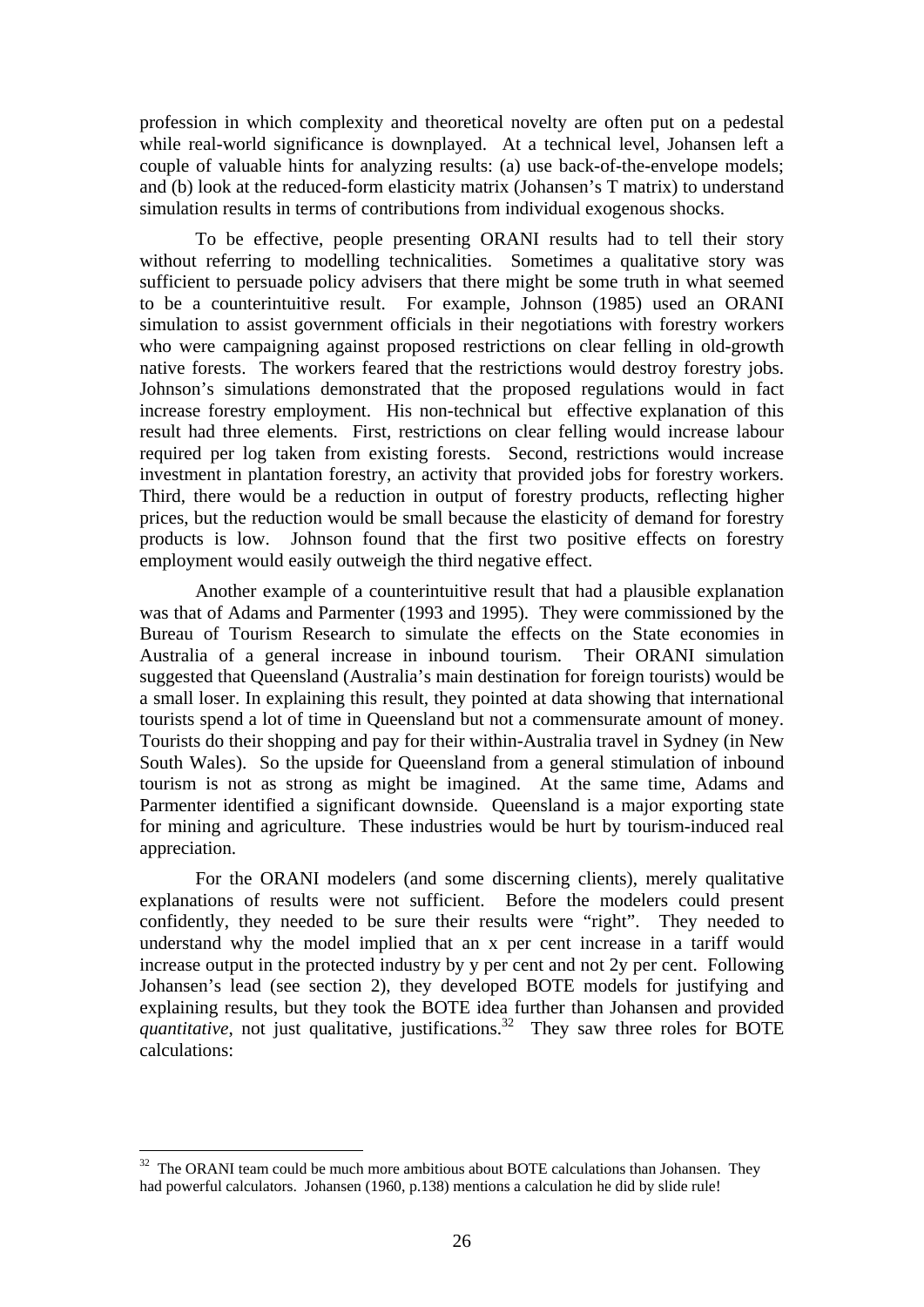*"First, there is a purely practical point. With a model as large as ORANI, the onus is on the model builders to provide convincing evidence that the computations have been performed correctly, i.e., that the results do in fact follow from the theoretical structure and database. Second [BOTE calculations are] the only way: to 'understand' the model; to isolate those assumptions which 'cause' particular results; and to assess the plausibility of particular results by seeing which real-world phenomena have been considered and which have been ignored. Third, … by modifying and extending [BOTE] calculations … the reader will be able to obtain a reasonably accurate idea of how some of the projections would respond to various changes in the underlying assumptions and data." [Dixon et al. 1977, pp. 194-5]*

 The BOTE models constructed to explain ORANI results were small, often having just one domestically produced good which was consumed domestically and exported, one imported good, one type of labour and one type of capital. However, the exact nature of the BOTE models varied from application to application. For an ORANI simulation of the effects of an increase in oil prices, the corresponding BOTE model included the price of oil and the share of oil in the economy's production costs (see Dixon *et al*. 1984). For an ORANI simulation of the effects of a tariff increase, the corresponding BOTE model included a tariff rate (see Dixon *et al*. 1977, pp. 214- 22). As demonstrated in many papers, BOTE calculations reproduced ORANI results with considerable precision. This led some economists to wonder why we needed ORANI. The answer is that in most cases it would not have been possible to think of the BOTE model without first having the results from the main model. In any case, critical ingredients of the BOTE models were supplied from the database of the main model.

 An important BOTE-related idea is that CGE results are usually best explained in a top-down fashion: macro to micro rather than micro to macro. Consider, for example, the short-run effects on employment of an increase in tariffs under the assumptions of: fixed real wages; slack labour markets; and a fixed nominal exchange rate. Given the task of explaining why a CGE model such as ORANI shows a decrease in aggregate employment, beginning students in CGE modelling typically adopt a micro-to-macro strategy, starting with industry results. These show reductions in employment in export-related industries. Students argue correctly that higher tariffs raise costs by increasing intermediate input prices and nominal wage rates: imported input prices rise directly; domestic input prices rise in response to reduced competitive pressure from imports; and nominal wage rates rise to maintain real wage rates by offsetting tariff-induced increases in consumer prices. Students recognize that export industries face high demand elasticities and are hurt because they are poorly placed to pass cost increases into higher prices. But what about employment in tariff-protected import-competing industries? For these industries higher tariffs generate increased employment by inducing favourable demand switches towards their products and away from imported substitutes. Thus the micro-to-macro approach leaves students with the correct but inadequate conclusion that aggregate employment decreases because the losses in export-oriented industries outweigh the gains in import-competing industries.

 A good starting point for developing an adequate explanation of the *net* employment result is a model in which the economy produces and exports one good (grain) and imports another good (vehicles). Grain production is via a constant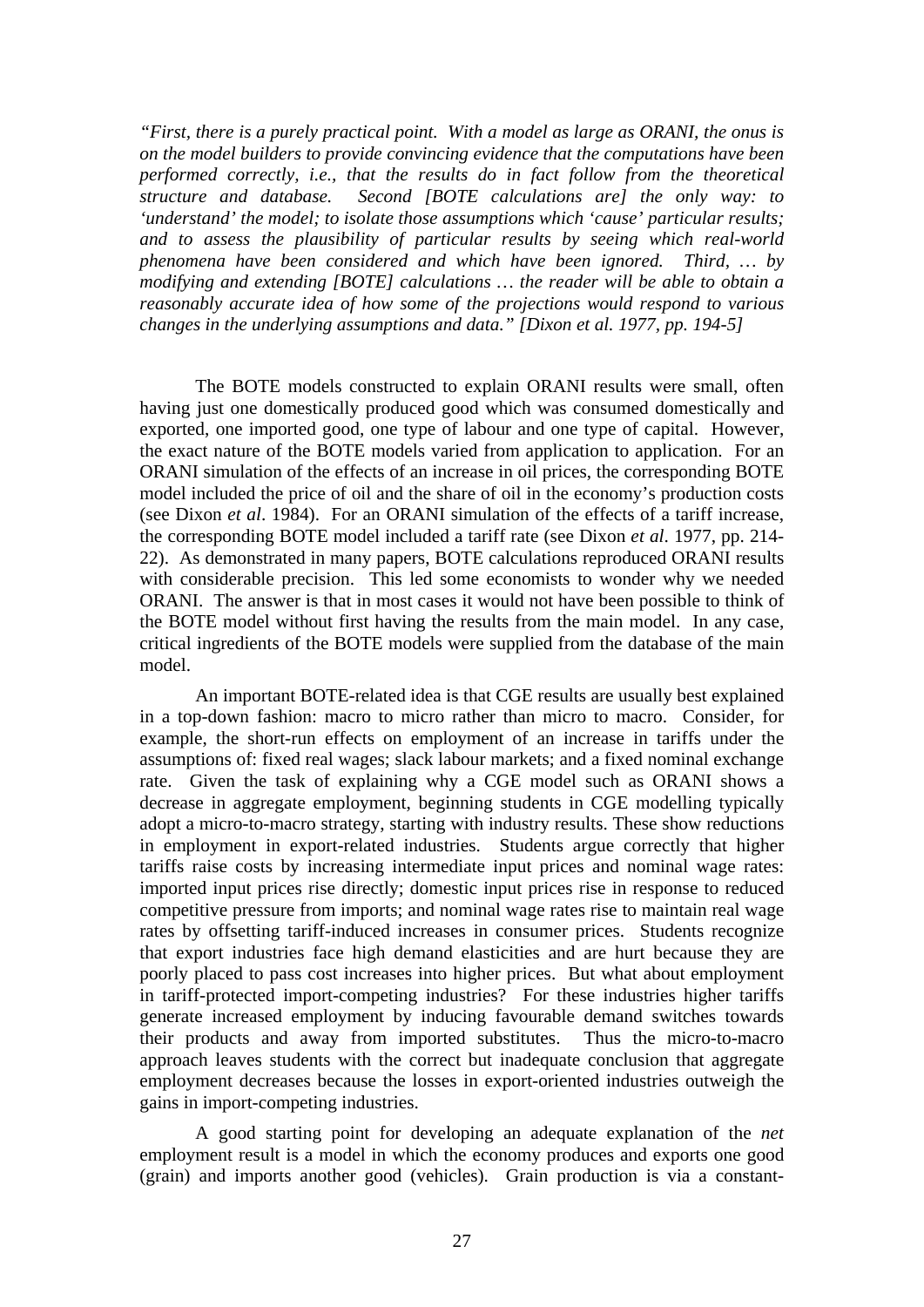returns-to-scale production function of capital and labour inputs. The cost of a unit of consumption is a Cobb-Douglas function of the consumer prices of grain and vehicles. Finally, we assume that the cost per hour of employing labour equals the value to the employer of labour's marginal product. Under these assumptions we have:

$$
W = P_g * A * F_\ell \left(\frac{K}{L}\right) \tag{4.10}
$$

and

$$
P_c = P_g^{\alpha g} * (P_v * T_v)^{\alpha_v} \quad , \tag{4.11}
$$

leading to

$$
\frac{W}{P_c} = \left(\frac{P_g}{P_v}\right)^{\alpha_V} * \left(\frac{1}{T_v}\right)^{\alpha_V} * A * F_\ell\left(\frac{K}{L}\right).
$$
\n(4.12)

where

W is the nominal wage rate;

 $P_g$  and  $P_v$  are the basic prices of grain and vehicles;

 $T<sub>v</sub>$  is the power of the tariff (1+rate) on vehicles;

Pc is the price of a unit of consumption;

 $\alpha_g$  and  $\alpha_v$  are positive parameters summing to one;

K and L are capital and labour inputs;

A is the technology variable in the production function relating grain output to factor inputs, that is grain output =  $A*F(K,L)$ ; and

 $F_{\ell}$  is the derivative of F with respect to L and, on the assumption of constant returns to scale, is an increasing function of K/L.

For the tariff simulation, (4.12) immediately puts us on the right track for explaining the reduction in aggregate employment. Under fixed real wages, the tariff increase has no effect on the left hand side of (4.12). On the right hand side, there is a reduction in  $1/T_v$ . We can also anticipate that our full-scale CGE model will behave as if there is a reduction in A: tariff increases cause inefficiencies in the allocation of capital and labour between import-competing and export industries. Against these two effects, we can expect an increase in  $P_g/P_v$ . This is because tariff increases generate an improvement in the terms of trade by restricting the supply of exports (thereby increasing their foreign-currency price) and restricting the demand for imports (thereby reducing their foreign currency price). If the reductions in  $1/T_v$  and A outweigh the increase in  $P_g/P_v$ , then (4.12) implies that  $F_\ell$  must increase. In the short run, K is fixed and so L must fall. Provided that terms-of-trade effects are weak, reflecting the adoption of high export-demand and import-supply elasticities, we can understand why the full-scale model implies that an increase in tariffs reduces aggregate employment in the short run.

 Our macro-based BOTE explanation can be tested in various ways. If the BOTE explanation is really capturing what is going on, then a repeat of the simulation in the full-scale model with lower export-demand and import-supply elasticities would show a smaller reduction in employment. The BOTE model can also be extended to explain other results. For example, the BOTE model set out in Dixon and Rimmer (2002, pp. 88-9) includes investment. This facilitates the explanation of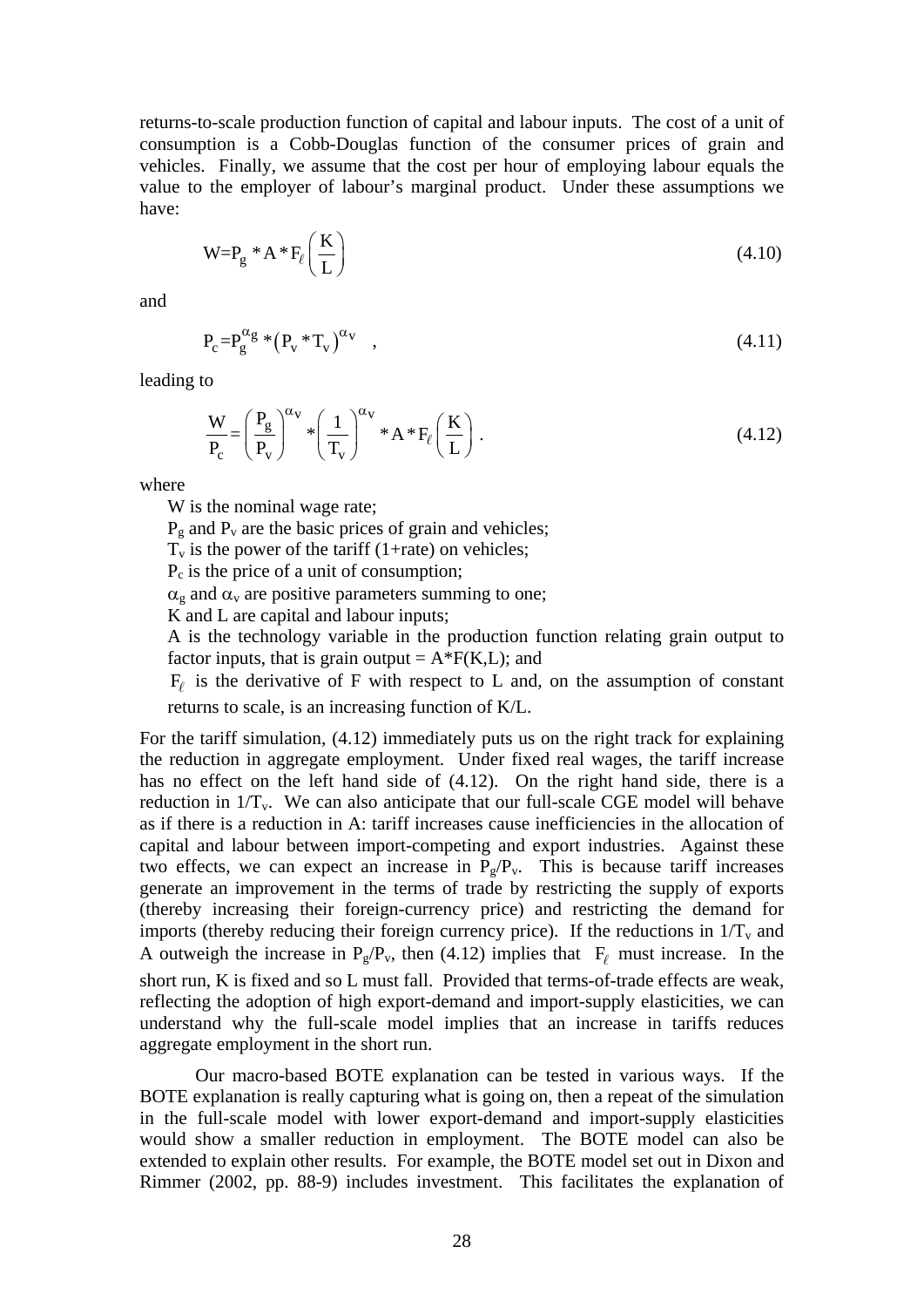investment, consumption and balance of trade results in a tariff simulation conducted with the MONASH model of Australia. Finally, the BOTE model can be made numeric by giving  $F_A$  a specific form and plugging in stylized values from the database for parameters and cost shares.

 Once the behaviour of macro variables such as aggregate employment, consumption, investment and the trade balance are understood via a BOTE model, then it is usually comparatively straightforward to explain results for micro variables. For example, if we can understand why a simulation shows a reduction in aggregate investment, then we can understand why it shows a reduction output and employment in the construction industry.

 Top-down explanations of micro results can often be deepened by regression analysis. Consider, for example, the results in Figure 2 obtained by Dixon *et al.*  $(2007a)$  from the USAGE model<sup>33</sup> for the effects on employment by state in the U.S. of removal of major import restraints (tariffs and quotas). The worst affected states are Idaho and North Carolina which lose 0.498 and 0.477 per cent of their jobs, while the most favoured state, Washington, obtains a 0.214 per cent increase in jobs. Idaho suffers from over-representation in its employment of highly protected Sugar crops, Sugar products and Dairy products while North Carolina suffers from overrepresentation of highly protected Textiles. Washington benefits from overrepresentation of export-oriented commodities such as Aircraft and Aircraft equipment. Do state employment shares and percentage changes in commodity outputs at the national level explain all of the regional employment results? To answer this question Dixon *et al.* regressed state employment results from USAGE against a national index worked out for region r as:

$$
NatIndex(r) = \sum_{j} Sh(j,r) \times Nat\_emp(j)
$$
 (4.13)

where

 $Sh(i,r)$  is the share of employment in region r accounted for by production of good j; and

Nat  $emp(i)$  is the percentage change in employment at the national level in the production of commodity j.

The outcome of the regression was:

$$
Reg\_emp(r) = -0.023 + 2.755 * NatIndex(r), R-sq = 0.73
$$
\n(4.14)

where

<u>.</u>

Reg\_emp $(r)$  is the USAGE percentage change result for employment in state r.

On studying Figure 2, Dixon *et al.* (2007a) saw that regression equation (4.14) strongly under-predicts the USAGE employment results for Washington, California and South Carolina. A factor that these three states have in common is major ports. In the USAGE simulation, a state benefits from having a major port via the tradeexpanding effects of the removal of import restraints. On this basis Dixon *et al.* decided to add a port index to their regression explanation of the USAGE results. The index chosen was a ratio of two shares: the state's share of U.S. trade going through its ports and the state's share of national employment. With the port index included, the regression equation became:

 $33$  USAGE is a large scale Johansen-style model of the U.S., see section 5.2.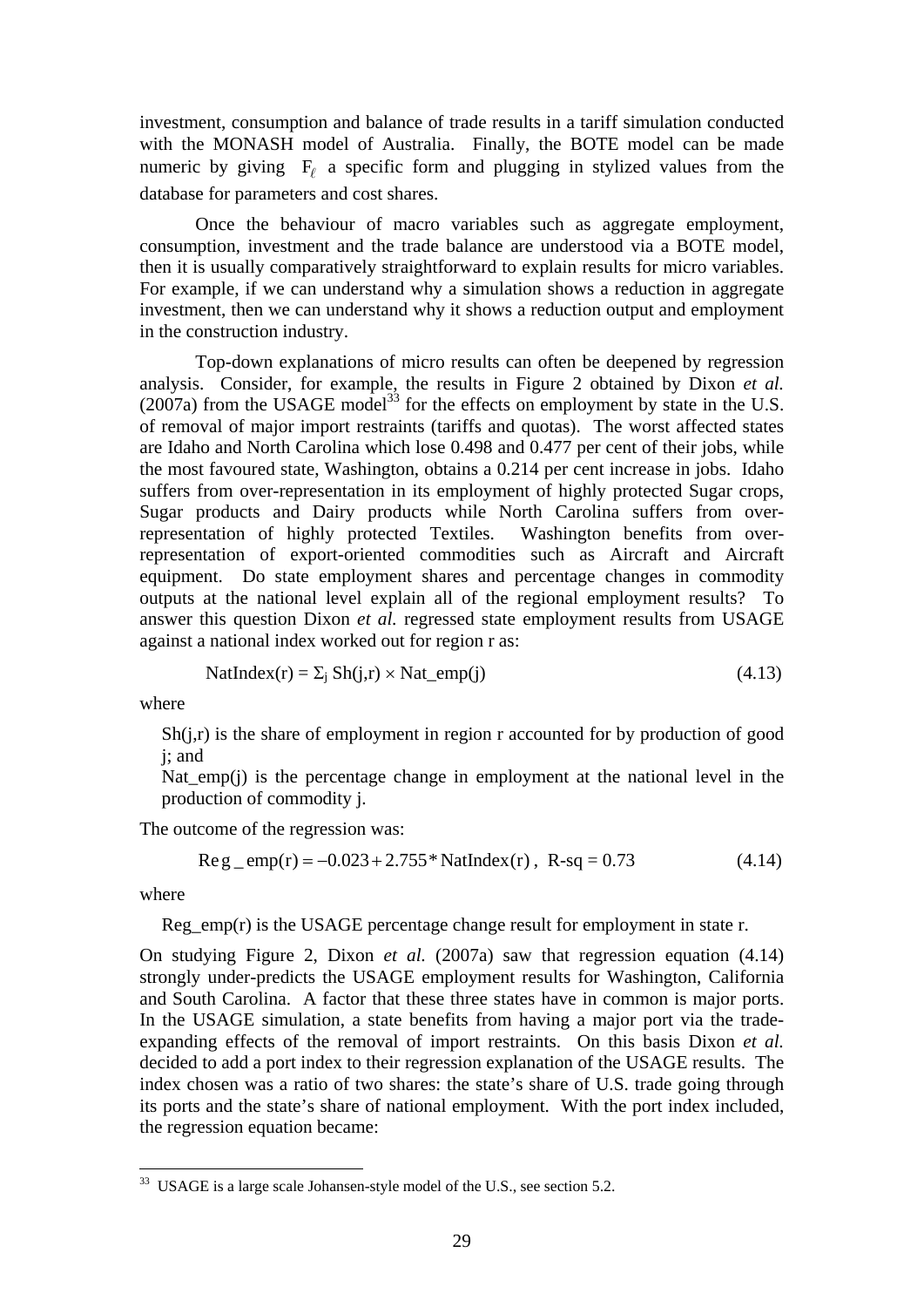*Figure 2. State employment effects (%) of removing major U.S. tariffs and quotas explained by regression equations* 



Reg\_emp(r) = -0.050 +3.164\*NatIndex(r) + 0.056\*PortIndex(r), R-sq = 0.88 (4.15)

The port index enters the regression with the expected sign and raises R-squared to 0.88. Nevertheless, Figure 2 still shows some large gaps between the USAGE results and those explained by the regression.

By investigating these gaps, Dixon *et al.* uncovered further mechanisms in USAGE that were relevant for their simulation. They noted that regression equation (4.15) strongly under predicts the USAGE employment results for Hawaii, Nevada and Arizona. By adding a state tourism-related variable to the regression equation they demonstrated that under-prediction for these states is related to tourism effects specified in USAGE but not captured by either NatIndex or PortIndex.

#### **5. Taking Johansen from Australia to the rest of the World**

#### *5.1. Early exports of Johansen-style modelling from Australia*

 From the early 1980s, insights gained from Australia's Johansen-style ORANI model began to be exported to other countries. The first export was associated with the appointment of David Vincent (one of the authors of the 1982 ORANI book) to a research fellowship at the Kiel Institute in the early 1980s. Out of his collaboration with colleagues at Kiel came ORANI models of Chile, West Germany, Korea, Colombia, Ivory Coast and Kenya.34 Following Vincent's appointment, Philippa Dee (a long-time IMPACT associate) spent a period at Kiel and contributed a Johansen-ORANI model of Korea with an extension covering financial markets.<sup>35</sup> On his return to Australia in the mid-1980s, Vincent was influential in introducing staff and foreign students at the Australian National University to Johansen-style CGE modelling and

<sup>&</sup>lt;sup>34</sup> These models are described in Dicke *et al.* (1983, 1984 & 1989) and Vincent (1982 & 1985).<br><sup>35</sup> See Dee (1986).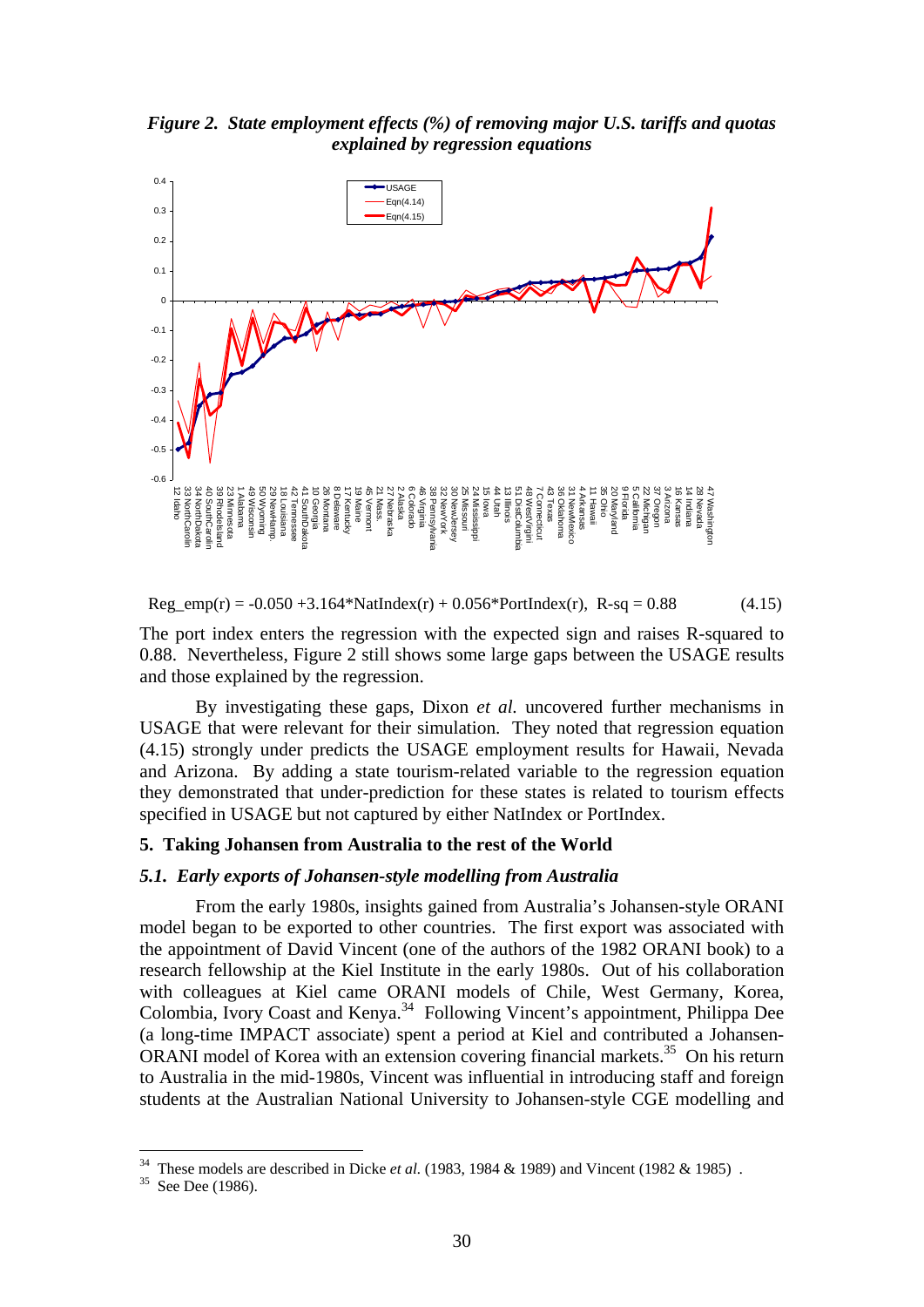GEMPACK software.<sup>36</sup> Many of these people built and applied ORANI models for developing countries. At the same time, Powell, Dixon, Parmenter and others associated with the IMPACT Project trained foreign students at Melbourne, Monash and La Trobe Universities.

#### *5.2. Export activity at the Centre of Policy Studies*

 In 1991 the core group of researchers associated with the IMPACT Project relocated to the Centre of Policy Studies (CoPS) at Monash University. From there they undertook major model development and application tasks for organizations in South Africa and Thailand.<sup>37</sup> In their description of these early international projects, Parmenter and Horridge (1994) emphasize the role of generic models and GEMPACK software:

*"Our ability to export our modelling techniques to other environments was greatly enhanced by our construction of a generic ORANI-style model which can easily be implemented on personal computers via GEMPACK …The generic model is documented by Horridge, Parmenter and Pearson (1993) in a style designed to take the reader through all the steps required for implementation of such a model, including its computer representation.* "

Over the last twenty years, CoPS has continued to undertake international modelling assignments. Usually these involve short exchanges of personnel between CoPS and foreign clients. However, in some cases, there have been extended visits. For example, the current director of CoPS, Philip Adams, spent several months in 2000 at the Danish Institute of Agricultural and Fisheries Economics. This visit produced a Johansen-MONASH model of Denmark with an emphasis on agriculture (Adams, 2000; and Adams *et al.* 2001). As shown on its website, CoPS has now completed modelling projects for about 20 countries and is currently engaged in ongoing projects in Vietnam, Malaysia, Finland, the Netherlands, China and the U.S.

In all of these projects, Johansen-style models implemented in GEMPACK software have been constructed and applied, often in collaboration with officials in policy-making government departments. For example, in China, CoPS researchers have been working over the last three years with a team from the State Information Centre (Beijing) on the construction of SIC-GE, a 137-sector dynamic model of China. The model is being applied by the CoPS/SIC team to the analysis of several urgent policy issues. One of the most interesting is reform of social security arrangements for rural workers migrating to cities. Using SIC-GE, Zhao Kun (2010) shows that proposed reforms impose considerable costs on employers of rural-urban workers. In these circumstances, for employment of such workers to be maintained they must be willing to supply their labour at a lower post-tax wage. This will depend on the perceived attractiveness to rural-urban workers of the proposed arrangements. Zhao Kun's analysis suggests that the reforms will be embraced by employers and workers only if workers see good prospects of eventually receiving substantial retirement benefits. Zhao Kun emphasizes that because jobs for rural-urban workers are often short-term, they will find the proposed social security arrangements

<sup>&</sup>lt;sup>36</sup> In the late 1980s Vincent worked as an adjunct Ph.D. advisor in Helen Hughes' National Centre for Development Studies at the Aistralian National University in Canberra. Among the staff and Ph.D. graduates from the Centre at that time who have subsequently made distinguished careers in CGE modelling were Rod Tyers, Peter Warr and YinHua Mai.

<sup>&</sup>lt;sup>37</sup> The South Africa and Thailand projects are described in Horridge *et al.* (1995) and Arunsmith (1998).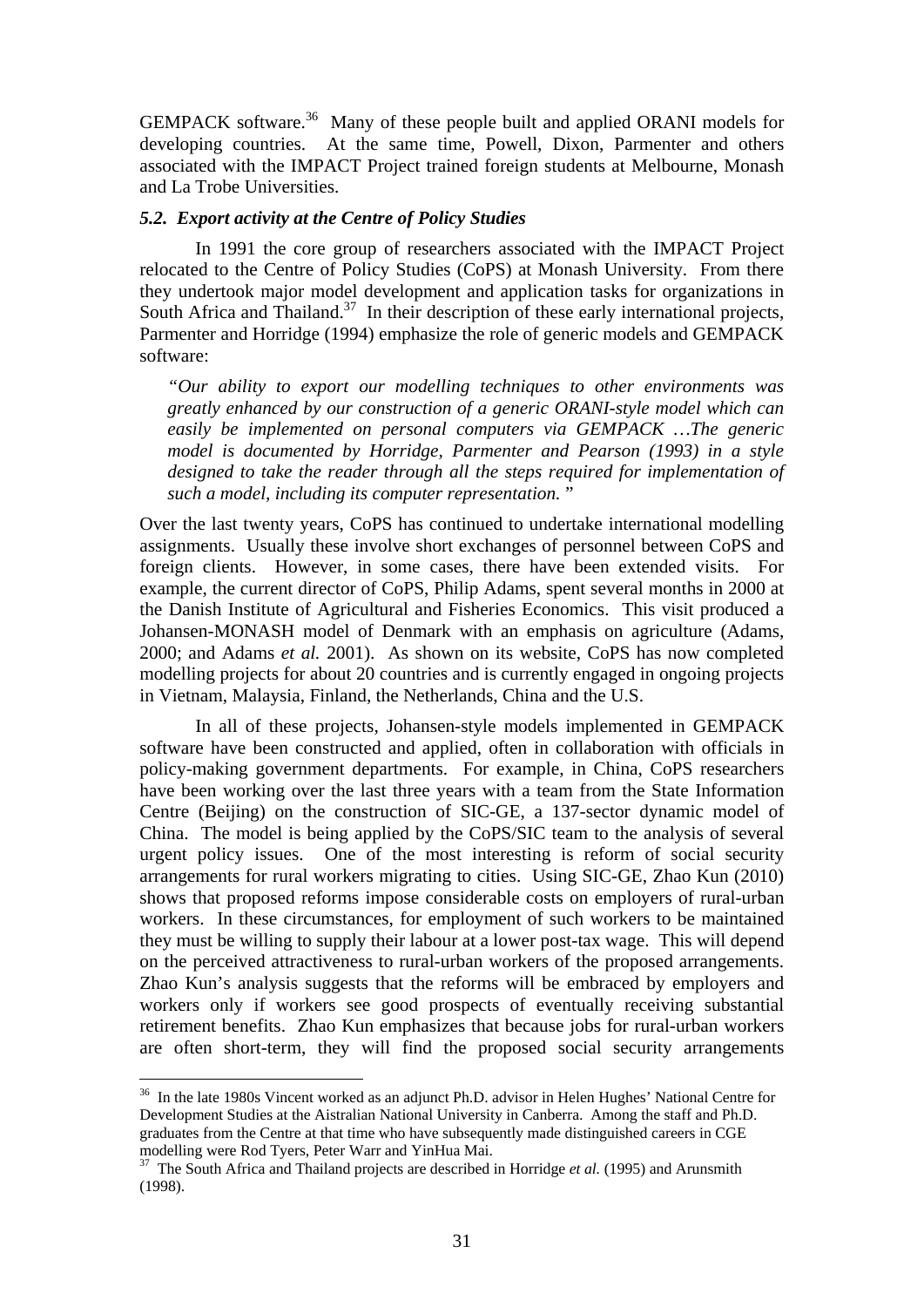attractive only if they are confident that their entitlements will be transferred easily between jobs. Other applications of SIC-GE are concerned with greenhouse policy, transportation, carbon tariffs on China's exports, and the pricing of gasoline. All of these applications were delivered at a recent conference in Beijing.<sup>38</sup>

CoPS' most elaborate venture in exporting Johansen-style modelling services is its collaboration with departments of the U.S. government. Starting in 2000 with the MONASH model of Australia as a template, CoPS worked on the construction of USAGE (U.S. Applied General Equilibrium), a policy-oriented model of the U.S. economy. Bob Koopman, Director of the Office of Economics at the U.S. International Trade Commission, saw potential in the USAGE project from an early stage. Under his leadership, the USITC has been supporting the project financially and intellectually since 2002. For the last five years they have maintained a seconded officer from CoPS in Washington DC and have hosted an annual USAGE training course.

After 10 years work at CoPS and contributions by economists at the USITC, USAGE has become the most detailed CGE model to have been constructed anywhere in the world. Exploiting the computational simplicity of the extended Johansen method and the data handling convenience of the GEMPACK software, USAGE can accommodate 500 U.S. industries, 51 regions (50 states plus the District of Columbia), 700 occupations and 23 sources for U.S. imports and destinations for U.S. exports. The model is dynamic and integrates microeconomic detail with a fully articulated macro specification covering taxes, tariffs, public expenditures, public debt, the balance of payments, foreign assets and foreign liabilities. It has been used to track economic performance from 1992 and produces detailed baseline projections and policy simulations to 2020.

USAGE is now widely recognized in Washington DC. It has been applied not only on trade issues for the  $\overline{USTTC}^{39}$ , but also on other topics for the U.S. Departments of Agriculture, Commerce and Homeland Security. These topics include

- partial replacement of imported crude petroleum by domestically produced biofuels (see Dixon *et al.*, 2007b; Osborne, 2007; and Gehlhar *et al.*, 2010);
- a security-related closure of U.S. ports (see Dixon *et al.* 2010a);
- a serious H1N1 epidemic (see Dixon *et al.* 2010b);
- the implications for industries and regions of the 2009-10 U.S. recession and the likely effects of the Obama stimulus package (see Dixon and Rimmer, 2010a); and
- different approaches to the problem in the U.S. of illegal immigration (see Dixon and Rimmer 2009; and Dixon *et al.*, 2010c).

Many of these applications have produced results that are plausible, policy-relevant and could not have been obtained in a less detailed model. An example is the occupation-mix effect identified in USAGE simulations concerned with low-skilled illegal immigrants. With effective restriction of these immigrants, the U.S. economy would be smaller with fewer jobs in all occupations. USAGE simulations show that new legal entrants to the workforce would find reduced employment opportunities in skilled occupations (smaller economy) and increased opportunities in low-skilled

<u>.</u>

<sup>&</sup>lt;sup>38</sup> See State Information Centre and China-Australia Governance Program (2010).

<sup>&</sup>lt;sup>39</sup> The USITC uses USAGE in several ways: in its flagship publications on import restraints (USITC, 2004, 2007 & 2009); in analyses conducted for the U.S. Trade Representative in the Executive Office of the President; and in one-off research projects, see for example, Fox *et al*. (2008).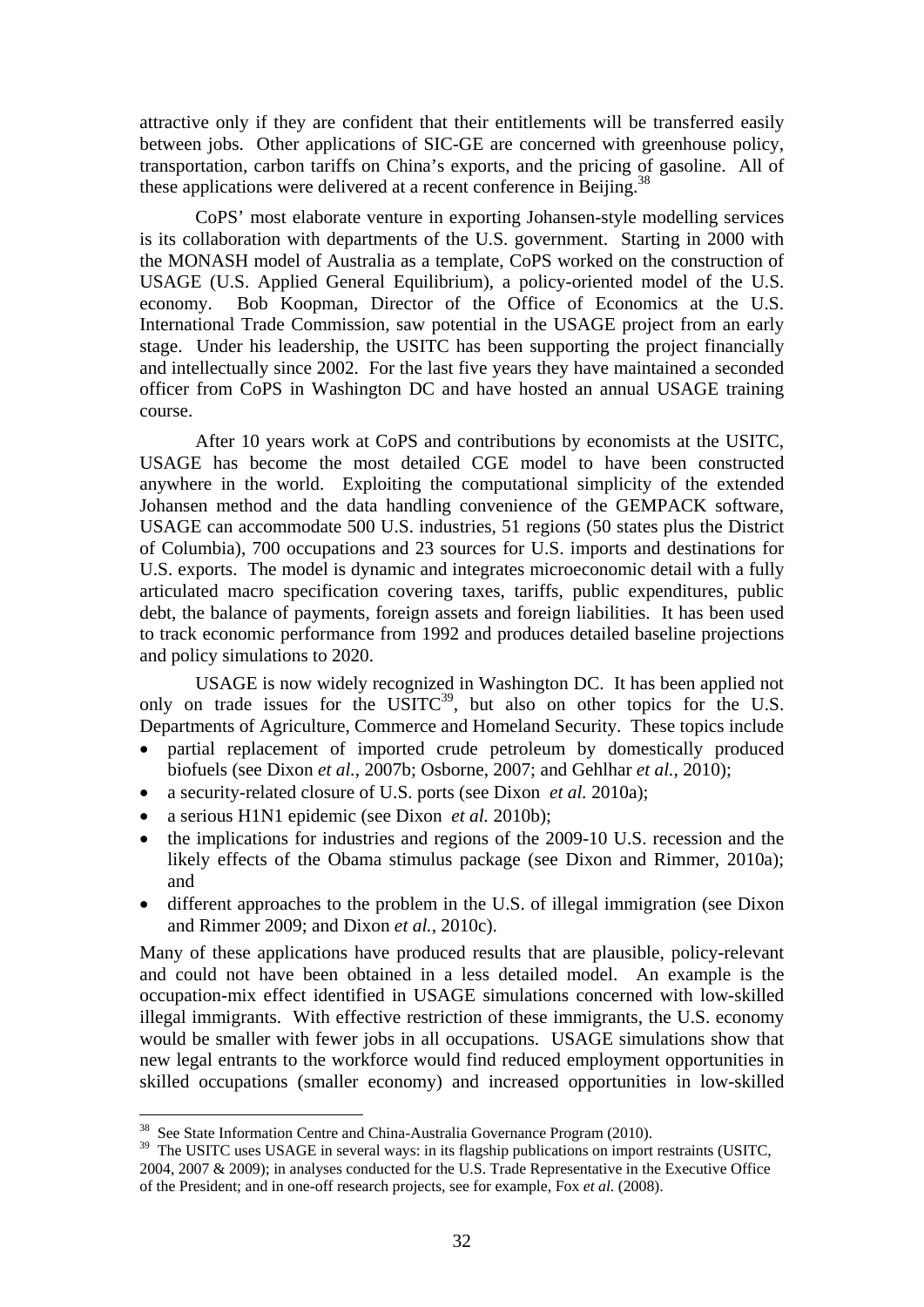occupations (vacancies created by reduction in low-skilled immigrants). In this way the occupational-mix of legal employment would be slanted towards low-skilled, lowpaid jobs with a consequent negative effect on the welfare of legal residents.

#### *5.3. The Global Trade Analysis Project*

A final conduit of Johansen-style modelling from Australia to the rest of the world is the Global Trade Analysis Project (GTAP) founded in 1992 by Tom Hertel at Purdue University (see Hertel, 1997). Hertel visited the IMPACT Project for the academic year 1990-91. During his visit, he was exposed to the ORANI model and the GEMPACK software. He was particularly impressed by the SALTER model, a Johansen-style multi-country model being constructed at the Industries Assistance Commission in Canberra (IMPACT's main sponsoring agency) using ORANI as the theoretical starting point and GEMPACK software for computations. Hertel took SALTER back to Purdue and this formed the basis for the first version of the GTAP model of the global economy.<sup>40</sup>

 GTAP is an extraordinarily successful project. As well as the GTAP model, the Project provides: a database of input-output tables and trade flows for about sixty commodities and one hundred countries; training courses attended by people from around the world; an annual conference at which about 200 papers are delivered mainly on trade issues using the GTAP data and model; and a website on which several thousand participants from nearly every country exchange data and ideas on CGE modelling. The factors underlying the success of GTAP are much the same as those underlying the success of ORANI: a favourable policy environment, suitable institutional arrangements and a Johansen-style modelling framework.

The policy issues that made the time right for GTAP were the proliferation in the 1980s and 1990s of bi-lateral and multi-lateral trade negotiations. The most important initial applications of the GTAP model were concerned with the Uruguay round (see, for example, MacLaren, 1997, Yang *et al.* 1997 and Martin and Winters, 1997). Later, the range of GTAP applications expanded to include other global issues such as: greenhouse gases (see Hertel *et al*., 2009); international labour movements (see Walmsley *et al.*, 2005); and poverty (see Hertel and Winters, 2006).

 On institutional arrangements, Hertel (1994) in a paper entitled "Taking IMPACT Abroad: the Global Trade Analysis Project", explains that GTAP "was established … on the institutional principals of the IMPACT project …". Reflecting Alan Powell's approach at IMPACT, Hertel emphasized transferability of data and model code, replicability of results and openness supported by training courses and documentation. Hertel's financing strategy consisted initially of forming a consortium of agencies with interests in evidence-based analysis of world trade issues. In 1993, the consortium had five members: two from Australia, two from the U.S. and the World Bank. In 1997 this number had risen to 16 and reached 25 in 2007. Each of the consortium organizations make a small financial contribution.<sup>41</sup> Other sources of funds include revenue from courses, conferences and the supply of data. However, the GTAP budget has remained modest and supports a research group at Purdue of

<sup>&</sup>lt;sup>40</sup> Anderson (2005, p. 16) discusses the relationship between ORANI, SALTER and GTAP. For a history of GTAP see Powell (2007). A set of working papers on SALTER written in the period 1991 to 1995 is available at http://www.pc.gov.au/ic/research/models/saltermodel . After 1995 SALTER seems to disappear, perhaps completely overtaken by GTAP.

<sup>&</sup>lt;sup>41</sup> According to Powell (2007), the Consortium membership fee in 2007 was \$US18,200.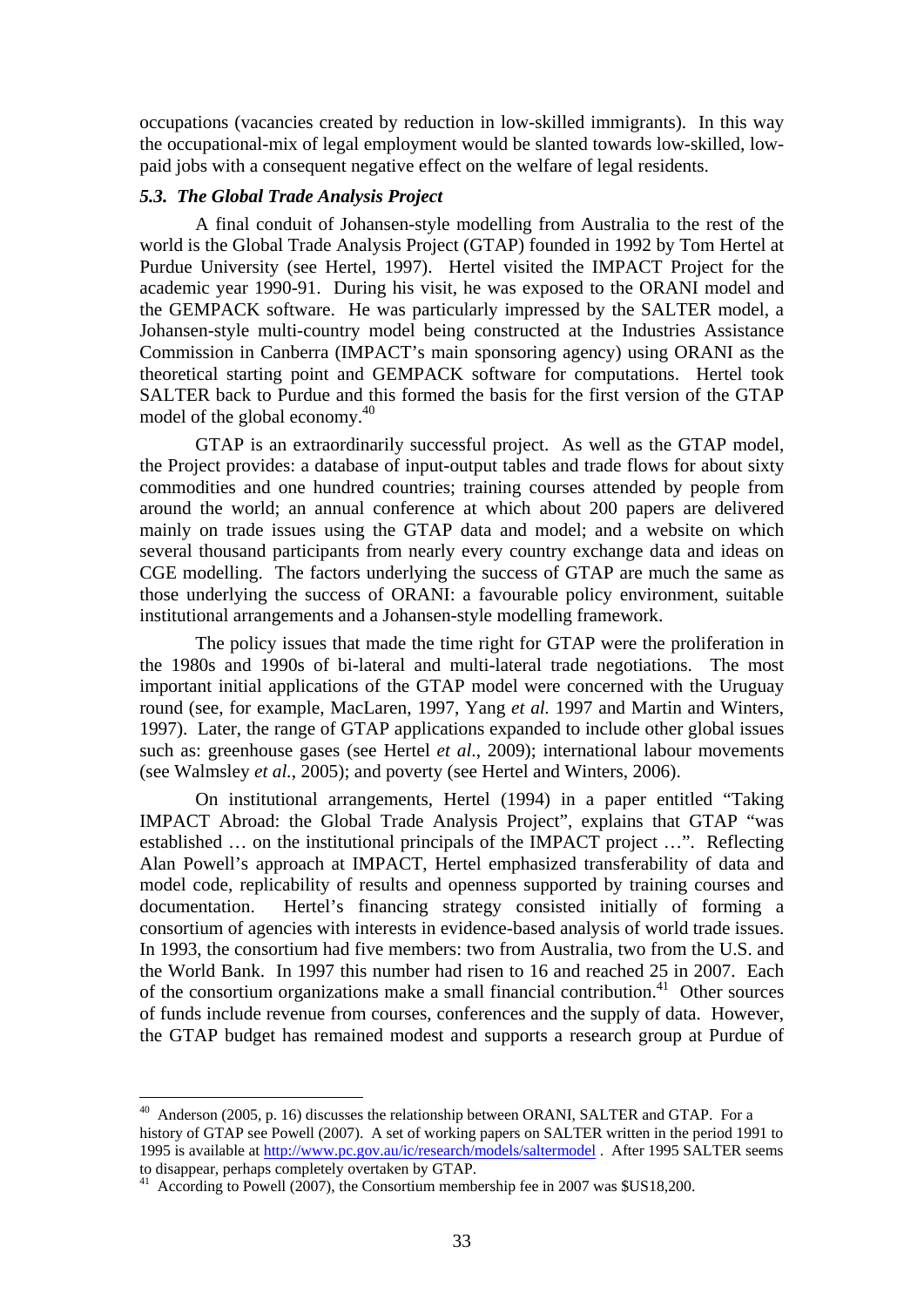only about seven people.<sup>42</sup> Hertel's particular forte has been to organize major inputs in-kind to GTAP from participating researchers and organizations. For example, Powell (2007) mentions contributions to the GTAP data on tariffs by Bradley McDonald of the U.S. Department of Agriculture, Will Martin and Jerzy Rozanski of the World Bank, Hiroaki Kuwahara of UNCTAD and David Laborde, Sebastien Jean, Lionel Fontagné and Antoine Bouët of CEPII (the *Centre d'Etudes Prospectives et d'Information Internationales*). Other examples of a major in-kind contributions are software developments and teaching support provided by Ken Pearson and Mark Horridge of CoPS and Tom Rutherford during his period at the University of Colorado. Input-output data and trade matrices compatible with GTAP requirements have been compiled and supplied free of charge by researchers in many countries.

With regard to the model, GTAP has retained a large scale but relatively simple Johansen-style model as its core analytical and teaching device. $43$  The model is implemented in  $GEMPACK^{44}$  and takes full advantage of developments in this software as they occur. Via GTAP and the GEMPACK software, thousands of economists from every part of the world are undertaking Johansen-style modelling: they are using the linear representation of a CGE model to clarify its properties; to elucidate real world issues; and to check model validity.

#### **6. Concluding remarks**

<u>.</u>

 Since its inception in 1960 with the publication of Johansen's book, CGE modelling has proved a remarkably fruitful technique for combining data with economic theory to project implications for macro, industry, regional, occupational, environmental and distributional variables of a wide range of policy changes and other shocks to the economy. In this paper, we have mentioned many CGE applications and results and we could have mentioned hundreds of others.

 Johansen was first in the CGE field and provided a particular style of CGE modelling based on a linear representation of the theory and a linear solution method. The main objection to his methods, especially in North America, was that Johansen solutions were only approximations. This objection was overcome in Australia by 1980 through a simple and effective multi-step Johansen procedure that eliminated linearization errors. By adopting the Johansen-style, Australian CGE modellers were able to make rapid progress. In the 1970s they created CGE models with:

- price-sensitive treatments of international trade;
- policy-relevant levels of detail such as the modelling of gaps between basic and purchasers prices, the inclusion of technology and tax terms associated with every input-output flow and facilities for generating results at regional and occupational levels;

 $42$  GTAP maintains a close connection with Australia, with two of its key long-term staff members (Rob McDougall and Terrie Walmsley) being former members of CoPS.

Some researchers, e.g. Fan (2008), use GTAP data with different theory from the Armington specification embedded in the core GTAP model.

There are now versions of the GTAP model in GAMS. However, as Rutherford (2006) explains, it was necessary to simplify the GTAP model for GAMS implementation. It appears that outside the Johansen framework, advanced functional forms such as CDE expenditure functions (used in standard GTAP) cause difficulties.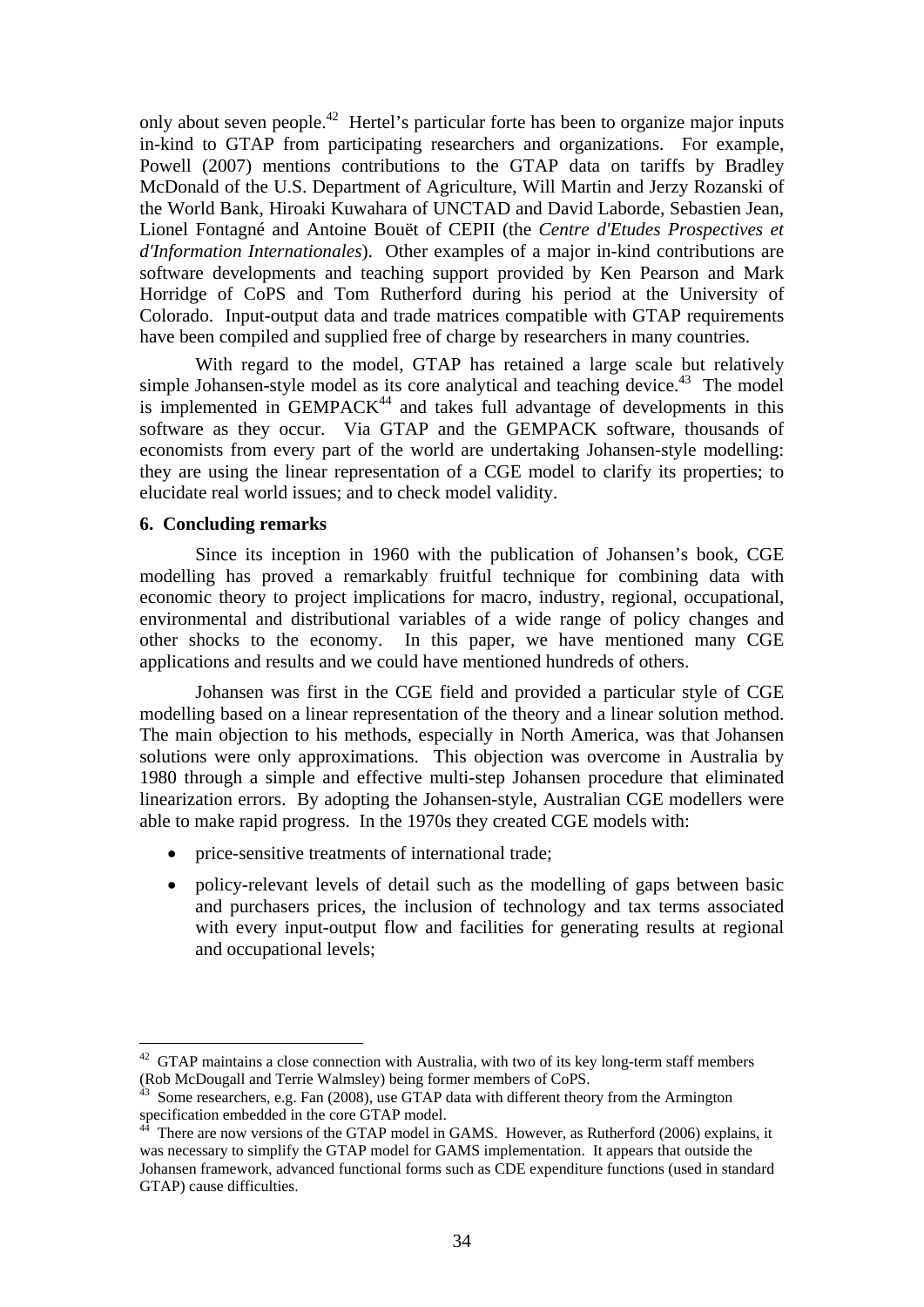- flexible closures allowing for generation of short-run results, long-run results and results under different price-setting assumptions (neoclassical versus neo-Keynesian); and
- the ability to handle complex functional forms for production and consumption.

Facilitated by Johansen's linear representation, Australia's ORANI model was taught, transferred and interpreted. By the 1980s, Johansen-style modelling had been widely adopted by government departments and consulting  $\lim_{n \to \infty} 45$  in Australia and was being used in public debates on almost every important economic issue. From Australia Johansen-style modelling spread to the rest of the world through the activities of members and former members of IMPACT and the Centre of Policy Studies and through the GTAP Project. The use of Johansen-style CGE modelling throughout the world has been immeasurably facilitated by the creation at IMPACT/CoPS of the GEMPACK software by Ken Pearson and his colleagues.

 For us, the major challenge now is validation. CGE models have produced many results, but how should they be assessed? How do we know they are right? This is a key concern of consumers of CGE results. One of the first questions we are always asked at presentations in policy circles is: "What reliance can I place on your results?".

#### *6.1. Forms of validation*

#### *Checking the code*

 There are several forms of validation. The first is checking for coding and data handling errors. One effective way to do this is to run simulations for which the answers are known *a priori*. For example, in a model with no nominal rigidities, a 10 per cent shock to the numeraire should make all nominal variables increase by 10 per cent while leaving all real variables unchanged.<sup>46</sup> Another check is provided by including in the model GDP calculated from the income side as well as the expenditure side. The results from the two sides should be identical in both real and nominal terms.<sup>47</sup>

#### *Plausibility and BOTE calculations*

 A second form of validation, of which Johansen was a master, is plausibility checks on results. This is largely a matter of using back-of-the-envelope calculations. For example, assume that we are simulating the effects of a tax of \$US20 per ton on  $CO<sub>2</sub>$ -equivalent emissions in the U.S. Assume that our results show a reduction in emissions from 6 billion to 5 billion tons. These are the sort of figures that were being discussed in Washington DC at the end of 2009 in the run up to the UN Climate Change Conference held in Copenhagen. What should we expect our model to say

 $45$  The pioneer in the application of CGE modelling by private consulting firms was Vince FitzGerald of the Allen Consulting Group. Other groups, including the Centre for International Economics, Access Economics, Acil Tasman, PricewaterhouseCoopers, Deloittes and Frontier Economics, followed. By the 1990s, CGE modelling had almost completely replaced input-output modelling as the

analytical tool for economy-wide analysis by contract researchers in Australia. 46 Dixon *et al*. (1992, pp. 246-51) describes five test simulations. 47 See Dixon *et al.* (1992, pp. 252-76).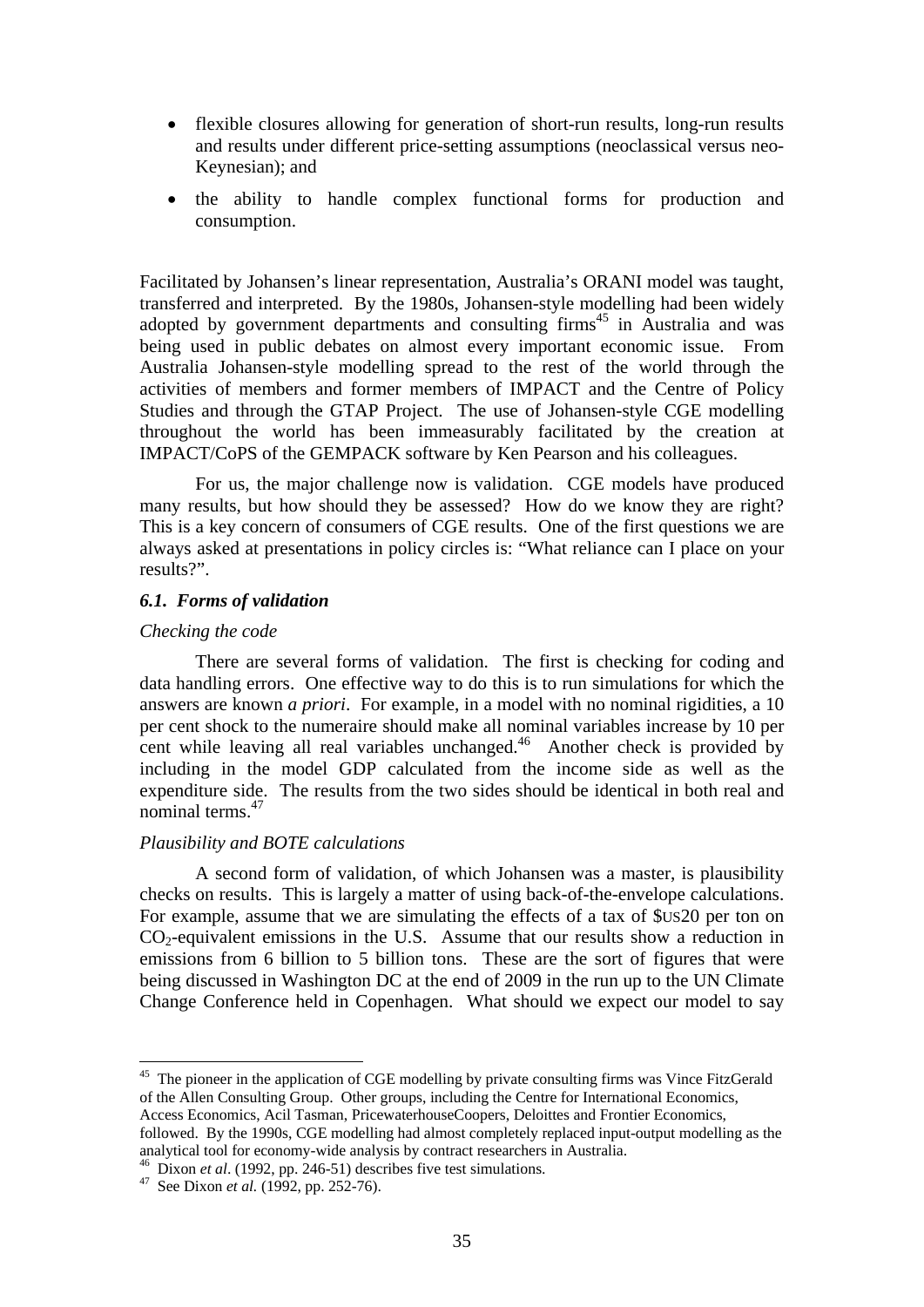

about long-run economic welfare? A simple diagram (Figure 3) showing a demand curve for the right to emit  $CO<sub>2</sub>$  against the price of such emissions suggests that the welfare loss should be about \$US10 billion. If our model shows a distinctly different number then we must adopt more elaborate back-of-the-envelope calculations in a search for the mechanisms and data items that explain the result. Unless these can be located, the result should not be trusted. In any case, without a plausible explanation the result is unlikely to be influential.

#### *Fitting history*

 A third type of validation for a model is a check on its consistency with history. Such checks can take various forms. For Jorgenson's models (see particularly Jorgenson, 1984) consistency with the past means that parameters (e.g. substitution elasticities) are estimated by econometric techniques applied mainly with time-series data. For the ORANI model there were also considerable efforts to estimate parameters from time-series. With the MONASH series of models, including the USAGE model of the U.S., we have adopted the technique of historical simulation under which we force models to track observed movements in outputs, inputs and final demands and allow them to generate implied changes in technologies, consumer preferences, world trading condition and other naturally exogenous but unobservable variables. The plausibility of these generated changes can be assessed, perhaps informally, against other information. For example, a USAGE historical simulation from 1992 to 1998 (Dixon and Rimmer, 2004) plausibly quantified preference shifts indicating increasing interest by U.S. households in health and lifestyle issues: with preference shifts towards Boats, Luggage, Travel trailers, Sporting clubs and Cable TV and against Cigarettes, Malt beverages, Wine and spirits and Distilled liquors. Fashion changes were also evident: with preference shifts away from Bowling centres and Newspapers. Among the technology changes revealed by the historical simulation were shifts by industries in favour of the use of Computer equipment, Computer services, Personnel supply services, Job training and Management services. In capital creation, there were shifts against Glass, Sawmill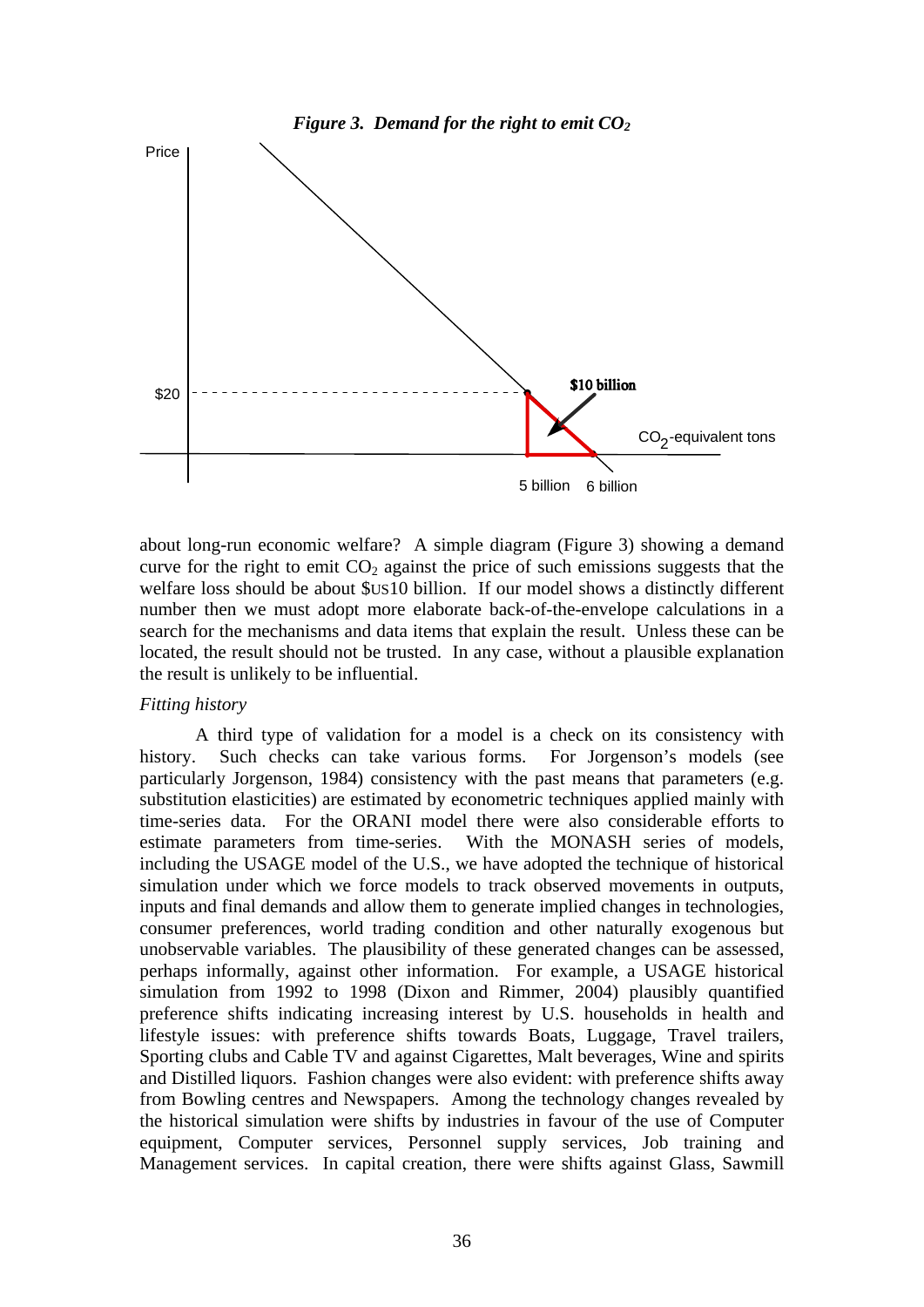products and Brick and clay tiles and towards Ready-mix concrete . It appears that between 1992 and 1998, U.S. building methods became more basic and less artistic.

 Less plausibly, our initial historical simulations showed preference shifts against nearly all food products. This alerted us to the possibility that the expenditure elasticities of demand for food products (deduced from an econometric study) were too high, so that income growth was generating too much growth in food consumption, thus requiring negative preference changes to allow USAGE to reproduce observed growth. When lower elasticities were adopted the problem of preference shifts against food disappeared. In this way, results from historical simulations are used to refine parameter estimates.

#### *Forecasting performance*

 As mentioned in section 4.3, Johansen-style models built at CoPS since about As mentioned in section  $-1.5$ , somewhalf  $5.5$ ,  $-1.5$ ,  $-1.5$ ,  $-1.5$ ,  $-1.5$ ,  $-1.5$ ,  $-1.5$ ,  $-1.5$ ,  $-1.5$ ,  $-1.5$ ,  $-1.5$ ,  $-1.5$ ,  $-1.5$ ,  $-1.5$ ,  $-1.5$ ,  $-1.5$ ,  $-1.5$ ,  $-1.5$ ,  $-1.5$ ,  $-1.5$ ,  $-1.5$ ,  $-1.5$ ,  $-1.5$ consumer preferences, world trading condition and other naturally exogenous variables derived at a detailed level (e.g. 500 industries/commodities in the case of USAGE) from historical simulations. They also incorporate macro forecasts and specialist sectoral forecasts provided by government and business organizations. For example, in USAGE we use macro forecasts from the Congressional Budget Office and forecasts for numerous energy variables from the U.S. Energy Information Administration.

There are several reasons for providing CGE forecasts. First, private- and public-sector consumers of CGE analyses want projections not only of the effects of particular shocks, but also of the evolution of the economy without the shock. Second, answers to "what if" questions can be improved by generating them as deviations around a realistic forecast. For example, in their USAGE-based study of the effects of import restraints on the U.S. economy, the U.S. International Trade Commission (2007) recognised via their a baseline forecast that import-competing industries such as Textiles, Apparel and Sugar are likely to suffer rapid decline even in the absence of further cuts in protection, that is, output and employment in these industries is likely to be considerably smaller in 2012, for instance, than it was in 2007. By taking this into account, the Commission avoided exaggerating the likely loss of jobs in these industries that would occur in 2012 as a result of tariff cuts. Third, forecasts are necessary in studies of adjustment costs. For example, in considering the adjustment costs following from a tariff cut, it makes all the difference whether the reductions in employment in adversely affected industries are accommodated by an increase in the rate of firing or a reduction in the rate of hiring, but to know which applies we cannot avoid forecasting.<sup>49</sup>

A fourth reason for CGE forecasts, and the one that has been the focus of our interest in recent years, is that forecasting offers a vehicle for testing the validity of

<sup>48</sup> Our first published CGE-generated set of forecasts is Dixon (1986).

<sup>&</sup>lt;sup>49</sup> A quantitative analysis of adjustment costs requires a model not only with forecasting capability but with three additional characteristics: detail (adjustment costs are about spray painters in the motor vehicle industry in Kentucky); dynamics (adjustment costs are about the rate at which industries change their demands for labour); and an economy-wide perspective (adjustment costs can only be assessed comprehensively if account is taken of changes in employment opportunities in all industries, not jut those that are directly affected by the policy under investigation). Dixon *et al.* (1997) and Dixon and Rimmer (2002, pp. 289-99) provide a measure of adjustment costs for use in conjunction with CGE simulations. For an application of this measure in a policy context see Productivity Commission (2000).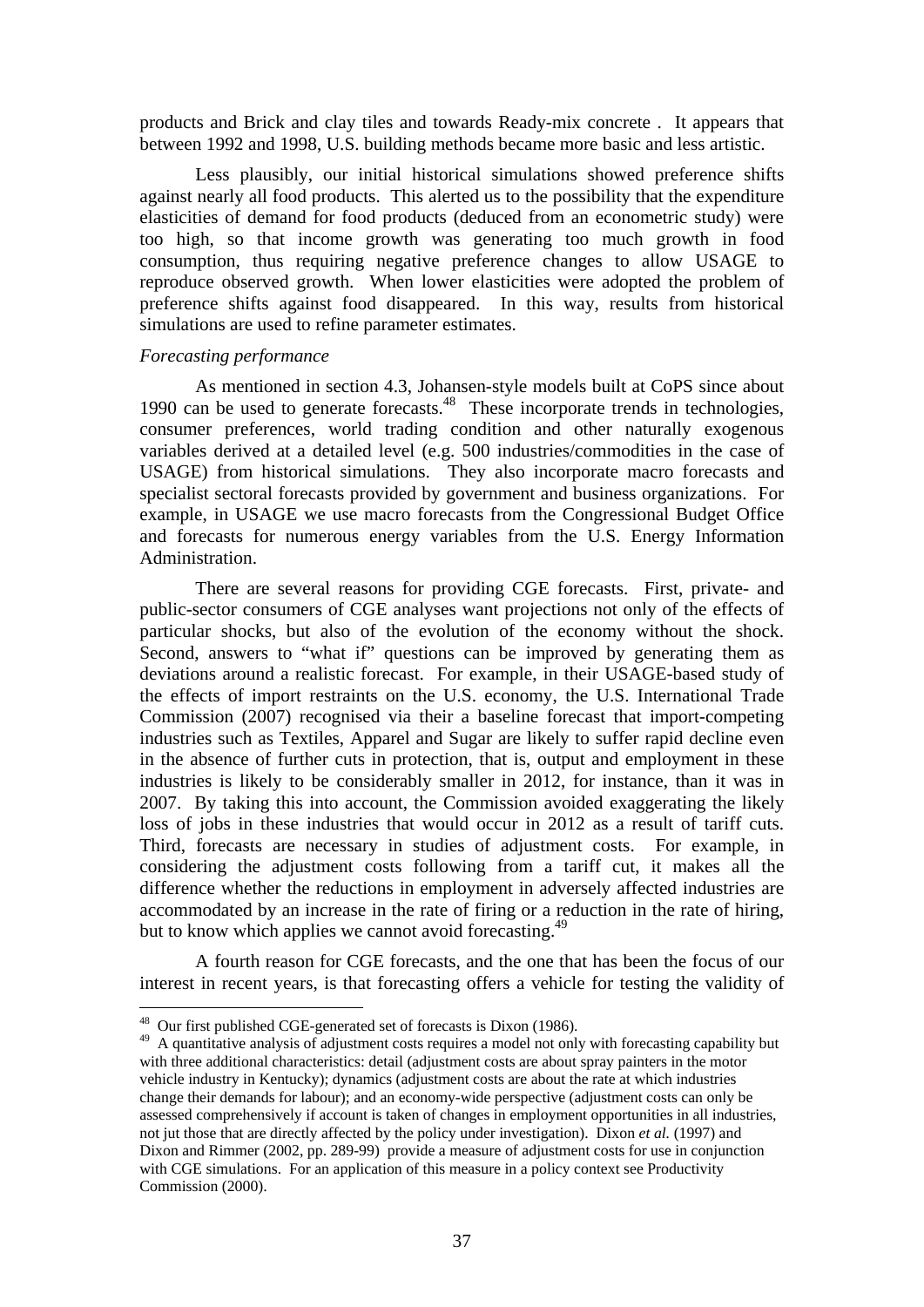CGE models. This was recognised by Johansen. As described in section 2.2, he analysed the ability of his 22-sector model to "forecast" changes in the 1950s in the industrial composition of Norwegian economic activity and checked these forecasts against outcomes. Johansen's lead was followed by several early contributors to CGE literature<sup>50</sup> but little work on validating CGE models has been undertaken since the 1980s. Perhaps this reflects the predominantly *comparative* static/dynamic nature of modern CGE studies, concerned with the effects of one or a small group of exogenous shocks. Because at any time the economy is affected by a myriad of exogenous shocks, isolating the real-world impact of any particular shock has proved very difficult. Thus, it is hard to find an empirical basis for validating most modern CGE results.<sup>51</sup> By contrast, baseline forecasts that purport to account for the myriad of shocks can be checked against outcomes, reasons for discrepancies can be investigated and avenues for modelling improvements can then be found.

We are following this agenda with the USAGE model (see Dixon and Rimmer, 2010c). Using trends for technology, preference and trade variables derived from an historical simulation for 1992 to 1998 together with expert macro and energy forecasts available in 1998, we have generated USAGE forecasts for growth in U.S. outputs of 500 commodities/industries between 1998 and 2005. We found that these USAGE forecasts are 42 per cent better that those that could be derived by simply extrapolating output trends from the period 1992 to 1998 (that is, the average percentage error for the USAGE forecasts is 42 per cent less than that for the nonmodel-based trend forecasts).

Having made a pure forecast for 1998 to 2005 (that is, one using only information available up to 1998) we then conducted a series of forecast simulations in which we successively introduce the 'truth' for the movements in different groups of exogenous variables. This exercise indicates that major reductions in forecasting errors would be made with better forecasts for exogenous variables associated with trade (e.g. the positions of foreign demand curves for U.S. products). With this in mind, we examined annual trade data from 1992 to 2005. For many commodities, these data are highly volatile. To improve USAGE forecasting performance it is apparent that the underlying causes of volatile trade behaviour must be understood so that informed opinions can be built into the forecasts concerning future movements.

This suggests an approach in which preliminary forecasts are made and then tested in discussions with industry experts. The U.S. International Trade Commission and the Departments of Commerce and Agriculture, three of the agencies that use USAGE, are well placed to provide feedback on institutional and technological factors that should be taken into account in creating forecasts at a detailed level. We hope that our forecasts and modelling can be improved by a process similar to that

<u>.</u>

<sup>50</sup> In section 3 we mention validation work by Taylor *et al.* (1980) on their 25-sector Brazilian model. Other early validation studies include: Cook (1980) who tested the performance of year-on-year projections from a 22-sector ORANI model of Norway for 1949 to 1961; and Dixon *et al.* (1978b) who tested the performance of a 109-sector model of Australia (the SNAPSHOT model) in reproducing movements in outputs, imports and employment by occupation for the period 1963 to 1972.

<sup>&</sup>lt;sup>51</sup> This point was not adequately addressed in the often-cited validation exercise by Kehoe (2005). In that exercise, Kehoe assesses the performance of various models in predicting the effects of NAFTA. He notes that the model of Brown, Deardorff and Stern predicted that NAFTA would increase Mexican exports by 50.8%. Over the period 1988 to 1999, Mexican exports went up by 140.6 per cent. Kehoe invites us to draw the conclusion that Brown *et al*. strongly underestimated the effects of NAFTA. However, what about all the other factors that affected Mexican trade volumes over these 10 years?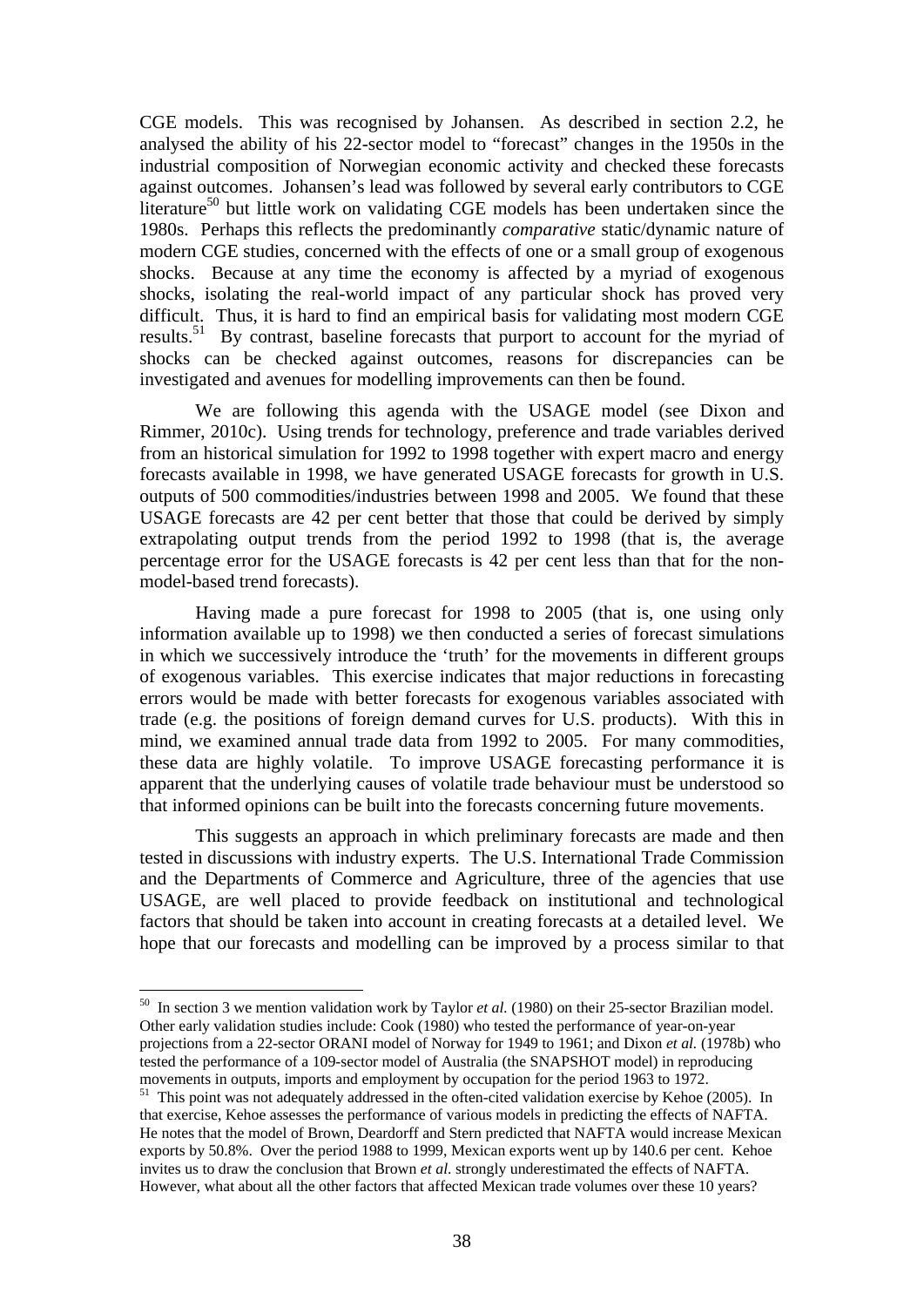described by Johansen in connection with projections made with his model in 1969 by the Norwegian Ministry of Finance for the period 1963 to 1990:

*"The projections described above aroused great interest in wide circles. … Several institutions, enterprises and persons approached the Ministry of Finance to get more details or suggest alternative assumptions. There was a clear need to continue the explorations and the Ministry invited interested persons to take part in an informal working group. Some 30 persons representing organisations, research institutes, private firms and other ministries participated. This group met regularly with members of staff of the Ministry in 1970. Several aspects and possible uses of the projections were discussed and many alternatives were tried. … Among alternatives tried were some with variations in the expansion of ocean transport (a very important element on the Norwegian balance of payment), some with variations in the rate of growth of total labour force and alternatives with lower overall growth generated by lower investment proportions and slower technological progress." [Johansen, 1974, pp. 225-6].* 

This leaves us with the thought that understanding the economy is a huge task. Key issues vary from industry to industry. In these circumstances we should, like Johansen, welcome opportunities to present our work to and learn from people with practical experience in business and government.

#### **References**

- Adams, P.D. (2000), "Dynamic-AAGE: A dynamic CGE model of the Danish Economy Developed from the AAGE and Monash Models", *Report No. 115*, Danish Institute of Agricultural and Fisheries Economics, pp. 135.
- Adams, P.D. and B.R. Parmenter (1993), "The medium-term significance of international tourism for the State economies", Report commissioned and published by the Bureau of Tourism Research, Canberra: Australian Government Publishing Service.
- Adams, P.D. and B.R. Parmenter (1995), "An applied general equilibrium analysis of the economic effects of tourism in a quite small, quite open economy", *Applied Economics*, Vol. 27, pp. 985-94.
- Adams, P.D., J.M. Horridge and B.R. Parmenter (2000), "Forecasts for Australian Regions Using the MMRF-Green Model", *The Australasian Journal of Regional Studies*, Vol. 6(3), pp. 293-323.
- Adams, P.D., L. Andersen and L-B. Jacobsen (2001), "Does Timing and announcement matter? Restricting the production of pigs within a dynamic CGE model", *The Danish Institute of Agricultural and Fisheries Economics Working Paper*, *No. 18*/2001.
- American Economic Review (1992), "Herbert E. Scarf: Distinguished Fellow", *American Economic Review*, Vol. 82(4), September.
- Adelman, I. and S. Robinson (1978), *Income Distribution Policy in Developing Countries: A Case Study of Korea,* Oxford University Press, New York.
- Alaouze, C.M. (1977), "Estimates of the Elasticity of Substitution between Imported and Domestically Produced Goods Classified at the Input-Output Level of Aggregation", *IMPACT Working Paper , No. O-13*, pp. 32, available at http://www.monash.edu.au/policy/elecpapr/O-13.htm .
- Alaouze, C.M., J.S. Marsden and J. Zeitsch (1977), "Estimates of the Elasticity of Substitution Between Imported and Domestically Produced Commodities at the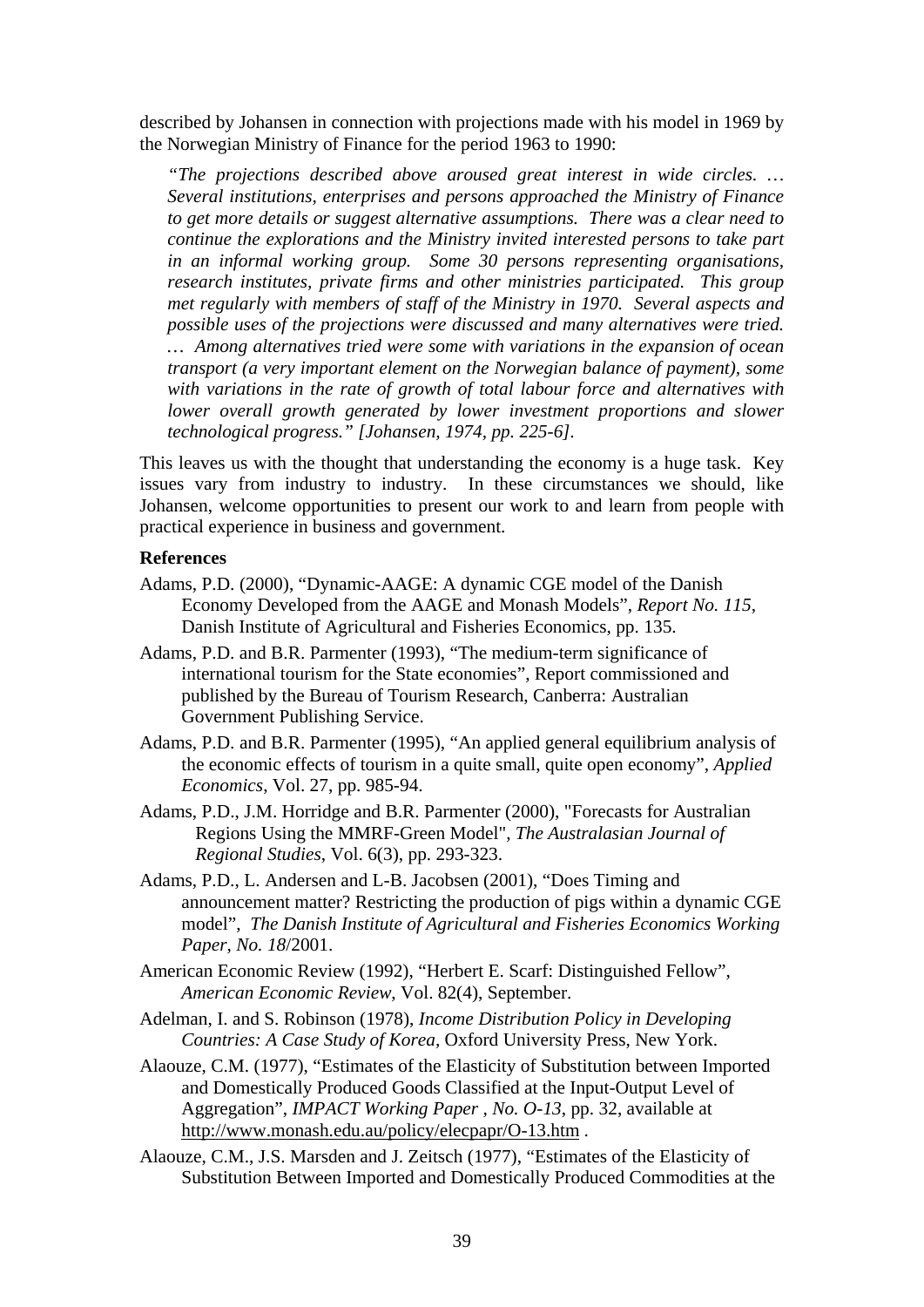Four Digit ASIC Level", *IMPACT Working Paper , No. O-11*, pp. 66, available at http://www.monash.edu.au/policy/elecpapr/o-11.htm .

- Anderson, K. (2005), "Setting the Trade Policy Agenda: what roles for economists" *World Bank Policy Research Working Paper WPS3560*, pp. 33, available at http://wwwds.worldbank.org/external/default/WDSContentServer/WDSP/IB/20 05/04/14/000012009\_20050414131144/Rendered/PDF/wps3560.pdf .
- Armington, P.S. (1969), "The geographic pattern of trade and the effects of price changes", *IMF Staff Papers*, XVI, pp. 176-199.
- Armington, P.S. (1970), "Adjustment of trade balances: some experiments with a model of trade among many countries", *IMF Staff Papers*, XVII, pp. 488-523.
- Artus, J.R. and R.R. Rhomberg (1973), "A Multilateral Exchange Rate Model", *Staff Papers*, International Monetary Fund, Vol. 20(2), pp. 591-611.
- Arunsmith, K (1998), "Thailand in economic crisis: a multisectoral forecasting simulation (1997-1999) derived from a CGE model (CAMGEM), *Chulalongkorn Journal of Economics,* Vol. 10(1), pp. 15-42.
- Barker, T.S. (1976), "Projecting alternative structures of the British Economy", pp. 3- 25 in S. Polenske (editor), *Advances in Input-Output Analysis*, Ballinger Publishing Company, Mass.
- Bergman, L. (1978), "Energy policy in a small open economy: the case of Sweden", RR-78-16, International Institute for Applied Systems Analysis, Laxenberg, Austria, available at http://www.iiasa.ac.at/Admin/PUB/Documents/RR-78- 016.pdf
- Bergman, L. (1985), "Extensions and applications of the MSG-Model: a brief survey", pp. 127-161 in F.R. Forsund, M. Hoel and S. Longva (editors), *Production, Multi-Sectoral Growth and Planning*, Contributions to Economic Analysis 154, North-Holland Publishing Company, pp. xvi+337.
- Bisschop J. and A. Meeraus (1982), "On the development of a general algebraic modeling system in a strategic planning environment", *Mathematical Programming Study*, Vol. 20, pp. 1-19.
- Bjerkholt, O. and S. Tveitereid (1985), "The use of the MSG model in preparing a 'perspective analysis 1980-2000' for the Norwegian economy", pp. 271-87 in F.R. Forsund, M. Hoel and S. Longva (editors), *Production, Multi-Sectoral Growth and Planning*, Contributions to Economic Analysis 154, North-Holland Publishing Company, pp. xvi+337.
- Bovenberg, A.L. and W.J. Keller (1984), "Non-linearities in applied general equilibrium models", *Economic Letters,* Vol. 14, pp. 53-59.
- Breece, J.H., K.R. McLaren, C.W. Murphy and A.A. Powell (1994), "Using the Murphy Model to Provide Short-run Macroeconomic Closure for ORANI", *Economic Record,* Vol. 70, September, pp.292-314.
- Brown, D.K. (1987), Tariffs, the terms of trade, and national product differentiation", *Journal of Policy Modeling*, Vol. 9(3), pp. 503-26.
- Codsi, G and K.R. Pearson (1986), "GEMPACK documents numbers 2, 3, 5-8 and ll-18", Impact Project, Melbourne.
- Codsi, G. and K.R. Pearson (1988), "GEMPACK: General-purpose Software for Applied General Equilibrium and Other Economic Modellers", *Computer Science in Economics and Management,* Vol. 1, pp. 189-207.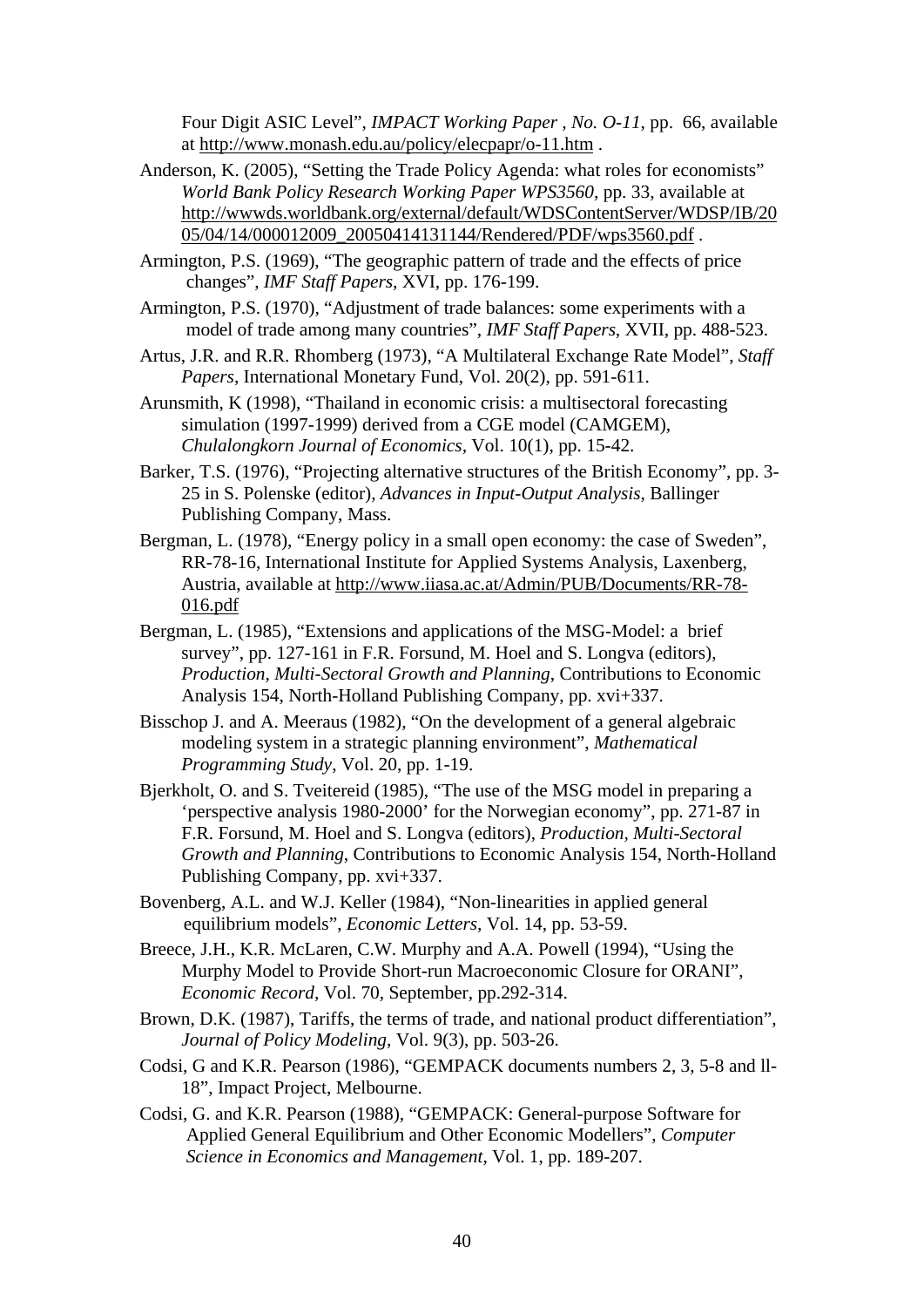- Condon, T., H. Dahl and S. Devarajan (1987) , "Implementing a computable general equilibrium model on GAMS : the Cameroon model", Report number DRD290, World Bank, Washington DC.
- Cook, L.H. (1980), *Validation of a Johansen-type multi-sectoral model: Norway, 1949-1961*, PhD thesis, Department of Economics, Monash University, Australia.
- Cooper, R.J. and K.R. McLaren (1983), "The ORANI-MACRO Interface: an Illustrative Exposition", *Economic Record,* Vol. 59, June, pp. 166-79.
- Corden, W.M. (1958), "Import restrictions and tariffs: a new look at Australian policy"¸ *Economic Record,* Vol. 34(69), December, pp. 331-46.
- Corden, W.M. and P.B. Dixon (1980), "A Tax-Wage Bargain in Australia: Is a Free Lunch Possible?", *The Economic Record,* Vol. 56, September 1980, pp. 209-21.
- Dahlquist, G., A Bjorck and N. Anderson (translator) (1974), *Numerical Methods*, Prentice-Hall, New Jersey.
- Dee, P.S. (1986), Financial markets and economic development: the economics and politics of Korean reform, *Kiel Institute Study 198*, J.C.B. Mohr (Paul Siebeck) Tubingen.
- Dervis, K., J. de Melo and S. Robinson (1982), *General Equilibrium Models for Development Policy,* Cambridge University Press, Cambridge, U.K.
- Dicke, H., S. Gupta, T. Mayer and D. Vincent (1983), "The short-run impact of fluctuating primary commodity prices on three developing countries Colombia, Ivory Coast, Kenya", *World Development*, Vol. 11, pp. 405-16.
- Dicke, H., D. Gerken, T. Mayer and D. Vincent (1984), "Stabilization strategies in primary commodity exporting countries: a case study of Chile, ", *Journal of Development Economics*, Vol. 15, pp. 47-75.
- Dicke, H., J.B. Donges, E. Gerken and G. Kirkpatrick (1989), "Effects of agricultural trade liberalization on West Germany's economy", Chapter 4, pp. 125-49 in A.B. Stoeckel, D. Vincent and S. Cuthbertson (editors), *Macroeconomic Consequences of farm support policies*, Duke University Press, Durham and London.
- Dixon, P.B. (1975), *The Theory of Joint Maximization,* Contributions to Economic Analysis 91, North-Holland Publishing Company, pp. xii + 212.
- Dixon, P.B. (1976), "Effective Exchange Rates and the International Monetary Fund's Multilateral Exchange Rate Model : A Review", *Australian Economic Papers*, Vol. 15(26), June, pp.59-75.
- Dixon, P.B. (1986), "Prospects for Australian Industries and Occupations, 1985 to 1990", *Australian Economic Review,* 1st Quarter, pp. 3-28.
- Dixon, P.B. (1987), "On Using Applied General Equilibrium Models for Analysing Structural Change", pp. 149-158 in L. Pasinetti and P.J. Lloyd (editors), *Structural Change, Economic Interdependence and World Development,* Vol. 3 of *Structural Change and Adjustment in the World Economy,* Macmillan Press for the International Economic Association, London.
- Dixon, P.B. (2008), "Trade Policy in Australia and the development of computable general equilibrium modelling", *Journal of Economic Integration,* Vol. 23(3), September, pp. 605-30.
- Dixon, P.B. and M.W. Butlin (1977), "Notes on the Evans Model of Protection", *The Economic Record*, Vol. 53(143), September, pp.337-349.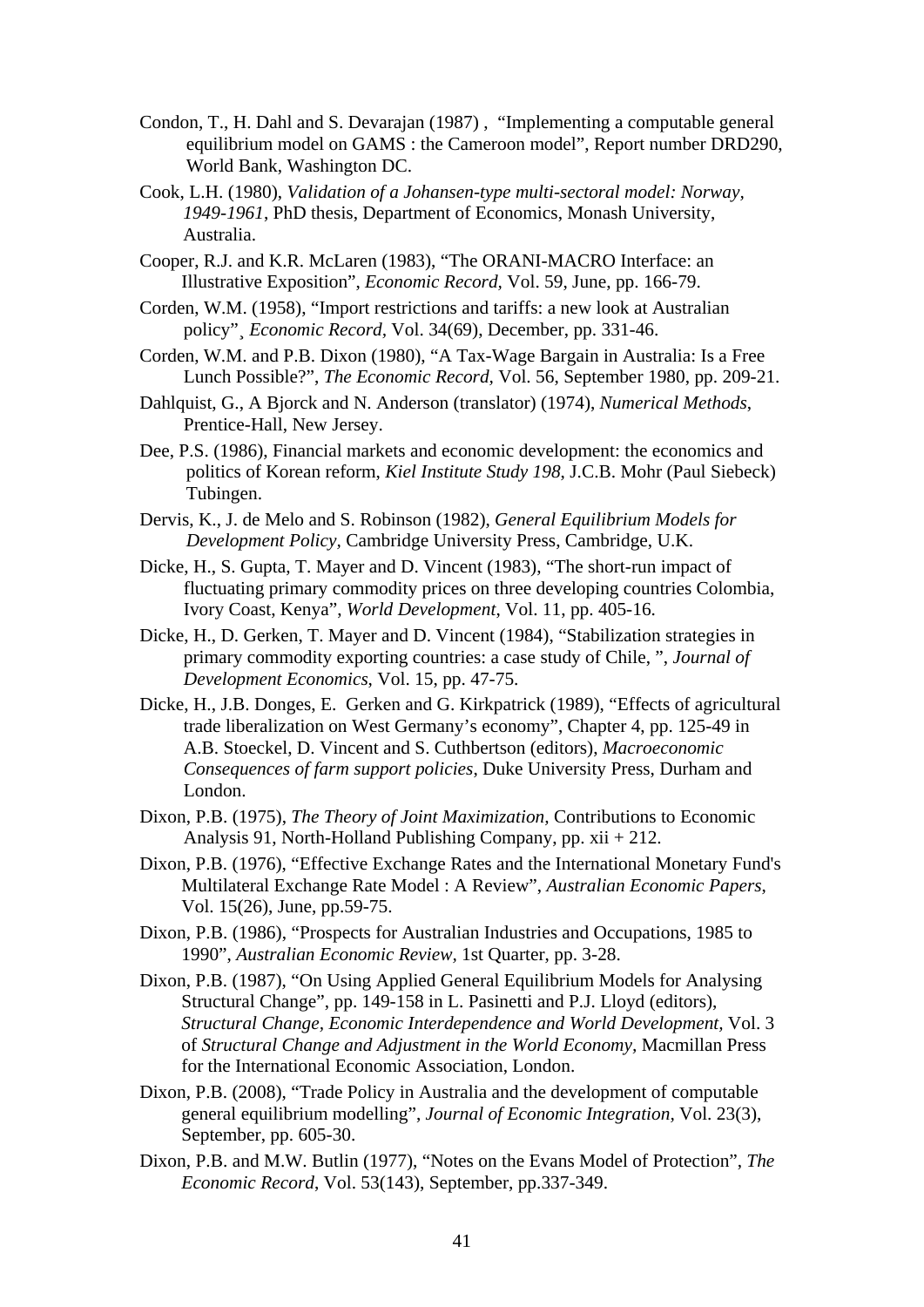- Dixon, P.B. and B.R. Parmenter (1996), "Computable General Equilibrium Modelling for Policy Analysis and Forecasting", Chapter 1, pp.3-85 in H.M. Amman, D.A. Kendrick and J. Rust (editors), *Handbook in Computational Economics*, Vol. 1, Elsevier, Amsterdam.
- Dixon, P.B. and M.T. Rimmer (2002), *Dynamic General Equilibrium Modelling for Forecasting and Policy: a Practical Guide and Documentation of MONASH,*  Contributions to Economic Analysis 256, North-Holland Publishing Company, pp. xiv+338.
- Dixon, P.B. and M.T. Rimmer (2004), "The US economy from 1992 to 1998: results from a detailed CGE model", *Economic Record*, Vol. 80(Special Issue), September, pp.S13-S23.
- Dixon, P.B. and M.T. Rimmer (2009) "Restriction or Legalization? Measuring the economic benefits of immigration reform", Trade Policy Analysis paper no. 40, Cato Institute, Washington DC, August, pp.24, available at http://www.freetrade.org/node/949 .
- Dixon, P.B. and M.T. Rimmer (2010a), "Simulating the U.S. Recession with and without the Obama package: the role of excess capacity", *CoPS/IMPACT Working Paper G-193*, pp. 41, available at http://www.monash.edu.au/policy/ftp/workpapr/g-193.pdf .
- Dixon, P.B. and M.T. Rimmer (2010b) "Optimal tariffs: should Australia cut automotive tariffs unilaterally?", *Economic Record,* forthcoming June.
- Dixon, P.B. and M.T. Rimmer (2010c), "Validating a detailed, dynamic CGE model of the U.S.", *Economic Record,* forthcoming.
- Dixon, P.B., B.R. Parmenter, G.J. Ryland and J. Sutton (1977), *ORANI, A General Equilibrium Model of the Australian Economy: Current Specification and Illustrations of Use for Policy Analysis,* Vol. 2 of the First Progress Report of the IMPACT Project, Australian Government Publishing Service, Canberra, pp.  $xii + 297.$
- Dixon, P.B., B.R. Parmenter and J. Sutton (1978a), "Spatial Disaggregation of ORANI Results: A Preliminary Analysis of the Impact of Protection at the State Level", *Economic Analysis and Policy,* Vol. 8(1), March, pp.35-86.
- Dixon, P.B., J.D. Harrower and D.P. Vincent (1978b), "Validation of the SNAPSHOT model", *Preliminary Working Paper No. SP-12*, IMPACT Project, Melbourne, pp. 65.
- Dixon, P.B., A.A. Powell and B.R. Parmenter (1979), *Structural Adaptation in an Ailing Macroeconomy*, Melbourne University Press, pp.xvii + 88.
- Dixon, P.B., B.R. Parmenter, John Sutton and D.P. Vincent (1982), *ORANI: A Multisectoral Model of the Australian Economy*, Contributions to Economic Analysis 142, North-Holland Publishing Company, pp. xviii + 372.
- Dixon, P.B., B.R. Parmenter and A.A. Powell (1984), "The role of miniatures in computable general equilibrium modelling: experience from ORANI", *Economic Modelling*, Vol. 1(4), October, pp. 421-28.
- Dixon, P.B., B. R. Parmenter, A.A. Powell and P.J. Wilcoxen (1992), *Notes and Problems in Applied General Equilibrium Economics*, North-Holland Publishing Company, pp. xvi + 392.
- Dixon, P.B., B.R. Parmenter and M.T. Rimmer (1997), *The Australian Textiles, Clothing and Footwear Sector from 1986-87 to 2013-14: Analysis using the*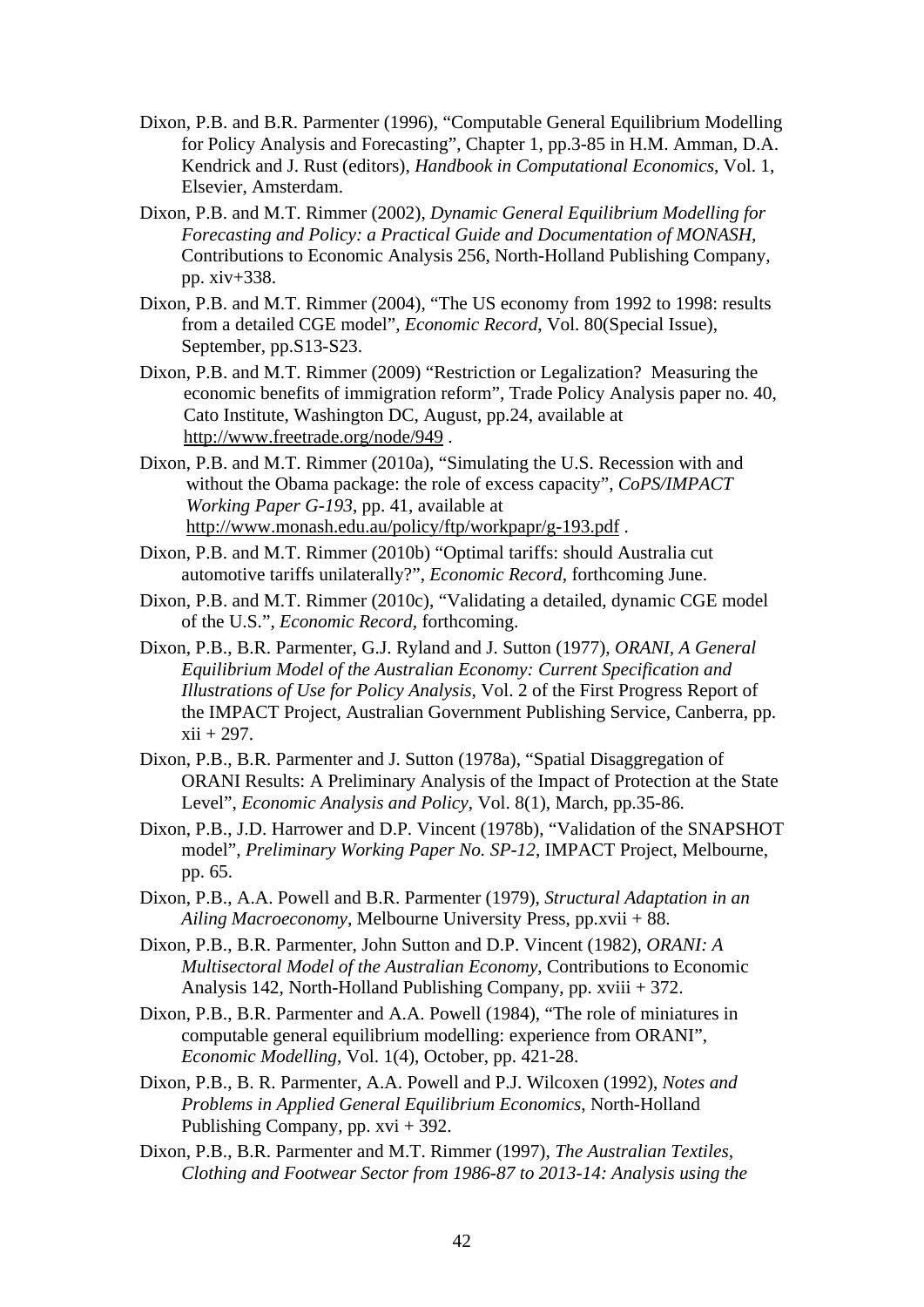*MONASH Model*, paper presented at the 26<sup>th</sup> Conference of Economists, Hobart, September, pp. 108, available from the Centre of Policy Studies, Monash University.

- Dixon, P.B., J. Menon and M.T. Rimmer (2000), "Changes in technology and preferences: a general equilibrium explanation of rapid growth in trade", *Australian Economic Papers*, Vol. 39(1), March, pp.33 – 55.
- Dixon, P.B., M.T. Rimmer and M.E. Tsigas (2007a), "Regionalising results from a detailed CGE model: macro, industry and state effects in the U.S. of removing major tariffs and quotas", *Papers in Regional Science*, Vol. 86(1), March, pp. 31-55.
- Dixon, P.B., Stefan Osborne and Maureen T. Rimmer (2007b) "The economy-wide effects in the United States of replacing crude petroleum with biomass", *Energy and Environment,* 18(6), pp. 709-722.
- Dixon, P.B., J. Giesecke, M.T. Rimmer and A.Z. Rose (2010a), "The Economic Costs to the U.S. of closing its borders: a computable general equilibrium analysis", *Defence and Peace Economics*, forthcoming.
- Dixon, P.B., B. Lee, T. Muehlenbeck, M.T. Rimmer, A.Z. Rose and G. Verikios (2010b) "Effects on the U.S. of an H1N1 epidemic: analysis with a quarterly CGE model", paper presented at the Fourth Annual DHS University Network Summit, held at the Renaissance Hotel, Washington DC, March 10-12.
- Dixon, P.B., M. Johnson and M.T. Rimmer (2010c) "Economy-wide effects of reducing illegal immigrants in U.S. employment" *Contemporary Economic Policy*, forthcoming.
- Evans, H.D. (1972), *A General Equilibrium Analysis of Protection: the effects of protection in Australia*, Contributions to Economic Analysis 76, North-Holland Publishing Company, Amsterdam.
- Fallon, J. (1982), "Disaggregation of the ORANI employment projections to statistical divisions – Theory", *ORANI Research Memorandum*, archive No. OA0160, April, pp. 5.
- Fan, Z. (2008), "Armington meets Melitz: introducing firm heterogeneity in a global CGE model of trade", *Journal of Economic Integration,* Vol. 23(3), September, 2008, pp. 575-604.
- Fox, A., W. Powers and A. Winston (2008) *,* "Textile and Apparel Barriers and Rules of Origin: What's Left To Gain after the Agreement on Textiles and Clothing?", *Journal of Economic Integration*, Vol. 23(3), pp. 656-84..
- Frisch, R. (1959), "A Complete Scheme for Computing All Direct and Cross Elasticities in a Model with Many Sectors", *Econometrica,* Vol. 27, April, pp. 177-196.
- Gehlhar, M., A. Somwaru, P.B. Dixon, M.T. Rimmer and R.A. Winston (2010), "Economywide Implications from US Bioenergy Expansion", *American Economic Review: Papers & Proceedings 100,* May.
- Giesecke, J.A. (2002), "Explaining regional economic performance: an historical application of a dynamic multi-regional CGE model". *Papers in Regional Science*, Vol. 81(2), April, pp. 247-78.
- Goettle, R.J., M.S. Ho, D.W. Jorgenson, D.T. Slesnick and P.J. Wilcoxen (2007), 'IGEM, an Inter-Temporal General Equilibrium Model of the U.S. Economy with Emphasis on Growth, Energy, and the Environment," paper prepared for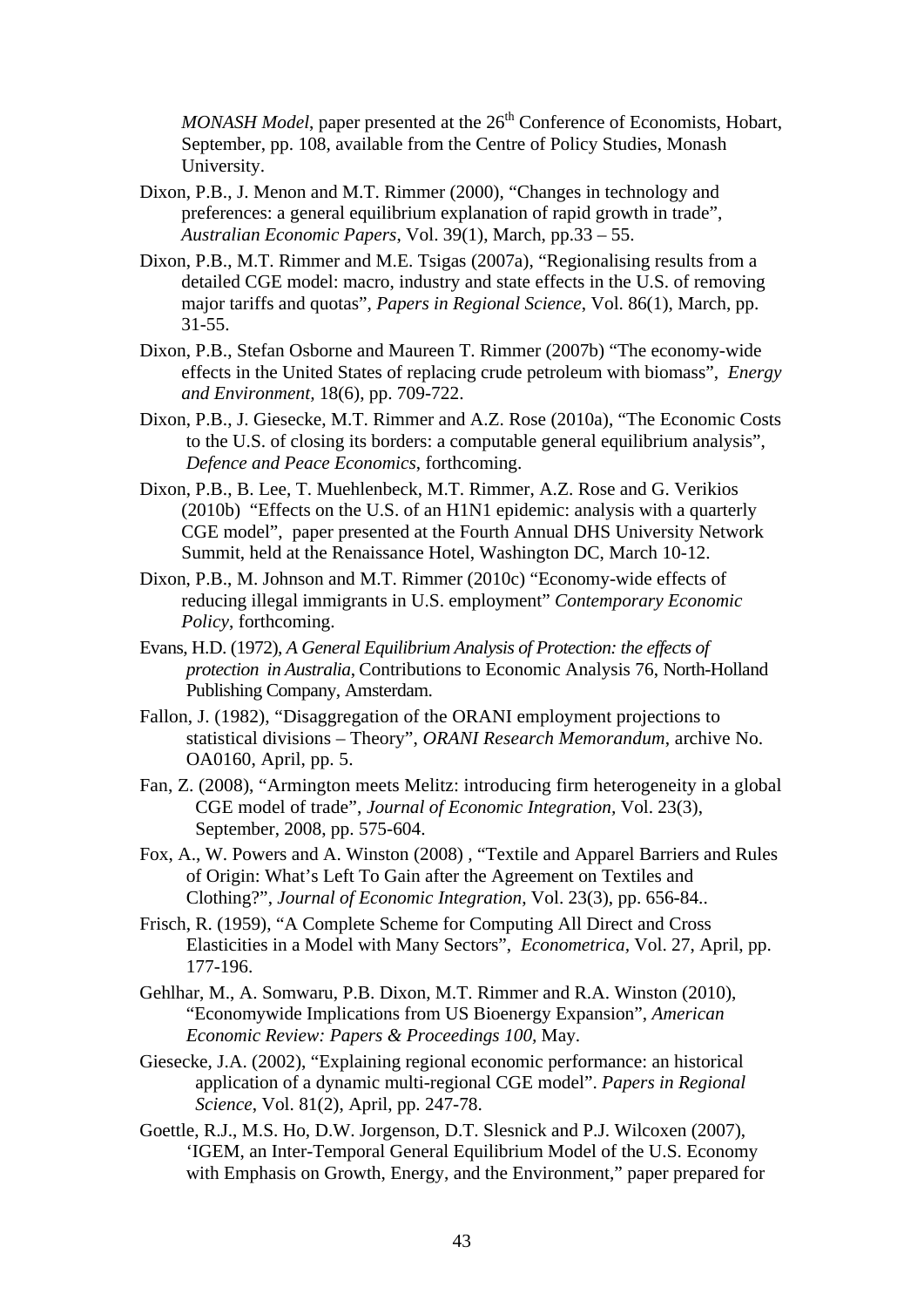the U.S. Environment Protection Agency, July, pp. 68, available at http://www.economics.harvard.edu/faculty/jorgenson/files/IGEM%20Documen tation.pdf

- Hanoch, Giora (1971) "CRESH Production Functions", *Econometrica*, Vol. 39, September, pp. 695-712.
- Harrison, W.J., J.M. Horridge and K.R. Pearson (2000), "Decomposing simulation results with respect to exogenous shocks", *Computational Economics*, Vol. 15(3), June, pp. 227-49.
- Harrison, W.J., J.M. Horridge, K.R. Pearson and G. Wittwer (2004), "A Practical Method for Explicitly Modeling Quotas and Other Complementarities", *Computational Economics*, Vol. 23(4), June, pp.325-41.
- Hertel, T. (1994), "Taking IMPACT Abroad: the Global Trade Analysis Project", paper presented at the IFAC Meetings on Computational Methods in Economics and Finance, Amsterdam, June 8, pp. 26, available as technical document PPAP0077 on http://www.monash.edu.au/policy/archivep.htm .
- Hertel, T.W. editor (1997), *Global Trade Analysis: Modeling and Applications,*  Cambridge University Press, Cambridge, U.K.
- Hertel, T.W. and L.A. Winters, editors (2006), *Poverty and the WTO: Impacts of the Doha Development Agenda*, New York, Palgrave MacMillan.
- Hertel, T.W., S.K. Rose, R.S.J. Tol, editors (2009), *Economic Analysis of Land Use in Global Climate Change Policy,* Routledge, pp. 348.
- Higgs, P.J., B.R. Parmenter and R.J. Rimmer (1983), "Modelling the Effects of Economy-Wide Shocks on a State Economy in a Federal System", *Working Paper No. OP-37*, IMPACT Project, Melbourne, pp. 40.
- Higgs, P.J., B.R. Parmenter and R.J. Rimmer (1988), "A Hybrid Top-Down, Bottom-Up Regional Computable General Equilibrium Model", *International Regional Science Review*, Vol. 11(3), pp. 317-28.
- Ho, M.S. and D.W. Jorgenson (1994), "Trade Policies and U.S. Economic Growth", *Journal of Policy Modeling*, Vol. 16(2), pp. 119-46.
- Horridge, J.M., B.R. Parmenter and K.R. Pearson (1993), " ORANI-F: a general equilibrium model of the Australian economy", *Economic and Financial Computing*, Vol. 3(2), pp. 71-140.
- Horridge, J.M., B.R. Parmenter, , M. Cameron, R. Jourbert, A. Suleman and D. de Jongh (1995), "The macroeconomic, industrial, distributional and regional effects of government spending programs in South Africa", *CoPS/IMPACT Working Paper G-109*, pp. 43, available at http://www.monash.edu.au/policy/ftp/workpapr/g-109.pdf .
- Hudson, E.A. and D.W. Jorgenson (1974), "U.S. Energy Policy and Economic Growth, 1975-2000", *Bell Journal of Economics and Management Science*, Vol. 5(2), Autumn, pp. 461-514.
- Industries Assistance Commission (1983), *The Dairy Industry*, Report No. 333, Australian Government Publishing Service, Canberra.
- Johansen, L. (1960), *A Multisectoral Study of Economic Growth*, Contributions to Economic Analysis 21, North-Holland Publishing Company, pp. x+177.
- Johansen, L. (1974), *A Multisectoral Study of Economic Growth*, *second enlarged edition*, Contributions to Economic Analysis 21', North-Holland Publishing Company, pp. x+274.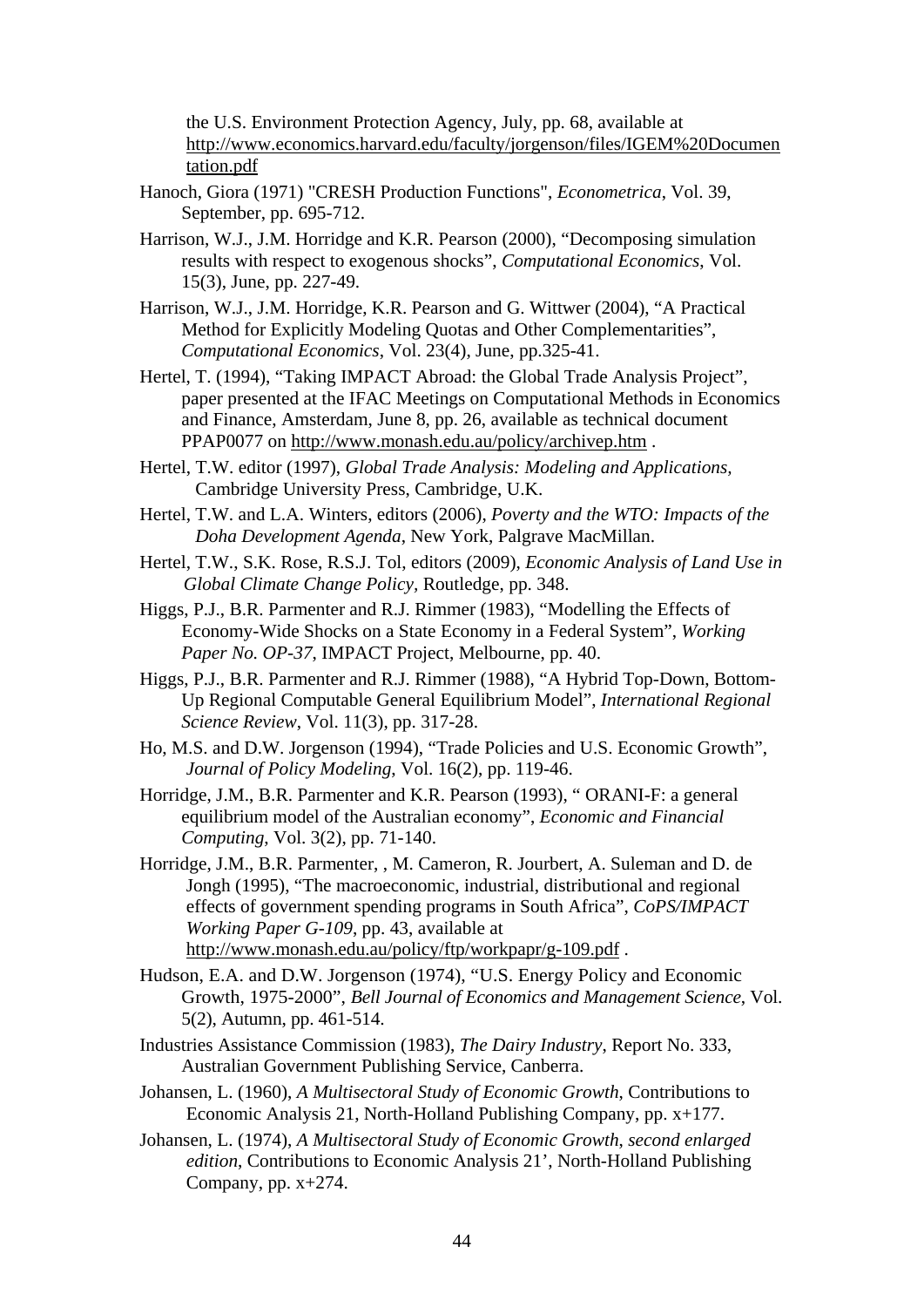- Johnson, D. (1985), "The short-term economic effects of environmental constraints on forest industries", *Review of Marketing and Agricultural Economics*, Vol. 53(3), pp. 149-56.
- Jorgenson, D.W. (1963), "Capital Theory and Investment Behavior" *The American Economic Review*, Vol. 53(2), Papers and Proceedings of the Seventy-Fifth Annual Meeting of the American Economic Association, May, pp. 247-259.
- Jorgenson, D.W. (1984), "Econometric methods for applied general equilibrium analysis" pp. 139-203 in H.E. Scarf and J.B. Shoven (editors), *Applied General Equilibrium Analysis*, Cambridge University Press, New York.
- Jorgenson, D.W. and K-Y Yun (1986a), "The efficiency of capital allocation", *Scandinavian Journal of Economics*, Vol. 88(1), pp. 85-107.
- Jorgenson, D.W. and K-Y Yun (1986b), "Tax policy and capital allocation", *Scandinavian Journal of Economics*, Vol. 88(2), pp. 355-77.
- Jorgenson, D.W. and P.J. Wilcoxen (1993), "Energy, the Environment and Economic Growth", pp. 1267-1349 in A.V. Kneese and J.L. Sweeney, editors, *Handbook of Natural Resource and Energy Economics*, Vol. III, North-Holland, Amsterdam.
- Jorgenson, D.W., L.J. Lau and T.M. Stoker (1980), "Welfare comparison under exact aggregation", *American Economic Review*, Vol. 70, pp. 268-72.
- Jorgenson, D.W., L.J. Lau and T.M. Stoker (1981), "Aggregate consumer behavior and individual welfare", in D. Currie, R. Nobay and D. Peel (editors) *Macroeconomic Analysis*, Groom-Helm, London.
- Jorgenson, D.W., L.J. Lau and T.M. Stoker (1982), "The transcendental logarithmic model of aggregate consumer behavior", in R.L. Bassmann and G.F. Rhodes Jr (editors) *Advances in Econometrics,* Vol. 1, JAI Press, Greenwich.
- Kallrath, J. (2004), *Modeling Languages in Mathematical Optimization*, Kluwer Academic Publishers, Mass.
- Kehoe, T.J. (2005) 'An Evaluation of the Performance of Applied General Equilibrium Models of the Impact of NAFTA,' in Timothy J. Kehoe, T.N. Srinivasan, and John Whalley, editors, *Frontiers in Applied General Equilibrium Modeling: Essays in Honor of Herbert Scarf*, Cambridge University Press, 341–77.
- Keller, W.J. (1980), *Tax incidence: a General Equilibrium Approach*, Contributions to Economic Analysis 134, North-Holland Publishing Company, pp. xv+348.
- Leontief, W.W. (1936), "Quantitative Input-Output Relations in the Economic System of the United States", *The Review of Economics and Statistics*, Vol. 18(3), August, pp. 105-125.
- Leontief, W.W. (1941), *The Structure of the American Economy 1919-1929,* Harvard University Press, Mass.
- Leontief, W., A. Morgan, K. Polenske, D. Simpson and E. Tower (1965), "The economic impact – industrial and regional – of an arms cut", *Review of Economics and Statistics*, Vol. XLVII, pp. 217-241.
- Liew, L.H. (1981), *A multi-regional, multi-sectoral computable general equilibrium model of the Australian economy*, Ph. D. thesis, Monash University, Melbourne.
- Liew, L.H. (1984), "Tops-down versus bottoms-up approaches to regional modelling", *Journal of Policy Modeling*, Vol. 6(3), Auguest, pp. 351-67.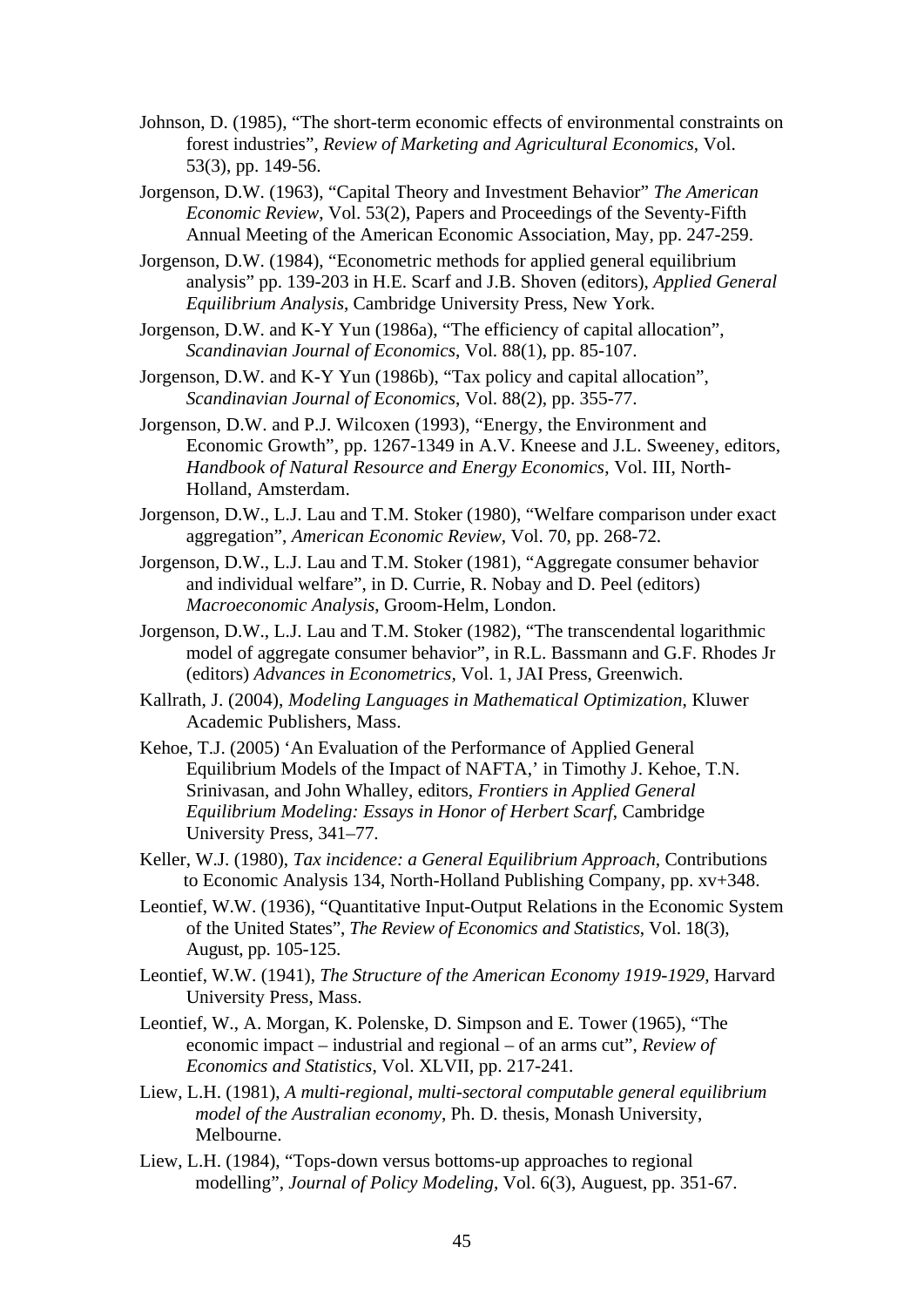- Longva, S., L. Lorentsen and O. Olsen (1985), "The multi-sectoral growth model MSG-4: formal structure and empirical characteristics", pp. 187-240 in F.R. Forsund, M. Hoel and S. Longva (editors), *Production, Multi-Sectoral Growth and Planning*, Contributions to Economic Analysis 154, North-Holland Publishing Company, pp. xvi+337.
- MacLaren, D. (1997), "An evaluation of the Cairns Group strategies for agriculture in the Uruguay round" in T.W. Hertel (editor), *Global Trade Analysis: Modeling and Applications,* Cambridge University Press, Cambridge, U.K.
- Madden, J.R. (1990), "FEDERAL: A two-region multi-sectoral fiscal model of the Australian economy", *PhD Thesis*, University of Tasmania, Hobart, Australia.
- Madden, J.R. (1996), "FEDERAL: A Two-Region Multisectoral Fiscal Model of the Australian Economy", pp. 347-52 in L. Vlacic, T. Nguyen, andD. Cecez-Kecmanovic (editors) *Modelling and Control of National and Regional Economies: Proceedings*, Pergamon, Oxford.
- Manne, A.S. (1963), "Key sectors of the Mexican economy 1960-1970", pp. 379-400 in A.S. Manne and H.M. Markowitz, editors, *Studies in process analysis,* New York, Wiley.
- Martin, W. and L.A. Winters, editors (1997), *The Uruguay Round and the Developing Countries*, Cambridge University Press, Cambridge UK.
- Meeraus A. (1983), An algebraic approach to modeling", *Journal of Economic Dynamics and Control*, Vol. 5(1), pp. 81-108.
- Melitz, M.J. (2003), "The impact of trade on intra-industry reallocations and aggregate industry productivity", *Econometrica*, Vol. 71(6), pp. 1695-1725.
- Naqvi, F. and M.W. Peter (1996), "A Multiregional, Multisectoral Model of the Australian Economy with an Illustrative Application", *Australian Economic Papers*, Vol. 35(66), pp. 94-113.
- Osborne, S. (2007), "Energy in 2020: assessing the economic effects of Commercialization of cellulosic ethanol", *U.S. Department of Commerce, International Trade Administration*, pp. 20, available at www.trade.gov/media/publications/pdf/cellulosic2007.pdf .
- Parmenter B.R. and J. M. Horridge (1994), "Exporting Economic Models: CoPS' Experience in South Africa and Asia", *CoPS/IMPACT Working Paper G-199*, pp. 22, available at http://www.monash.edu.au/policy/ftp/workpapr/g-199.pdf .
- Parmenter B.R. and G.A. Meagher (1985), "Policy analysis using a computable general equilibrium model: a review of experience at the IMPACT Project", *Australian Economic Review*, Vol. 1'85, pp. 3-15.
- Pearson, K.R. (1988), "Automating the Computation of Solutions of Large Economic Models", *Economic Modelling*, Vol. 5(4), pp. 385-395.
- Petri, P.A. (1976), "A multilateral model of Japanese-American trade", pp. 481-98 in S. Polenske (editor), *Advances in Input-Output Analysis*, Ballinger Publishing Company, Mass.
- Powell, A.A. (2007), "Why, how and when did GTAP happen? What has it achieved? Where is it heading?" *CoPS/IMPACT Working Paper G-167*, pp. 23, available at http://www.monash.edu.au/policy/ftp/workpapr/g-167.pdf .
- Powell A.A. and Tony Lawson (1990), "A decade of applied general equilibrium modelling for policy work", pp. 241-290 in L. Bergman, D. Jorgenson and E.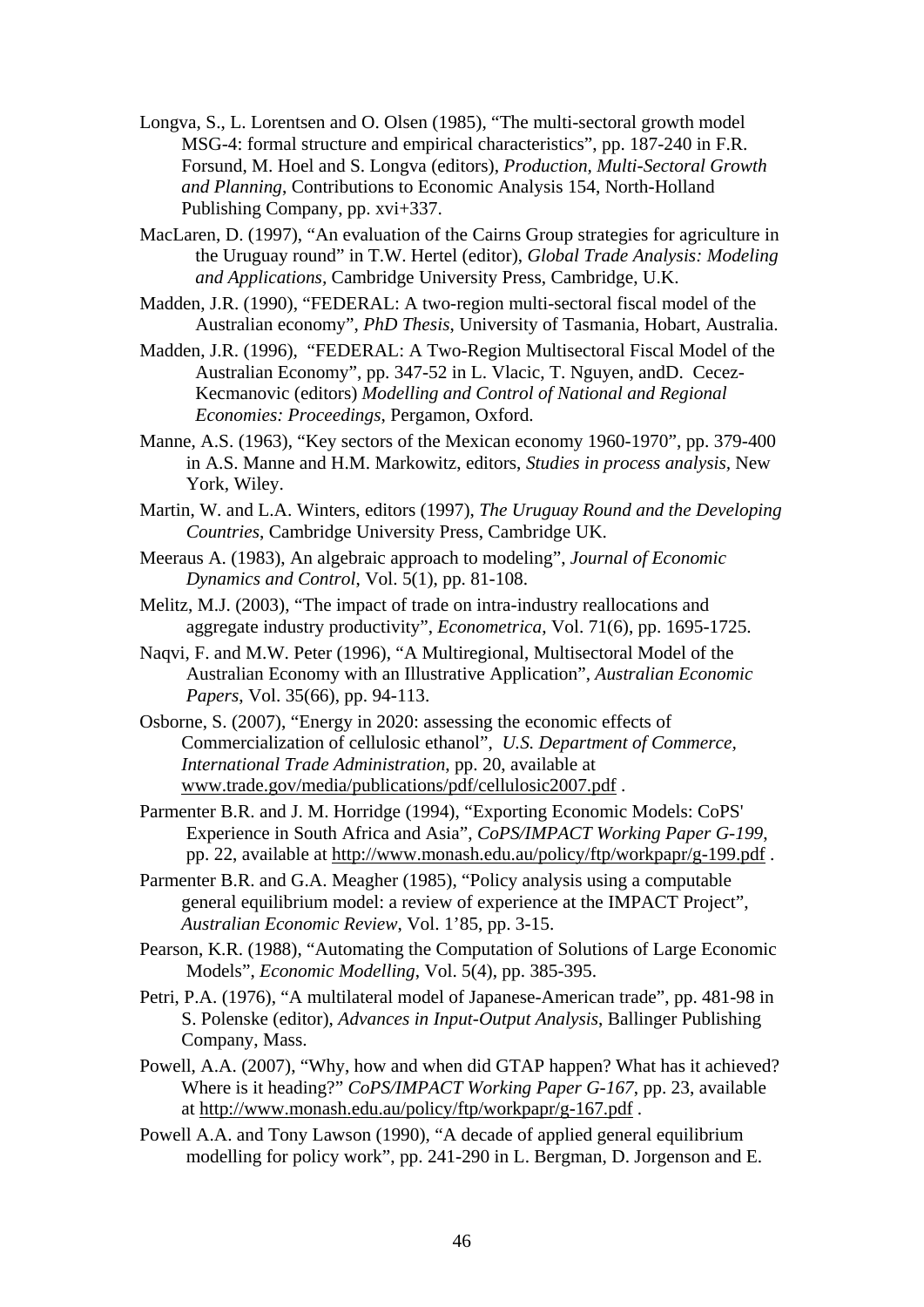Zalai (editors). *General Equilibrium Modeling and Economic Policy Analysis*, Basil Blackwell, Massachusetts.

- Powell A.A. and R.H. Snape (1993), "The contribution of applied general equilibrium analysis to policy reform in Australia", *Journal of Policy Modeling,* Vol. 15(4), pp. 393-414.
- Productivity Commission (2000), *Review of Australia's General Tariff Arrangements: Inquiry Report*, Australian Government, Canberra, available at http://www.pc.gov.au/projects/inquiry/tariff/docs/finalreport .
- Rattso, J. (1982), "Different macro closures of the original Johansen model and their impact on policy evaluation", *Journal of Policy Modelling*, Vol. 4(1), March, pp. 85-97.
- Rauscher, M. (1999), Review of: T.W. Hertel (editor), Global Trade Analysis: modeling and Applications, *Economic Journal*, Vol. 109(459), November, pp. F799-800.
- Robinson, S. (2006), "Macro Model and Multipliers: Leontief, Stone, Keynes, and CGE Models", Chap. 11, pp.205-32, in A. de Janvry and R. Kanbur (editors), *Poverty, Inequality and Development: Essays in Honor of Erik Thorbecke*, Springer, New York.
- Rutherford, T. (2006), "GTAP6inGAMS", available at http://www.mpsge.org/gtap6/ .
- Sandee, J. (1960), *A long-term planning model for India*, New York, Asia Publishing House and Calcutta, Statistical Publishing Company.
- Scarf, H.E. (1967a), "The approximation of fixed points of a continuous mapping", *SIAM Journal of Applied Mathematics,* Vol. 15(5), pp. 328-343.
- Scarf, H.E. (1967b), "On the computation of equilibrium prices", in W. Fellner, editor, *Ten essays in honor of Irving Fisher,* New York, Wiley.
- Scarf, H.E. (1973), *The computation of economic equilibria*, New Haven/London, Yale University Press, pp.  $x + 249$ .
- Schreiner, P. and K.A. Larsen (1985), "On the introduction and application of the MSG model in the Norwegian planning system", pp. 241-69 in F.R. Forsund, M. Hoel and S. Longva (editors), *Production, Multi-Sectoral Growth and Planning*, Contributions to Economic Analysis 154, North-Holland Publishing Company, pp. xvi+337.
- Shoven, J.B. and J. Whalley (1972), "A general equilibrium calculation of the effects of differential taxation of income from capital in the U.S.", *Journal of Public Economics*, Vol. 1, pp. 281-321.
- Shoven, J.B. and J. Whalley (1973), "General equilibrium with taxes: A computational procedure and an existence proof", *Review of Economic Studies*, Vol. 40, pp. 475-489.
- Shoven, J.B. and J. Whalley (1974), "On the computation of competitive equilibrium in international markets with tariffs", *Journal of International Economics*, Vol. 4, pp. 341-354.
- Shoven, J.B. and J. Whalley (1984), "Applied General-Equilibrium Models of Taxation and International Trade: An Introduction and Survey", *Journal of Economic Literature*, Vol. 22, September, pp. 1007-51.
- Spurkland, S. (1970), "MSG A tool in long-term planning" report prepared for the *First Seminar on Mathematical Methods and Computer Techniques*, organized by the United Nations Economic Commission for Europe, Varna.